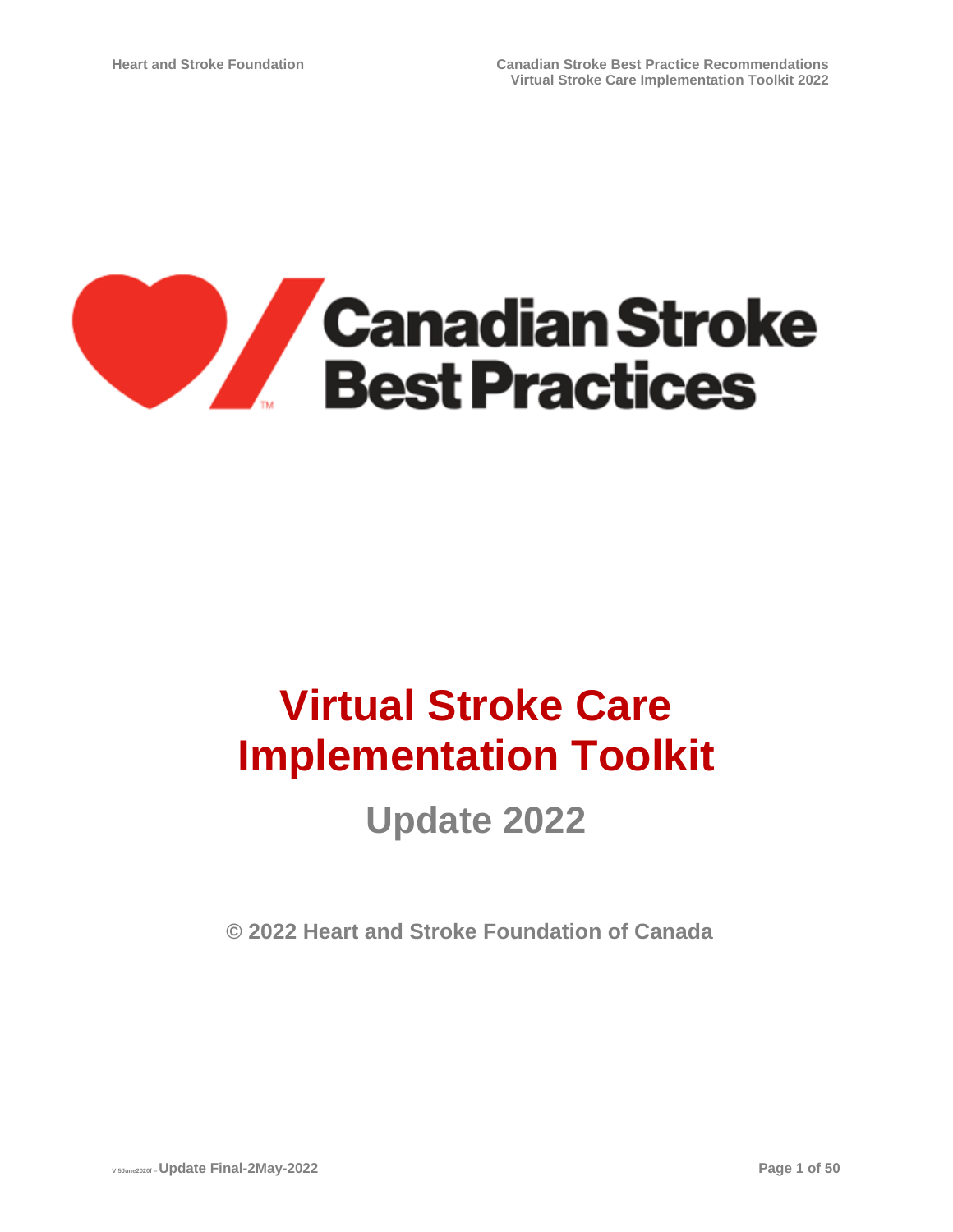# **Virtual Stroke Care Implementation Toolkit**

# **Table of Contents**

| Figure 1: Virtual Healthcare (Telestroke) Program Roadmap (CTAC, 2020)5                           |
|---------------------------------------------------------------------------------------------------|
|                                                                                                   |
|                                                                                                   |
| Tips for effective consultations for individuals participating in virtual healthcare session 1-46 |
|                                                                                                   |
| 1. Checklists for Virtual Acute Stroke Management (On-Demand Acute Telestroke) 9                  |
| 2. Checklists for Scheduled Virtual Stroke Prevention Care in Ambulatory Settings  14             |
| 3.                                                                                                |
|                                                                                                   |
|                                                                                                   |
| Are each of the following processes in place and actively used (Y/N for each): 46<br>i.           |
|                                                                                                   |
|                                                                                                   |
|                                                                                                   |
|                                                                                                   |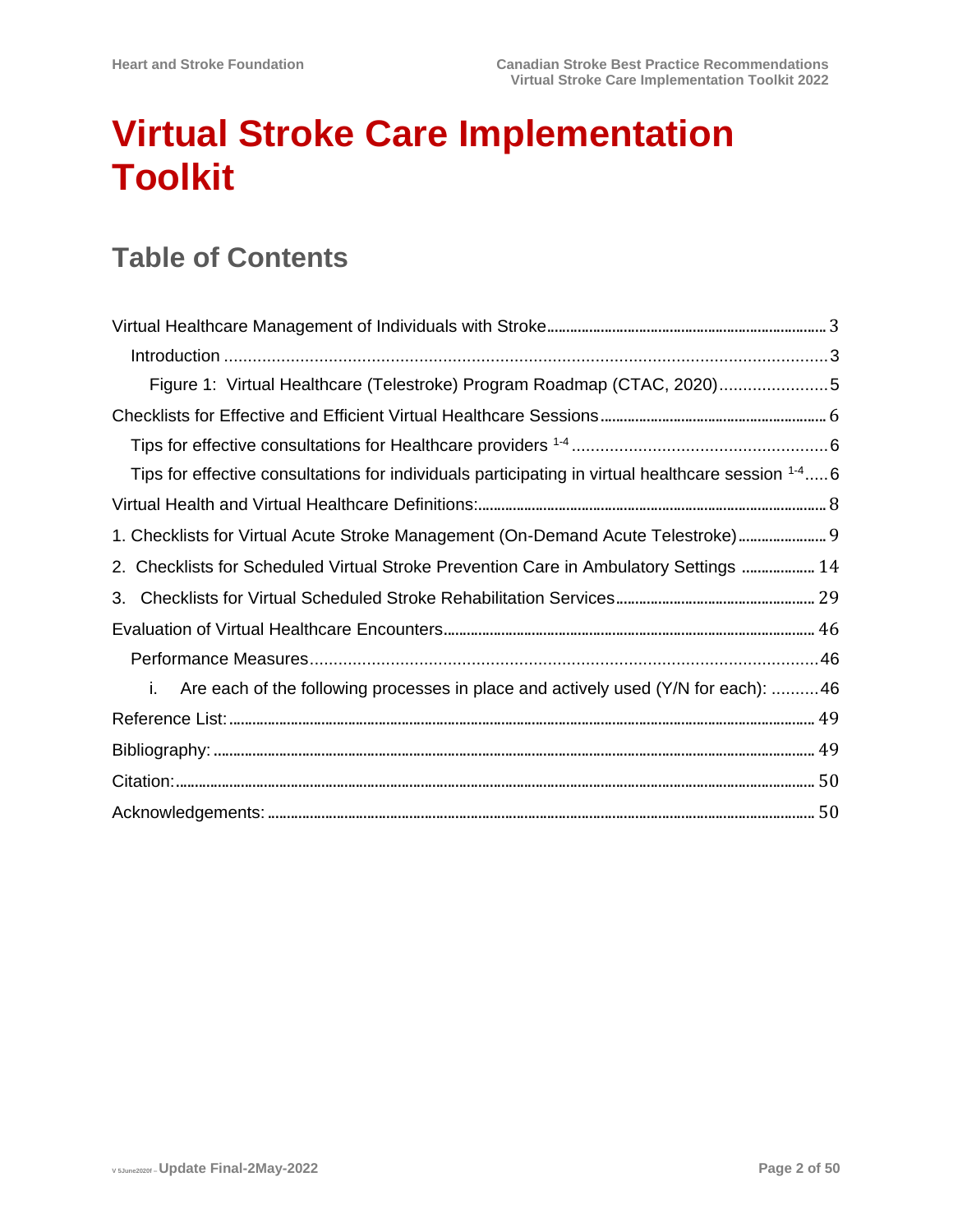**Canadian Stroke Best Practice Recommendations** 

## <span id="page-2-0"></span>**Virtual Healthcare Management of Individuals with Stroke**

### <span id="page-2-1"></span>*Introduction*

**Background:** The *Canadian Stroke Best Practice Recommendations* (CSBPR) are intended to provide up-to-date evidence-based guidelines for the prevention and management of stroke, and to promote optimal recovery and reintegration for people who have experienced stroke (patients, families, and informal caregivers). The target audience for these recommendations includes all healthcare providers from a range of health disciplines who are involved in the planning, delivery and monitoring of quality stroke care.

A key consideration throughout the CSBPR is enabling **access** to high-quality evidence-based stroke care irrespective of geographical location. Virtual care programs – connecting with a healthcare provider by email, phone, or video call – should be established as a service delivery modality within coordinated and integrated health systems across Canada, as most regions include remote or rural areas as well as urban areas. Individuals in these smaller locations should have equivalent access to stroke expertise, and available technology makes that possible. It is well recognized that virtual healthcare technology is an effective modality to provide expertise to regions where local expertise is limited or not available.

The CSBPR Canadian Telestroke Action Collaborative (CTAC) has brought together recognized leaders in virtual healthcare to develop a comprehensive framework and roadmap (Figure 1) that encompasses the major components of virtual care (policy and advocacy, readiness and models of delivery, evidence-based best practices, implementation, technology, and evaluation). The framework emphasizes person-centred care, and takes into account the abilities, goals, and needs of individuals and their families and caregivers throughout the stroke journey.

This framework for virtual healthcare delivery is based on the premise that stroke care can be provided through virtual technology at any stage along the care continuum, and for a range of intended goals. These include hyperacute care to support acute thrombolytic administration and candidate selection for endovascular therapy; stroke prevention; rehabilitation and access to allied health professionals such as physical, occupational and speech therapists; emotional and mental health support; and, community reintegration, home monitoring and support for activities of daily living. Virtual healthcare delivery enables timely cost-efficient access to best-available stroke care regardless of patient location. Virtual stroke rehabilitation is an emerging field and as such, evidence is evolving and is not as mature as in other topic areas.

**Purpose:** This toolkit has been updated, 2022, to further to support the rapid uptake of digital modalities, ensuring effective and comprehensive assessment, diagnosis, and management of individuals with new and ongoing health issues that do not require direct in-person care or are not available due to a lack of local stroke-neurology expertise for reperfusion therapy assessment or stroke rehabilitation expertise. It aims to support the delivery of stroke care via virtual modalities by providing guidance and practical tips as health professionals integrate teleconferencing, videoconferencing, secure messaging, or audio digital tools into their practice. This is not a guideline document, but rather a complementary toolkit to support virtual care. The toolkit highlights areas and components of virtual stroke care, such as infrastructure and technology, clinical care delivery and evaluation, that will require modifications or adaptations for a virtual environment. It also provides expert suggestions and considerations to support clinical judgement and establish local policies and procedures. It does not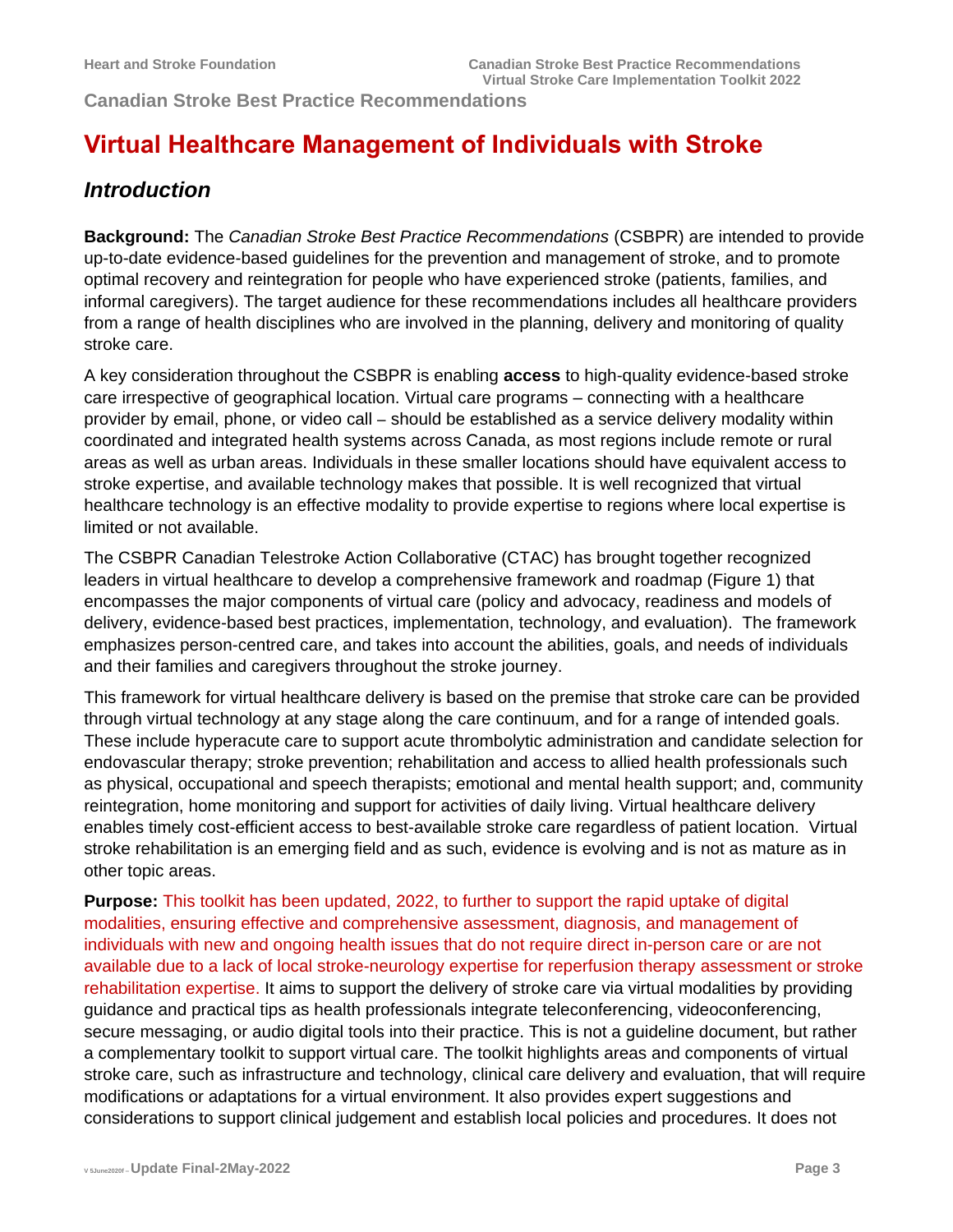include all aspects of stroke care but rather is meant to be used to help implement appropriate guidelines in a virtual world. For the Canadian Stroke Best Practice Guideline information, please review appropriate source documents. This toolkit will be updated as evidence becomes available

**How to Use**: This toolkit is divided up into sections with key elements that align with the care journey. The reader is encouraged to use the toolkit document in its entirety but can focus on specific areas of interest or relevance to their clinical practice. There are considerations provided for the healthcare provider, as well as corresponding considerations for the individual receiving care. The healthcare provider is encouraged to use both columns of information to help plan and deliver care for each key element.

**It is acknowledged that virtual care does have some limitations, and that some clinical care will not be possible or as effective through virtual formats**. This may include the ability to conduct certain assessments or treatments (e.g., injections for spasticity management). This toolkit does not replace clinical judgement. Healthcare providers should use clinical judgement and follow all disciplinespecific and organizational virtual care guidelines as well as those established by their professional regulatory colleges and applicable mandated polices or legislations of their organization.

*Note: Healthcare professionals are encouraged to be aware of required professional college and local licensing, permissions, and training required for valid and reliable use of tools and assessments that may be listed within this toolkit. Naming of specific tools and assessments are for example purposes only and does not indicate endorsement or evidence-based recommendations unless specifically stated.* 

*This publication Virtual Stroke Care Implementation Toolkit is for informational purposes only and is not intended to be considered or relied upon as medical advice or a substitute for medical advice, a medical diagnosis or treatment from a physician or qualified healthcare professional. You are responsible for obtaining appropriate medical advice from a physician or other qualified healthcare professional prior to acting upon any information available through this publication*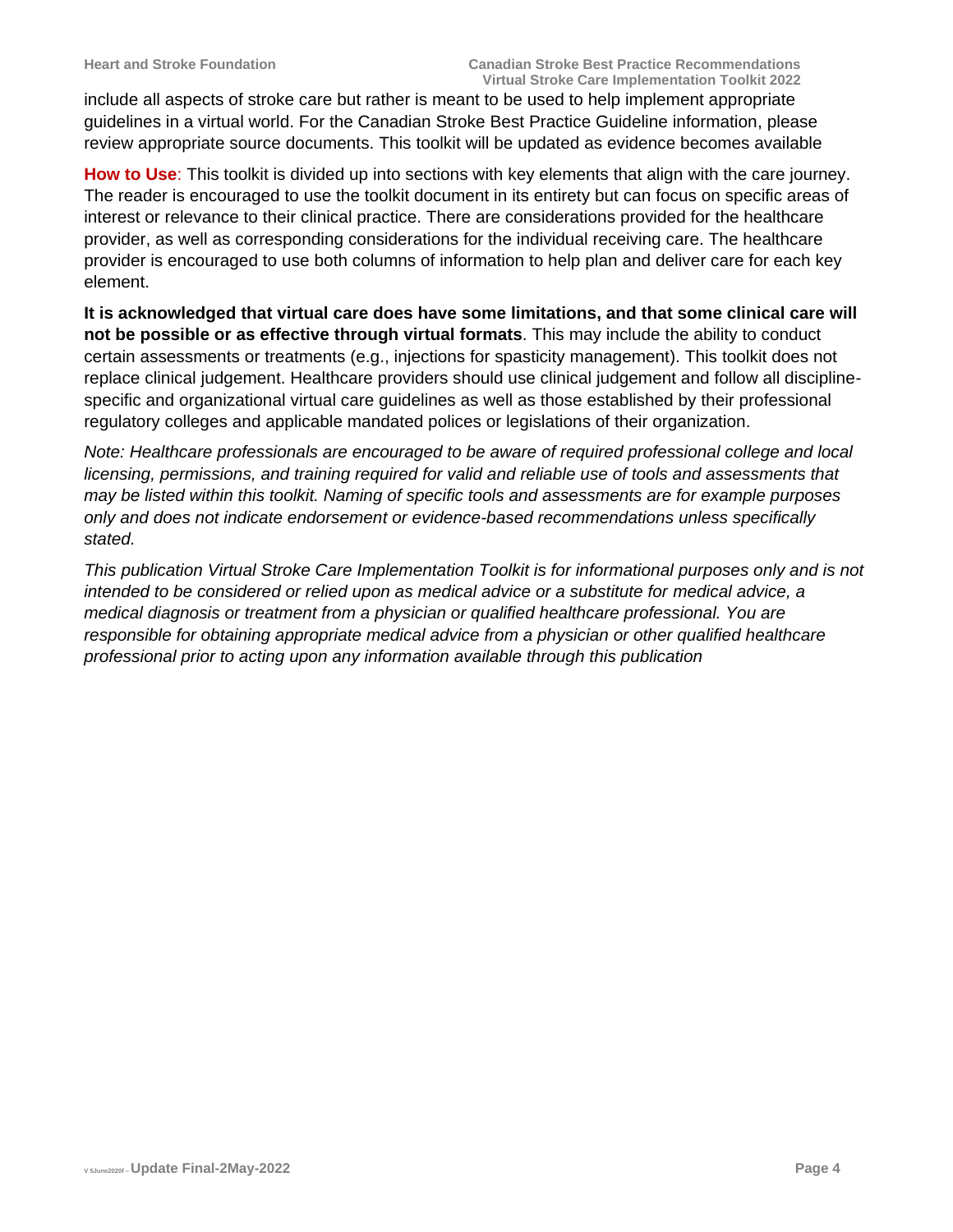### <span id="page-4-0"></span>**Figure 1: Virtual Healthcare (Telestroke) Program Roadmap (CTAC, 2020)**

| <b>Virtual Stroke</b><br><b>Care Service</b><br><b>Identified</b>       | <b>Governance</b>                                                                                                                                                                                                                                              | <b>Technology</b>                                                                                                                                                                                                                     | <b>Clinical Readiness</b>                                                                                                                                                                                                                                                                    | <b>Care Delivery</b>                                                                                                                                                                                                                                                                                                 |                                                                     |  |  |  |
|-------------------------------------------------------------------------|----------------------------------------------------------------------------------------------------------------------------------------------------------------------------------------------------------------------------------------------------------------|---------------------------------------------------------------------------------------------------------------------------------------------------------------------------------------------------------------------------------------|----------------------------------------------------------------------------------------------------------------------------------------------------------------------------------------------------------------------------------------------------------------------------------------------|----------------------------------------------------------------------------------------------------------------------------------------------------------------------------------------------------------------------------------------------------------------------------------------------------------------------|---------------------------------------------------------------------|--|--|--|
| <b>Hyperacute (Emergency) Stroke Care (Save lives)</b>                  |                                                                                                                                                                                                                                                                |                                                                                                                                                                                                                                       |                                                                                                                                                                                                                                                                                              |                                                                                                                                                                                                                                                                                                                      |                                                                     |  |  |  |
| <b>Emergency</b><br><b>Telestroke</b>                                   | • Integrated Stroke<br>Strategy with<br>coordination of<br>EMS, referring sites<br>and consultants<br>• Clinician buy-in at<br>referring and<br>consulting sites<br>Coordinated and<br>sustainable on-call<br>schedule and<br>reimbursement for<br>consultants | • Point to point<br>networking<br>connectivity<br>• Diagnostic quality<br>and physician<br>tested equipment<br>• On-demand service<br>support solution<br>• Data security and<br>privacy<br>• Diagnostic images<br>sharing solution   | • Training of all clinical<br>and technical staff<br>across disciplines<br>(EMS, ED, DI, Lab)<br>• On-call schedule<br>• Protocols in place for<br>rapid launch of a<br>Telestroke session,<br>including priority<br>access to CT scanner<br>Transfer and<br>repatriation MOUs               | • Agreement on<br>patient consent<br>• Rapid assessment<br>of patient, including<br><b>LSN</b> time<br>• CT scan without<br>delay upon arrival to<br>F <sub>D</sub><br>• Process for rapid<br>decision-making<br>with consulting site<br>re: treatment and<br>transfer<br>• Documentation and<br>follow-up if needed | EVALUATION: Structure, process, and outcome indicators on Impact of |  |  |  |
|                                                                         |                                                                                                                                                                                                                                                                | Ambulatory Care (Stroke Prevention, Monitoring and Follow-up) (Promote health)                                                                                                                                                        |                                                                                                                                                                                                                                                                                              |                                                                                                                                                                                                                                                                                                                      |                                                                     |  |  |  |
| <b>Secondary</b><br><b>Prevention</b><br>&<br><b>Ambulatory</b><br>Care | • Integrated Stroke<br>Strategy with<br>access to stroke<br>prevention services<br>• Clinician buy-in<br>across disciplines<br>• Coordinated and<br>sustainable funding<br>and reimbursement                                                                   | • Network service<br>management model<br>for multidisciplinary<br>clinicians.<br>• Security and privacy<br>• Diagnostic images,<br>testing and lab results<br>sharing solution<br>• Data from wearables<br>and therapeutic<br>devices | • Provincial, regional &<br>local process for<br>referral, triage, and<br>scheduling<br>Consider goals of<br>interactions and<br>appropriateness of<br>virtual vs in-person<br>• Access to relevant<br>medical records, test<br>results                                                      | • Consent obtained<br>• Validated tools for<br>remote clinical<br>assessments<br>• Address elements of<br><b>Post Stroke Checklist</b><br>• Documentation of<br>session accessible<br>• Follow-up plans<br>booked and<br>communicated                                                                                |                                                                     |  |  |  |
|                                                                         |                                                                                                                                                                                                                                                                | Rehabilitation, Participation, Support and Independence (Enhance recovery)                                                                                                                                                            |                                                                                                                                                                                                                                                                                              |                                                                                                                                                                                                                                                                                                                      |                                                                     |  |  |  |
| <b>Rehabilit-</b><br>ation<br>Homecare<br>Community                     | • Integrated Stroke<br>Strategy with<br>access to stroke<br>prevention services<br>• Clinician buy-in<br>across disciplines<br>• Coordinated and<br>sustainable funding<br>and reimbursement                                                                   | • Network service<br>management model<br>for multidisciplinary<br>clinicians<br>• Data security and<br>privacy<br>• Data from wearables<br>and therapeutic<br>devices<br>• Tele-homecare<br>technologies<br>accessible                | • Processes for referral,<br>triage, and scheduling<br>• Goals of interactions<br>and appropriateness<br>of virtual vs in-person<br>• Access to medical<br>records, test results<br>• Equipment and<br>resources required in<br>advance of session<br>• Choice of therapies<br>and protocols | • Safety and<br>tolerance for active<br>participation<br>• Presence of family<br>or caregiver<br>• Online assessment<br>tools and outcome<br>measurement tools<br>• Demonstration and<br>observation<br>• Follow-up and                                                                                              | Virtual Stroke Care                                                 |  |  |  |
|                                                                         |                                                                                                                                                                                                                                                                |                                                                                                                                                                                                                                       | Education, Outreach and Support - An integral part of stroke care (Virtual and in-person)                                                                                                                                                                                                    | documentation                                                                                                                                                                                                                                                                                                        |                                                                     |  |  |  |
| <b>Virtual</b><br><b>Stroke</b><br><b>Education</b>                     | • Evidence-based<br>content aligned with<br>program delivery<br>• Assessment of<br>individual needs<br>• General vs targeted                                                                                                                                   | • Secured portals for<br>engagement<br>• Digital-first strategy<br>• Accessibility for<br>communication and<br>cognitive challenges                                                                                                   | • Virtual support, self-<br>management, skills<br>training<br>• Training clinicians<br>Promotion,<br>$\bullet$<br>communication,<br>distribution                                                                                                                                             | • Include education<br>in all sessions<br>• Learning goals<br>• Adequate time for<br>review and<br>discussion                                                                                                                                                                                                        |                                                                     |  |  |  |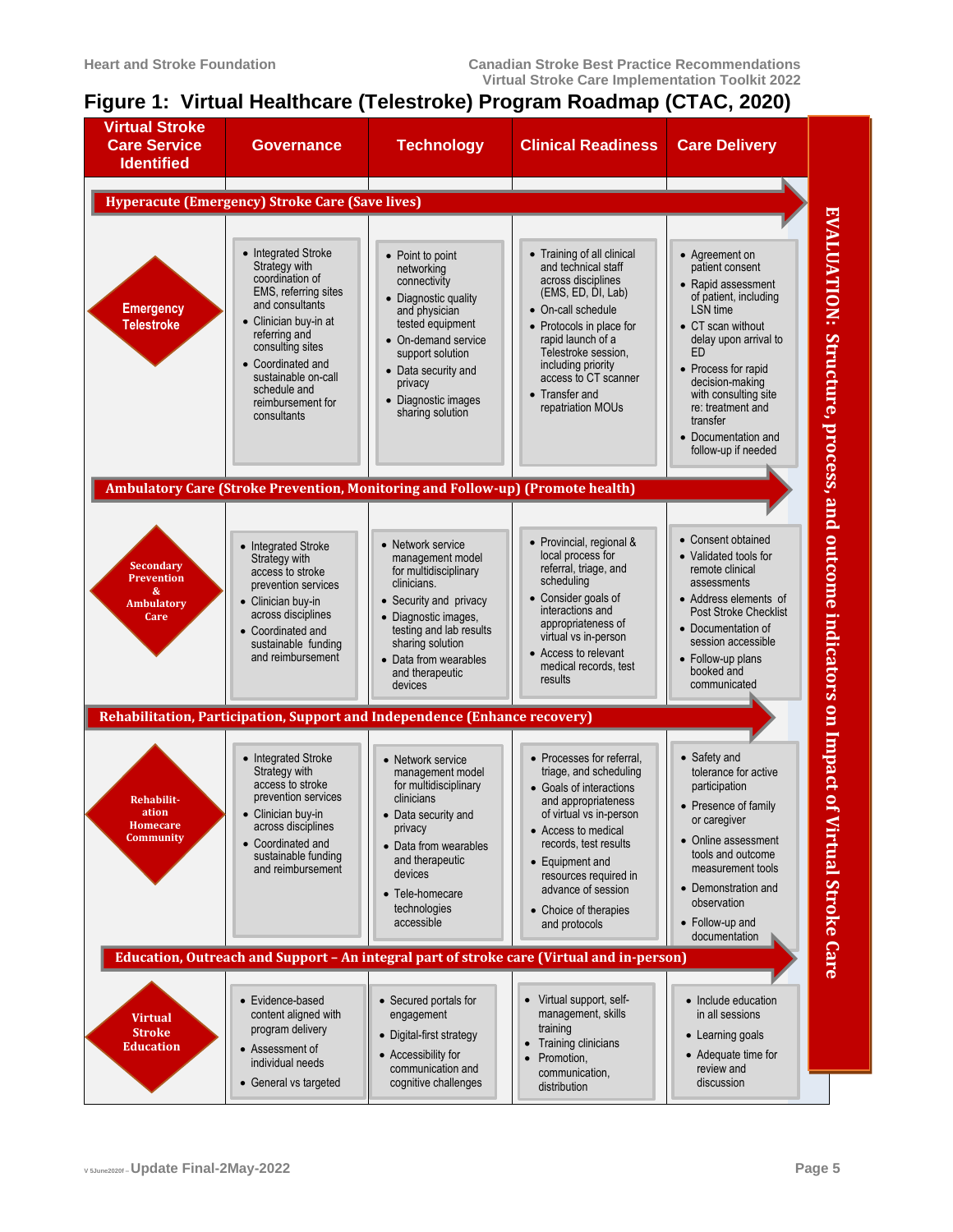### <span id="page-5-0"></span>**Checklists for Effective and Efficient Virtual Healthcare Sessions**

The CTAC Virtual Care Master Checklist identifies key components and action items that should be considered in the development and delivery of virtual care encounters. Specific elements have been identified for both urgent (acute stroke management, page 9) and on-demand and scheduled applications (prevention clinic and primary care, page 14; rehabilitation page 30). The information provided is a guide – each site can adapt the processes to best reflect the site-specific stroke services model, available technology, setting, individual patient acuity, needs and resources. Virtual clinical sessions may take place with **one or more goals**, such as:

- □ Screening/assessment (Triage)
- $\square$  Treatment and therapies
- $\Box$  Transitions, follow-up, and ongoing monitoring
- □ Skills training
- $\Box$  Communication, teaching and education

### <span id="page-5-1"></span>*Tips for effective consultations for Healthcare providers 1-4*

- □ Review the [Heart & Stroke Virtual Care Decision Framework](https://heartstrokeprod.azureedge.net/-/media/1-stroke-best-practices/csbp-f20-virtualcaredecisionframework-en)
- $\Box$  Confirm and clarify consent at the start of each session
- $\Box$  Clearly establish mode of communication and inform recipient of care how they will be contacted for the scheduled session
- $\Box$  Be aware of individual characteristics, health status, potential language issues, and care requirements in advance of session and adjust approach accordingly (e.g., people with aphasia)
- Start with introducing yourself and add *"Thank you for inviting me in your home today,"*
- $\Box$  Frequently acknowledge that you are present and listening, remain visual on screen if using video, look into camera at the individual and avoid wandering gaze away from camera if using
- $\Box$  Build rapport e.g., make a positive comment about their virtual background or environment to personally connect
- Help individuals feel more comfortable *"I realize this visit style is new, thank you for giving it a try"*
- $\Box$  Set goals, expectations, and anticipated duration of the session at the very start and agree on these
- $\Box$  Be aware of body language and use gestures that they can see on camera
- $\Box$  Adjust your style if only using phone as the individual will not be able to see you and it will be harder to follow instructions and conversations. This may include asking a question or explaining a concept a second time, in a different way, and/or using different words
- $\Box$  Be able to demonstrate what you need the individual to do as part of remote exam
- $\Box$  Use pauses to ensure statements come across clearly and the individual has time to respond
- A few minutes before end of time, state "W*e are almost done our visit, is there anything else regarding your stroke you wanted us to discuss today; how did you feel the virtual visit went today? How did you feel the virtual visit went today?"*
- Adopt good virtual etiquette in your services. Examples include camera at eye level, confidential environments, badges visible to individual, removing visual distractions behind healthcare providers, and being punctual for appointments with individual
- $\Box$  If you are having difficulty hearing, ask the individual to turn down volume of radio, television, or source of background noise and/or if individual could move to a different room.
- Ensure that individual has a copy of the [H&S Virtual Healthcare Checklist](https://www.heartandstroke.ca/-/media/1-stroke-best-practices/resources/patient-resources/csbp-infographic-virtual-healthcare-checklist)

### <span id="page-5-2"></span>*Tips for effective consultations for individuals participating in virtual healthcare session 1-4*

- $\Box$  Have technology ready ahead of time and ensure it is working
- Have information (health card, medication list, questions) ready and with you
- $\Box$  Have a support person ready at attend the session with you if necessary
- $\Box$  Have a pen and paper nearby to write down any notes or questions throughout the consultation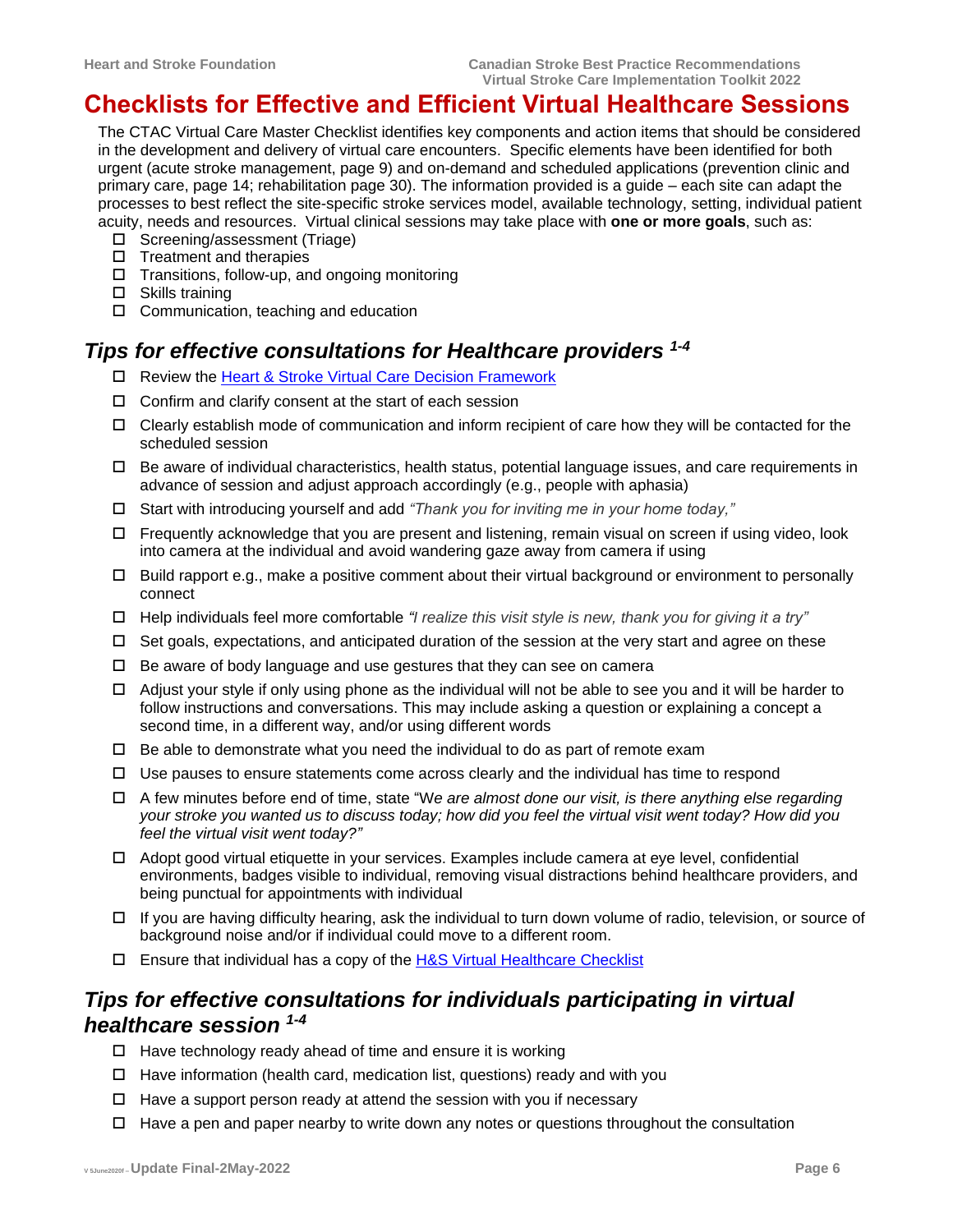- $\Box$  If needing glasses or hearing aids or other accessibility devices, have them ready and with you
- $\Box$  Set up in front of your device (phone, computer, tablet) at least 10 minutes before the scheduled appointment time
- Ensure distractions and surrounding noise is at a minimum or removed before starting appointment and good lighting so you can be seen clearly (avoid a bright window in the background)
- $\Box$  The healthcare provider can only see what your camera sees so be aware of your camera range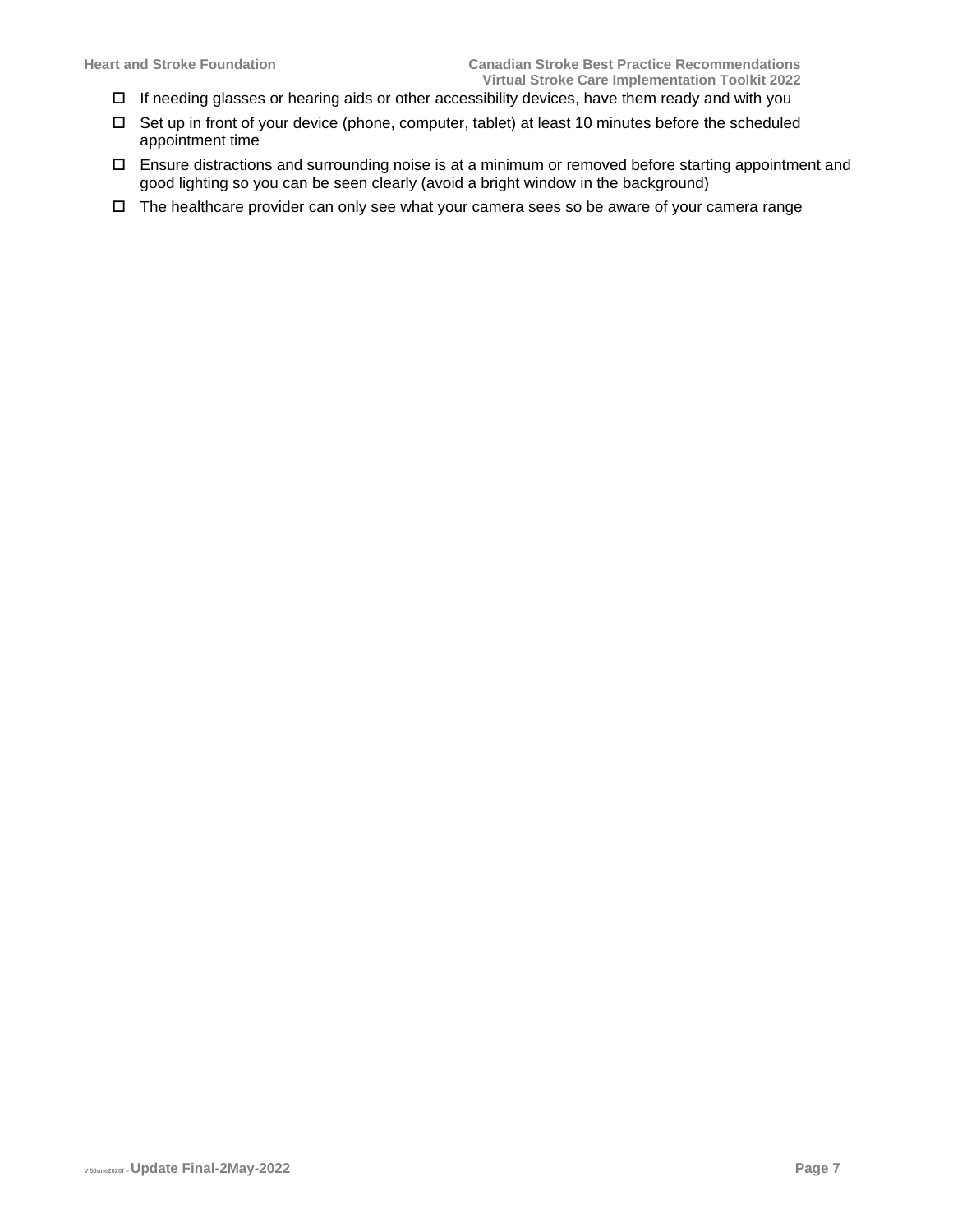### <span id="page-7-0"></span>**Virtual Health and Virtual Healthcare Definitions:**

**Virtual Health** is a broad 'umbrella term' that encompasses all the ways healthcare providers remotely interact with their patients that does not involve direct contact<sup>5</sup> (Teladoc Health, n.d.).

#### *Virtual Care<sup>6</sup>*

- Virtual care encompasses all the methods that healthcare providers use to interact with people with stroke remotely, when they are not in the same location or connecting at the same time (i.e., interactions can be synchronous or asynchronous).
- **•** The goal is to maximize the quality and effectiveness of the care provided to the person with stroke.
- These interactions, called virtual encounters, are electronic exchanges using teleconferencing, videoconferencing, secure messaging, or audio digital tools, where one or more healthcare providers deliver healthcare services to a patient.
- Virtual care may include encounters between healthcare providers and people with a health condition and/or family members, and also between providers to discuss the care of the person they are treating.
- Related virtual care services may also include telemonitoring and digital self-care tools that collect biometric data that are usually referred to during virtual encounters.

#### **Application of Virtual Healthcare**

**Goal***:* Use of technology as a component of health services to enable access to equitable, integrated and seamless health care to optimize wellness, specialty care and outcomes.

**Scope***:* Virtual visits may take place for a broad range of health-related services, such as health promotion, screening, assessment, triage, emergency decision-making, treatment, therapies, rehabilitation, counselling, follow-up and monitoring, education, skills training, teaching, and caring for patients requiring primary, acute, chronic, and specialty care, without or with minimal in-person interaction.

#### **Specific Types of Virtual Care**

*Virtual Care – Acute Stroke Management (also known as Telestroke)* refers to virtual emergency care provided between a referring and consulting hospital site to support emergency care for a patient with an acute stroke. Note, in some cases a Substitute Decision Maker (SDM) may be involved in a session with or on behalf of the individual.

#### *Virtual Stroke Rehabilitation (Telerehabilitation***) 6**

Virtual stroke rehabilitation (also known as telerehabilitation), refers to the use of information and communication technologies to deliver rehabilitation services from a distance. Services can include prevention, evaluation, assessment, monitoring, intervention, supervision, education, consultation, and coaching. Virtual stroke rehabilitation can be delivered in many settings and at many stages of care and recovery and can be delivered by health providers from any stroke rehabilitation and recovery-related health discipline. Technologies such as video calls, phone calls, text, or email may be used as part of virtual stroke rehabilitation.

<sup>5</sup> Teladoc Health. Telemedicine vs. Virtual care: Defining the difference [Internet]. Intouchhealth.com. 2018 [cited 2021 Jan 22]. Available from: https://intouchhealth.com/finding-the-right-term-for-modern-digital-hea

<sup>6</sup> Nancy M. Salbach, Anita Mountain, M. Patrice Lindsay, Dylan Blacquiere, Rebecca McGuff, Norine Foley, Hélène Corriveau, Joyce Fung, Natalie Gierman, Elizabeth Inness, Elizabeth Linkewich, Colleen, O'Connell, Brodie Sakak Timpson, Tina Vallentin, Katie White and Jennifer Yao (Co-Chair); on Behalf of the Canadian Stroke Best Practice Recommendations Advisory Committee, in collaboration with the Canadian Stroke Consortium and the Canadian Par Stroke Best Practice Recommendations: Virtual Stroke Rehabilitation, Seventh Edition, 2022; Toronto, Ontario, Canada: Heart and Stroke Foundation. In M. Patrice Lindsay, Anita Mountain, Rebecca McGuff, and Eric E. Smith (E Best Practices and Advisory Committee in collaboration with the Canadian Stroke Consortium and the Canadian Partnership for Stroke Recovery. Canadian Stroke Best Practice Recommendations, 7th edition; Heart and Stroke Foun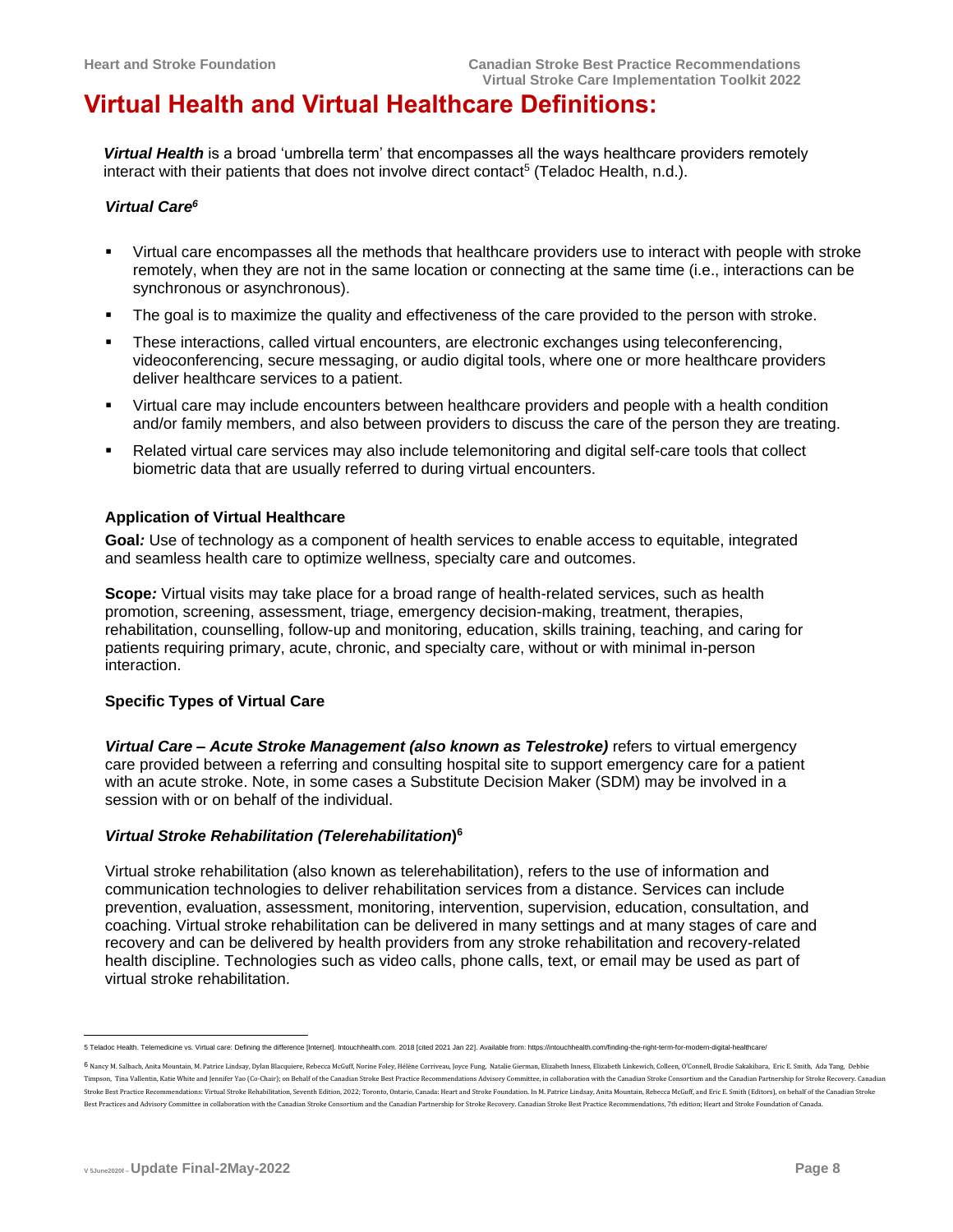# <span id="page-8-0"></span>**1. Checklists for Virtual Acute Stroke Management (On-Demand Acute Telestroke)**

**Legend:** *Healthcare provider* refers to any healthcare professional providing services to an individual through virtual modalities, and working within their regulated scope of practice. *Individual* refers to the person (patient, client) receiving the healthcare services from the healthcare provider. For emergency and inpatient stroke care only, the term '**patient**' is used throughout section. *Session* refers to the actual virtual healthcare encounter between the healthcare provider and individual. *Telestroke* refers to virtual emergency care provided between a referring and consulting hospital site for providing emergency care of a patient with an acute stroke. Note, in some cases a Substitute Decision Maker (SDM) may be involved in a session with or on behalf of the individual. We do not include this person in the checklist specifically for conciseness, but do acknowledge they may be included.

| <b>Key Elements of</b><br><b>Virtual Care</b>                                          |                                      | For the Healthcare Provider                                                                                                                                                                                                                                                      |        | For the Individual, Family<br>and Caregivers                                                                                  |  |  |
|----------------------------------------------------------------------------------------|--------------------------------------|----------------------------------------------------------------------------------------------------------------------------------------------------------------------------------------------------------------------------------------------------------------------------------|--------|-------------------------------------------------------------------------------------------------------------------------------|--|--|
|                                                                                        | <b>Infrastructure and Technology</b> |                                                                                                                                                                                                                                                                                  |        |                                                                                                                               |  |  |
| <b>Administrative</b><br>structure to                                                  | □                                    | Provincially integrated stroke service delivery<br>solution                                                                                                                                                                                                                      | $\Box$ | Public awareness that stroke<br>is a medical emergency                                                                        |  |  |
| manage a<br>Telestroke program<br>(i.e. system<br>coordination,<br>privacy & security, | □                                    | Governance & Management Structure<br>resourced to execute Telestroke Service and<br>provide ongoing leadership and management<br>(i.e. Telehealth Program, Health Authority,<br>Stroke Program)                                                                                  | □<br>□ | Know the signs of stroke and<br>FAST acronym (Face, Arm,<br>Speech, Time to call 911)<br>Call 911 when stroke is<br>suspected |  |  |
| contingency<br>planning,<br>supporting<br>documentation and                            | □                                    | Administrative and clinical Stroke leadership<br>to support Telestroke development and<br>implementation                                                                                                                                                                         | □      | To be aware of the virtual<br>healthcare sites for<br>emergency stroke                                                        |  |  |
| manuals, referral<br>management,<br>contract<br>management,                            | □                                    | Approved ED protocols and stroke care<br>pathways for hyperacute stroke management<br>(Canadian Best Practice Recommendations<br>for Stroke Care)                                                                                                                                |        | management                                                                                                                    |  |  |
| monitoring and<br>evaluation).                                                         | 0                                    | Aligned and integrated with provincial and/or<br>regional stroke service models (i.e. based on<br>service delivery priorities and need identified)                                                                                                                               |        |                                                                                                                               |  |  |
|                                                                                        | □                                    | Available 24/7                                                                                                                                                                                                                                                                   |        |                                                                                                                               |  |  |
|                                                                                        | □                                    | Telestroke service support requirements<br>need to be negotiated with appropriate<br>service support partners and funded to<br>support the Telestroke service requirements<br>(i.e. 24/7, direct contact to support for<br>Telestroke). Often short timeframe to<br>respond.     |        |                                                                                                                               |  |  |
|                                                                                        | ш                                    | In systems where Telestroke systems are not<br>established, consideration of other systems<br>(telephone, Zoom/Facetime) to allow for<br>rapid assessment.                                                                                                                       |        |                                                                                                                               |  |  |
|                                                                                        | $\Box$                               | Sustainably plan that addresses updating<br>aging equipment                                                                                                                                                                                                                      |        |                                                                                                                               |  |  |
|                                                                                        | □                                    | <b>Alternate Location Solutions:</b> A home and<br>office access solution should be considered,<br>such as dedicated Telestroke laptop, for 24/7<br>emergency Telestroke service so that<br>neurologists can be on-call at alternate<br>points of care (i.e. Home and/or office) |        |                                                                                                                               |  |  |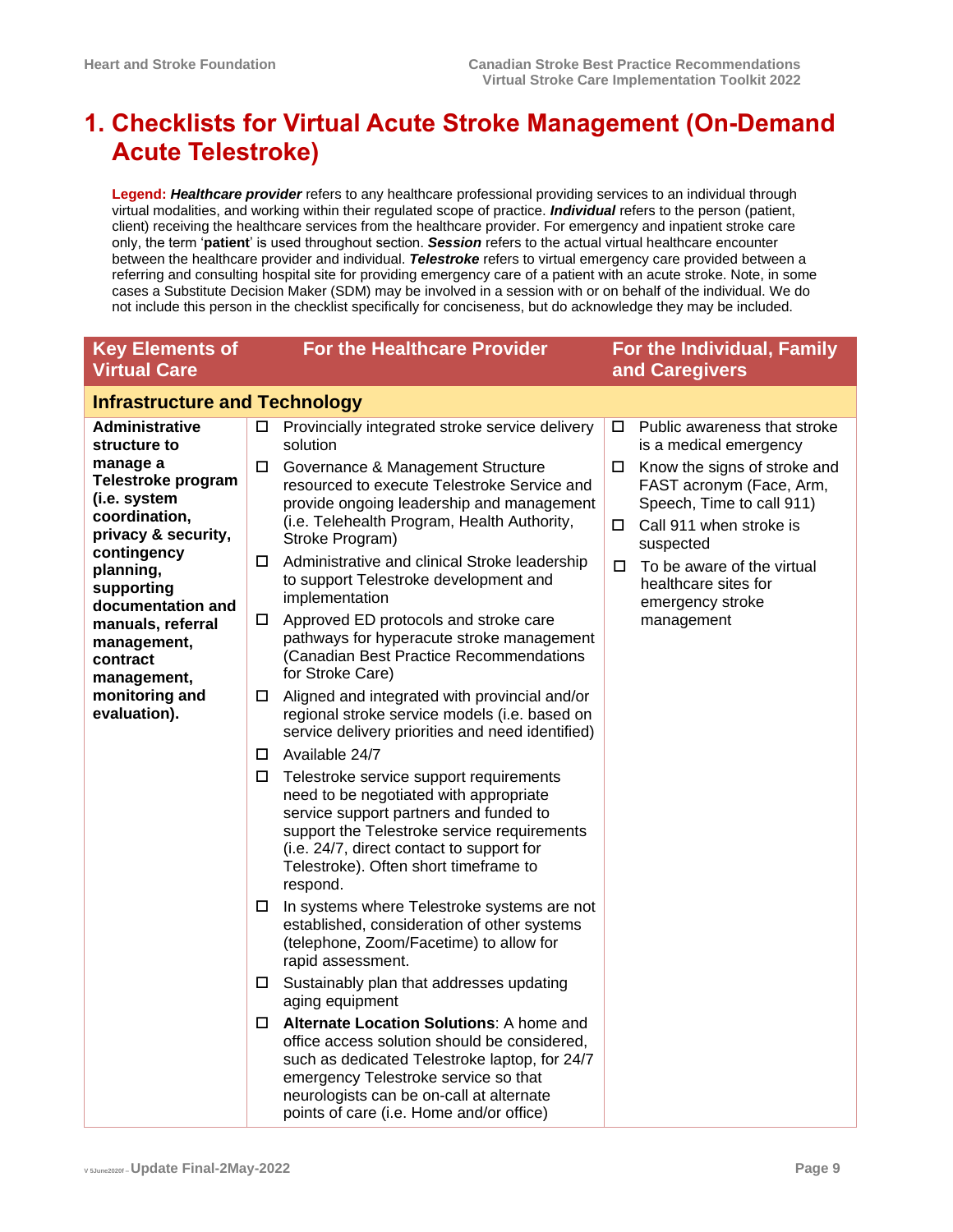| <b>Key Elements of</b>                                                                                                     | <b>For the Healthcare Provider</b>                                                                                                                                                                                                                                                                                                                                                                                                                                                                                                      | For the Individual, Family |
|----------------------------------------------------------------------------------------------------------------------------|-----------------------------------------------------------------------------------------------------------------------------------------------------------------------------------------------------------------------------------------------------------------------------------------------------------------------------------------------------------------------------------------------------------------------------------------------------------------------------------------------------------------------------------------|----------------------------|
| <b>Virtual Care</b>                                                                                                        |                                                                                                                                                                                                                                                                                                                                                                                                                                                                                                                                         | and Caregivers             |
|                                                                                                                            | Regions/provinces need to be prepared to<br>□<br>support imaging platforms/etc. on physician's<br>personal devices. When they can respond<br>remotely from anywhere, this goes a long<br>way towards convincing physicians to<br>support a telemedicine program.                                                                                                                                                                                                                                                                        |                            |
| <b>Consulting &amp;</b><br><b>Referring Site</b><br><b>Service Capacity</b>                                                | Committed consulting group with service<br>⊔<br>capacity<br>Agreed service delivery model (i.e. service<br>□<br>design and service delivery expectations)<br><b>Compensation Agreement (contract)</b><br>⊔<br>On-call Agreement including alternative<br>□<br>points of care solution<br>Referring Site has capacity to manage<br>□<br>patients or transfer protocols in place (i.e.<br>Nursing staff, Imaging Technicians,<br>laboratory staff, allied health professionals)                                                           |                            |
| <b>Referral</b><br>Management:<br><b>Mechanism in</b><br>place to support<br>coordinated<br>videoconference<br>interaction | On-demand referral management solution<br>□<br>either by an organized group with clearly<br>defined referral protocols and with a back-up<br>solution in case the network fails at the time<br>of consultation<br>Central referral processing system with<br>□<br>ability to launch on-demand urgent priority<br>consultation<br>Mechanism in place for emergency providers<br>□<br>to access quickly with alternate system (e.g.<br>Zoom/Facetime) for rapid access in centres<br>without ready assessment or technical<br>challenges. |                            |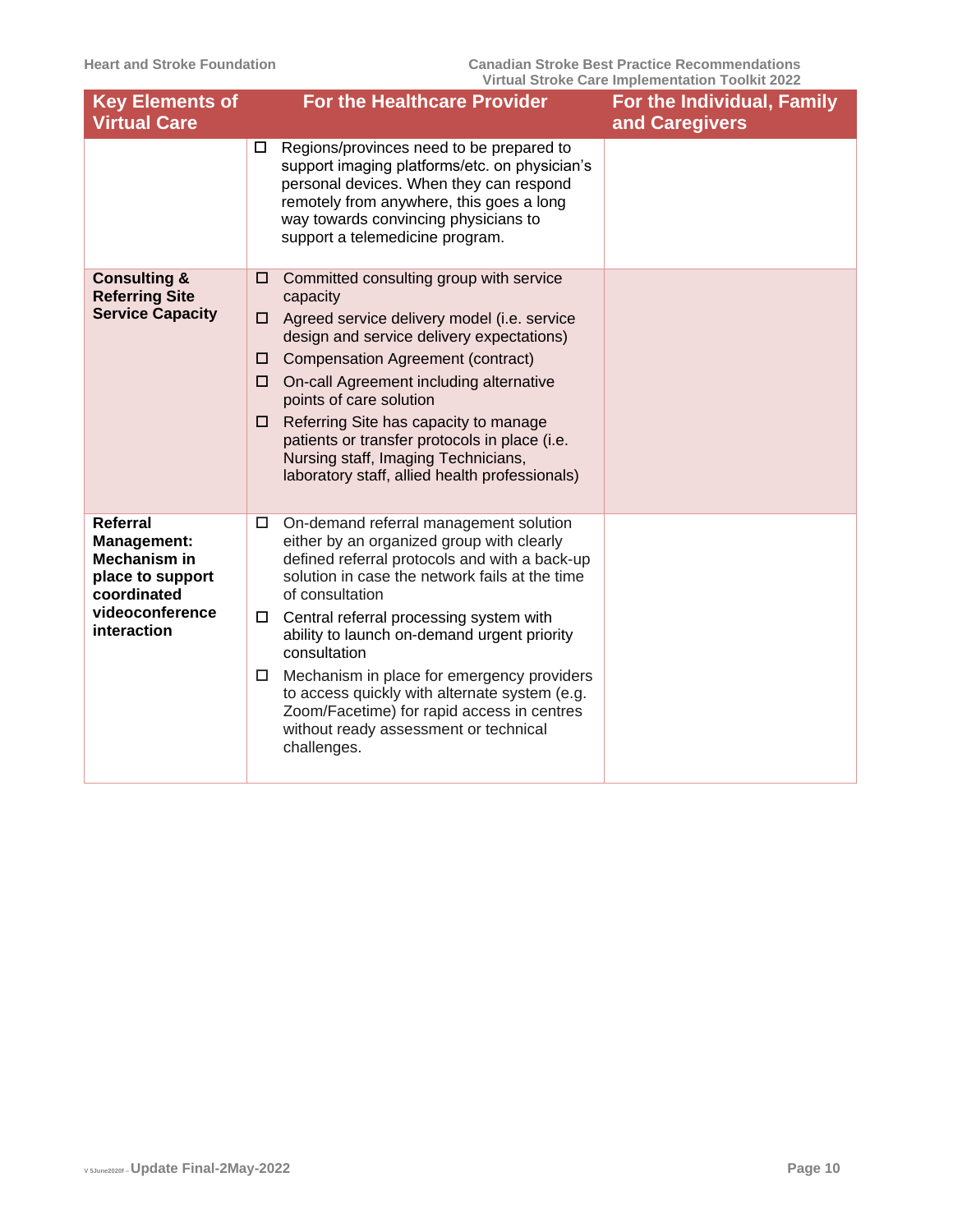| <b>Key Elements of</b><br><b>Virtual Care</b>                                                                   |                                      | <b>For the Healthcare Provider</b>                                                                                                                                                                                                                                                                                                                                                                                                                                                                                                                                                                                                                                                                                                                                                                                                    |             | For the Individual, Family<br>and Caregivers                                                                                                                                                                                             |
|-----------------------------------------------------------------------------------------------------------------|--------------------------------------|---------------------------------------------------------------------------------------------------------------------------------------------------------------------------------------------------------------------------------------------------------------------------------------------------------------------------------------------------------------------------------------------------------------------------------------------------------------------------------------------------------------------------------------------------------------------------------------------------------------------------------------------------------------------------------------------------------------------------------------------------------------------------------------------------------------------------------------|-------------|------------------------------------------------------------------------------------------------------------------------------------------------------------------------------------------------------------------------------------------|
| <b>Virtual care</b><br>connectivity<br>between consulting<br>sites and<br>designated<br><b>Telestroke sites</b> | □<br>□<br>□<br>□<br>⊔<br>□<br>⊔<br>⊔ | Appropriate technology infrastructure (e.g.,<br>bandwidth) to allow videoconferencing<br>connectivity in the right place & the right time<br>On-demand connectivity & point to point<br>Appropriately trained service providers<br>Consulting neurologists should have the<br>ability to manipulate the referring site camera<br>to support remote neurological assessment<br>Rapid transmission of CT/CTA images from<br>the referral site to the Telestroke neurologist<br>CT scan viewing should be available within<br>the ED<br>Service providers must have access to<br>telephone or alternative backup solution in<br>the event of technical problems<br>Patient information must travel on a secure<br>network and meet legislated health<br>information privacy standards or waiver in<br>place for emergent situations      | □<br>$\Box$ | Availability of individual health<br>card<br>Availability of relative or<br>caregiver who is able to<br>provide medical information<br>and consent if individual<br>unable to communicate (may<br>be by phone if physical<br>distancing) |
| <b>Clinical Care Delivery</b>                                                                                   |                                      |                                                                                                                                                                                                                                                                                                                                                                                                                                                                                                                                                                                                                                                                                                                                                                                                                                       |             |                                                                                                                                                                                                                                          |
| <b>Emergency Medical</b><br><b>Services</b>                                                                     | ш<br>□<br>□                          | On-scene patient screening for signs of<br>stroke and second screen for stroke severity<br>to identify possible LVO cases that may be<br>candidate for EVT<br>Protocols in place to guide decisions<br>regarding whether direct transfer to EVT<br>centre or stop at closer stroke-enabled<br>centre first for CT/CTA<br>Prenotification to receiving telestroke centre<br>to launch code stroke                                                                                                                                                                                                                                                                                                                                                                                                                                      | □<br>□<br>□ | Availability of individual health<br>card<br>Availability of relative or<br>caregiver who is able to<br>provide medical information<br>and consent if individual<br>unable to communicate<br><b>Current medication list</b>              |
| Laboratory and<br>Diagnostic Imaging                                                                            | □<br>$\Box$<br>□<br>ப<br>ப           | The facility has a CT scanner and has the<br>ability to provide STAT CT and CTA of head<br>scan during Telestroke hours of operation.<br>Consider capacity for CT perfusion (CTP)<br>where appropriate<br>Site protocols for acute stroke priority in<br>imaging and established imaging protocols.<br>(This includes support and agreement from<br>emergency department, radiology, and<br>neurology)<br>CT scan must be conducted and transmitted<br>in a timely way to ensure interpretation within<br>15 minutes of patient arrival (based on 15-<br>30-60-90 rule and CSBPR)<br>Health Authority and provincial network<br>infrastructure supports rapid transfer of CT<br>from the referring to consulting site<br>Laboratory provides stat blood work with no<br>down time during hours of Telestroke<br>operation (i.e. 24/7) | □           | Provide information on<br>allergies or medical issues<br>related to contrast                                                                                                                                                             |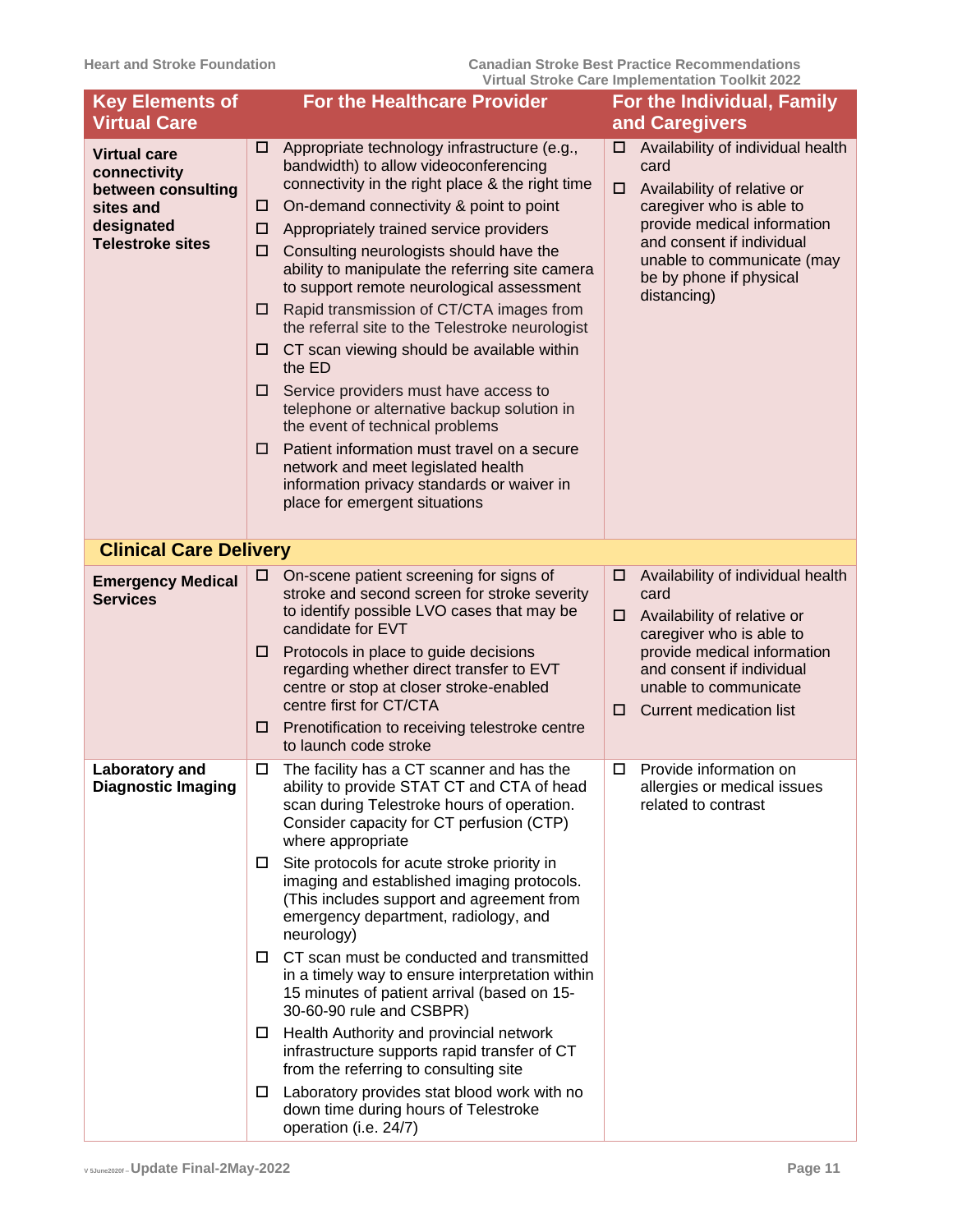| <b>Key Elements of</b><br><b>Virtual Care</b>                                                                        |         | <b>For the Healthcare Provider</b>                                                                                                                                                                                                                                                 |        | For the Individual, Family<br>and Caregivers                                                                                                       |
|----------------------------------------------------------------------------------------------------------------------|---------|------------------------------------------------------------------------------------------------------------------------------------------------------------------------------------------------------------------------------------------------------------------------------------|--------|----------------------------------------------------------------------------------------------------------------------------------------------------|
|                                                                                                                      | □       | $\Box$ NOTE: After the patient's airway, breathing<br>and circulation are deemed stable, CT/CTA<br>is the priority.<br>$\Box$ Often laboratory results are not needed prior<br>to establishing thrombolytic therapy if there<br>are no concerns raised in the patient's<br>history |        |                                                                                                                                                    |
| <b>Organized</b><br><b>Emergency Care to</b><br>facilitate<br>intravenous<br>thrombolysis, and<br>administration and | □<br>□. | Confirm time last seen well and stroke<br>symptom onset (and time lapse to hospital<br>arrival)<br>Rapid Triage Protocols for Stroke in place<br>(i.e. Alert from EMS for + stroke evaluation                                                                                      | □<br>□ | Individual, family member or<br>caregiver to participate in<br>decision-making regarding<br>acute stroke management<br>Record list of questions as |
| decision-making<br>regarding EVT                                                                                     |         | with validated clinical tool & acute stroke<br>algorithms)<br>$\Box$ Patient management protocols within ED<br>align with Telestroke technology placement<br>(i.e. Telestroke bays are identified in<br>consultation with referring site staff).                                   |        | they arise and ask them of<br>members of the healthcare<br>team - in-person and the<br>virtual consultants as<br>appropriate                       |
|                                                                                                                      | □.<br>□ | Responsibility for technology set-up and<br>support assigned and supported by ED staff<br>Stroke team present and able to work in                                                                                                                                                  |        |                                                                                                                                                    |
|                                                                                                                      | □       | tandem and collaboratively on patient arrival<br>Transfer and placement policies and<br>protocols to assist service providers in<br>ensuring patient has access to appropriate<br>level of care post alteplase                                                                     |        |                                                                                                                                                    |
|                                                                                                                      | □       | Emergency physician (ERP) to assess all<br>acute stroke patients without delay upon<br>arrival in the ED                                                                                                                                                                           |        |                                                                                                                                                    |
|                                                                                                                      | □       | Access to CT/CTA results at consulting site<br>at time of contact with consultant                                                                                                                                                                                                  |        |                                                                                                                                                    |
|                                                                                                                      | □       | Process to ensure rapid decision-making<br>occurs regarding possible LVO cases who<br>are candidates for endovascular<br>thrombectomy                                                                                                                                              |        |                                                                                                                                                    |
|                                                                                                                      |         | $\Box$ Protocol for rapid transfer of EVT candidates<br>to higher level of care with Door In-Door Out<br>time less than 45 minutes                                                                                                                                                 |        |                                                                                                                                                    |
|                                                                                                                      |         | $\Box$ Alteplase is readily available within the<br>Emergency Department (i.e. Clot Box).                                                                                                                                                                                          |        |                                                                                                                                                    |
|                                                                                                                      | ш       | Process established for meeting benchmarks<br>for delivering alteplase in accordance with<br>the guidelines for thrombolytic therapy for an<br>ischemic stroke                                                                                                                     |        |                                                                                                                                                    |
|                                                                                                                      |         | □ Cardiac Monitoring, neurovitals, BP and<br>temp, blood sugar levels is available for all<br>acute stroke protocol patients                                                                                                                                                       |        |                                                                                                                                                    |
|                                                                                                                      | □       | ED clinical teams informed, trained and<br>willing to support Telestroke service                                                                                                                                                                                                   |        |                                                                                                                                                    |
|                                                                                                                      | □       | ERPs and stroke neurologists extend                                                                                                                                                                                                                                                |        |                                                                                                                                                    |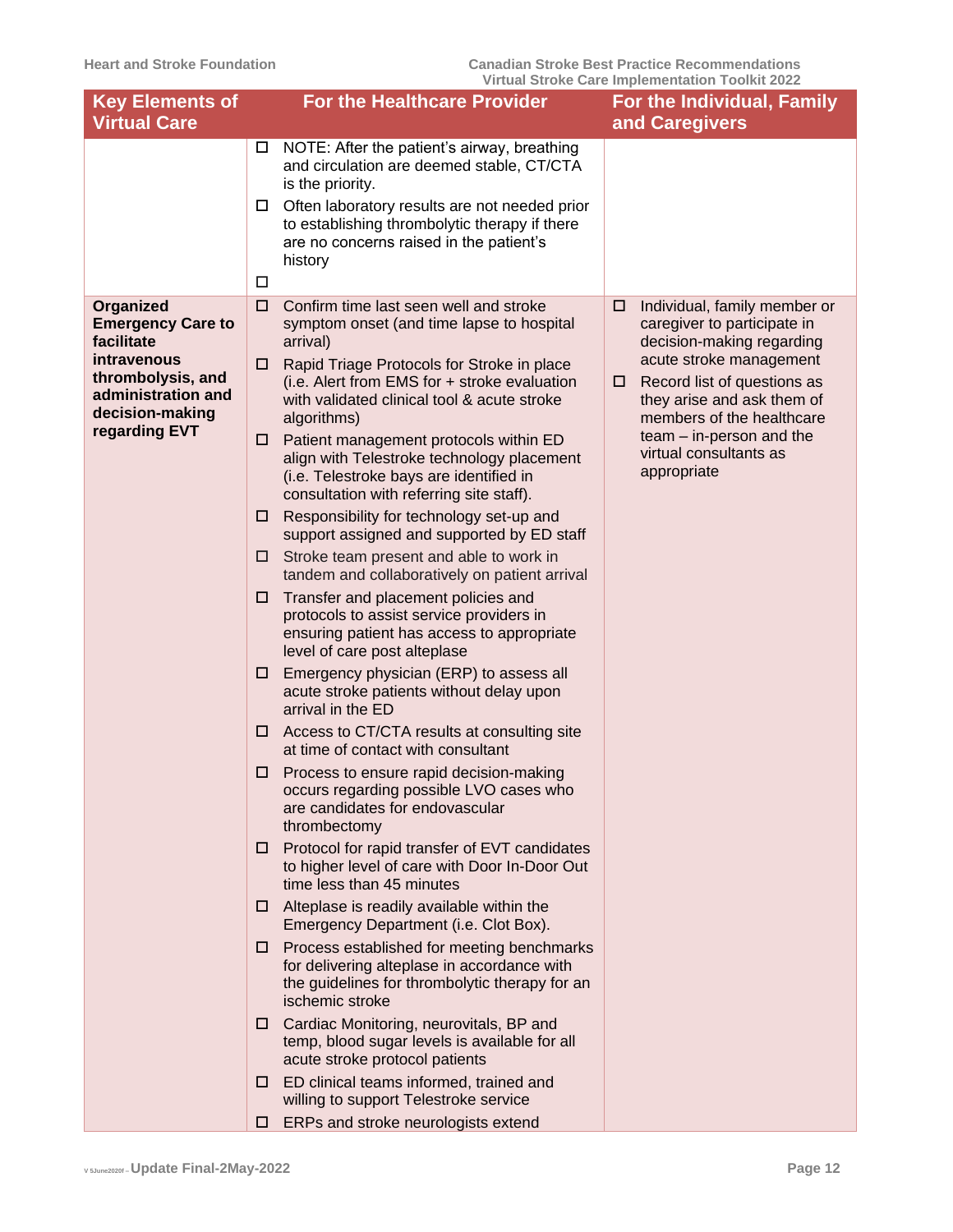| <b>Key Elements of</b><br><b>Virtual Care</b> | <b>For the Healthcare Provider</b>                                                                                                                                                                                                                                                                                                                                                                                                                                                                                                                                                                                                                                                                                              | For the Individual, Family<br>and Caregivers                                                                                                                                                                                                                                                                                                                                                                                                                                                                             |
|-----------------------------------------------|---------------------------------------------------------------------------------------------------------------------------------------------------------------------------------------------------------------------------------------------------------------------------------------------------------------------------------------------------------------------------------------------------------------------------------------------------------------------------------------------------------------------------------------------------------------------------------------------------------------------------------------------------------------------------------------------------------------------------------|--------------------------------------------------------------------------------------------------------------------------------------------------------------------------------------------------------------------------------------------------------------------------------------------------------------------------------------------------------------------------------------------------------------------------------------------------------------------------------------------------------------------------|
|                                               |                                                                                                                                                                                                                                                                                                                                                                                                                                                                                                                                                                                                                                                                                                                                 |                                                                                                                                                                                                                                                                                                                                                                                                                                                                                                                          |
|                                               | working relationship to videoconference<br>platform<br>Pharmacy preparedness for alteplase based<br>□.<br>on projected volumes (e.g. stock/supplies,<br>distribution, budget)<br>All appropriate ED staff and supporting<br>□<br>service areas (admitting personnel, CT<br>technologists, Laboratory technologists and<br>inpatient nursing staff) trained in hyperacute<br>stroke management<br>$\square$ Stroke pathways and protocols established<br>for acute stroke management by dedicated<br>hospital team<br>Transfer protocols to higher level site in<br>□<br>place and applied when clinically indicated<br>Consultant available for follow-up<br>□<br>consultation<br>Provide support to family and caregivers<br>□ |                                                                                                                                                                                                                                                                                                                                                                                                                                                                                                                          |
| Follow-up<br><b>Continuity of Care</b>        | Stroke patients remaining in their community<br>□<br>should have access to secondary stroke<br>prevention clinics and rehabilitation services<br>appropriate to their needs once discharged<br>from hospital – in person or by virtual care<br>access<br>Transfer protocols to higher level site in<br>place and applied when clinically indicated<br>$\Box$ Consultant available for follow-up as required<br>to support the ongoing care of the individual<br>with stroke while at the referring site<br>Referring site to provide education and skills<br>$\Box$<br>training to individual, families and caregivers                                                                                                          | Ask questions and clarify<br>□<br>information<br>0<br>Request contact person and<br>phone number for follow-up<br>Request a list of current<br>0<br>medications and follow-up<br>appointments<br>Visit the Heart & Stroke<br>□<br>website for information<br>Visit the Canadian Stroke<br>0<br><b>Best Practices website for</b><br>resources to help individuals<br>manage following stroke<br>Consider joining Heart &<br>0<br>Stroke's online Community of<br><b>Survivors or Care Supporters</b><br><b>Community</b> |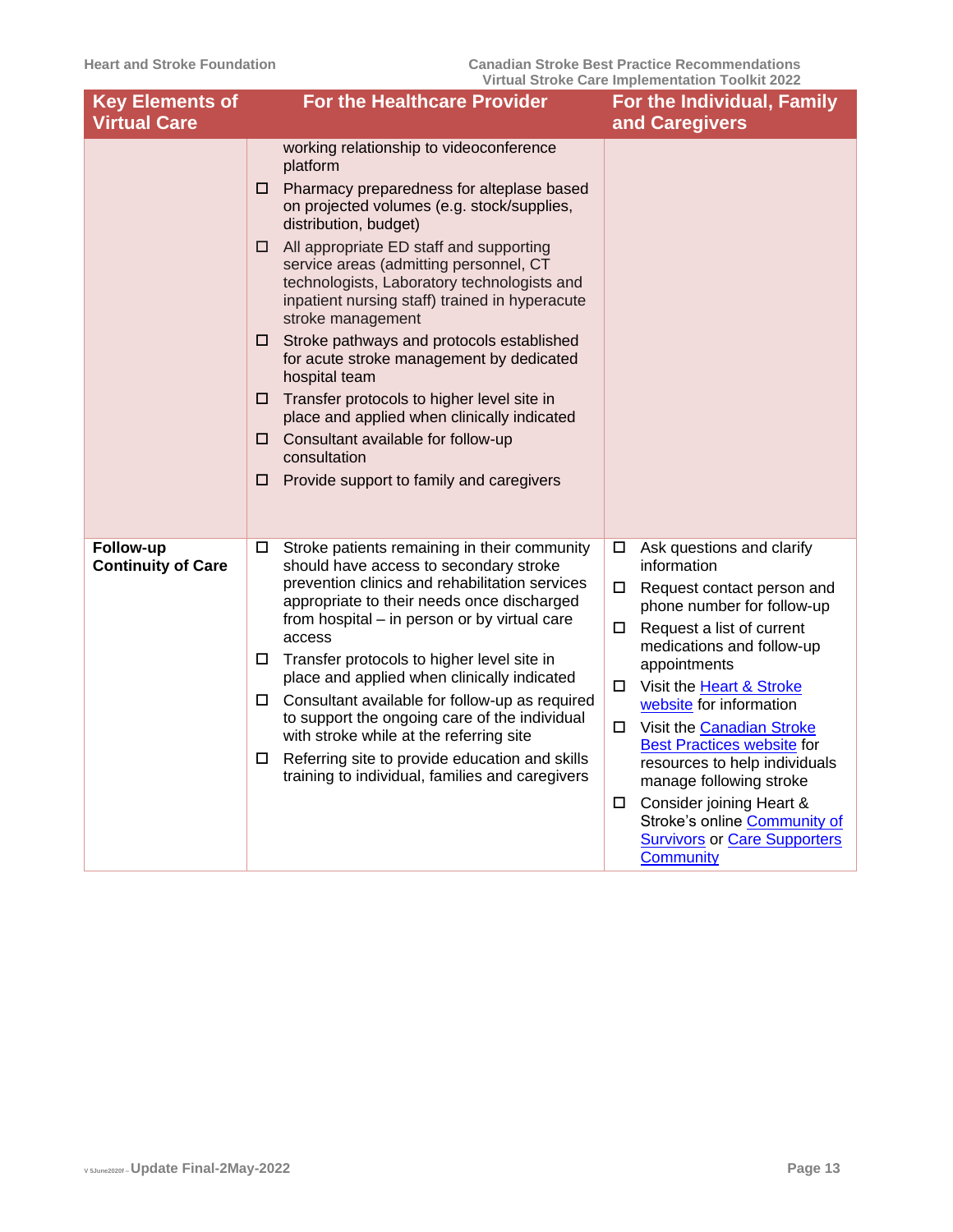# <span id="page-13-0"></span>**2. Checklists for Scheduled Virtual Stroke Prevention Care in Ambulatory Settings**

Scheduled virtual consultations to support secondary prevention assessment, management and ongoing follow-up for individuals who have experienced a stroke, transient ischemic attack, or vascular cognitive impairment. In some cases, this may also include individuals with comorbidities such as hypertension, atrial fibrillation or carotid artery disease who are at much higher risk of experiencing these conditions. These visits may be scheduled by stroke specialists and or family physicians and community-based primary health teams (including nurses, dietitians, counselling service providers). The CSBP Checklist below will apply to all these healthcare providers providing services. Individuals (patients) receiving these services should be made aware that virtual visits can be part of routine stroke care - empower individuals to ask if a virtual visit is possible. In addition to the elements listed below, healthcare providers should follow discipline-specific virtual care guidelines as established by their professional regulatory colleges.

**Legend:** *Healthcare provider* refers to any healthcare professional providing services to an individual through virtual modalities, and working within their regulated professional scope of practice. *Individual* refers to the person (patient, client) receiving the healthcare services from the healthcare provider. *Session* refers to the actual virtual healthcare encounter between the healthcare provider and individual. Note, in some cases a Substitute Decision Maker (SDM) may be involved in a session with or on behalf of the individual. We do not include this person in the checklist specifically for conciseness, but do acknowledge they may be included.

<span id="page-13-1"></span>

| <b>Key</b><br><b>Elements</b>                                     |   | <b>For the Healthcare Provider</b>                                                                                                                                                                      |        | For the Individual,<br><b>Family and</b><br><b>Caregivers</b>                                                                                                                                          |
|-------------------------------------------------------------------|---|---------------------------------------------------------------------------------------------------------------------------------------------------------------------------------------------------------|--------|--------------------------------------------------------------------------------------------------------------------------------------------------------------------------------------------------------|
| <b>Infrastructure and Technology</b>                              |   |                                                                                                                                                                                                         |        |                                                                                                                                                                                                        |
| <b>Administrative</b><br>structure to manage                      | □ | Depending on scope of service, could be<br>managed at the regional and local levels.                                                                                                                    | 0      | Some individuals may be<br>worried about participating in                                                                                                                                              |
| scheduled virtual<br>stroke prevention<br>service<br>appointments | □ | Ensure there is administrative and<br>clinical stroke leadership to support<br>Telestroke/ virtual stroke care<br>development and implementation.                                                       |        | a virtual healthcare session<br>and sharing personal<br>information online. Ask the<br>healthcare provider what<br>steps they have in place to                                                         |
| (i.e. system                                                      | □ | Ensure that appropriate and approved<br>stroke protocols and stroke care                                                                                                                                |        | ensure your information is<br>secure and protected.                                                                                                                                                    |
| coordination,<br>privacy &<br>security,<br>contingency            |   | pathways for stroke management (in<br>alignment with current Canadian Stroke<br>Best Practice Recommendations) are in<br>place to address virtual stroke care.                                          | □      | Individual to be made aware<br>that virtual healthcare<br>sessions can be part of<br>routine stroke care - empower                                                                                     |
| planning,<br>supporting<br>documentation                          | □ | Aligned and integrated with provincial<br>and/or regional stroke service models                                                                                                                         |        | individuals to ask if a virtual<br>session is possible.                                                                                                                                                |
| and manuals,<br>referral                                          |   | (i.e. based on service delivery priorities<br>and need identified).                                                                                                                                     | $\Box$ | Individual has internet<br>enabled device (smartphone,                                                                                                                                                 |
| management,<br>contract                                           | □ | Maintain regularly updated clinical lists,<br>and use algorithms to determine which                                                                                                                     |        | tablet, laptop, or desktop<br>computer with webcam)                                                                                                                                                    |
| management,<br>monitoring and<br>evaluation).                     |   | individuals can be seen virtually vs. those<br>that must be seen in person. See Virtual<br><b>Care Decision Framework.</b>                                                                              | □      | Individual has access to<br>reliable internet connection                                                                                                                                               |
|                                                                   | □ | Method or system to change service<br>delivery to a different format of virtual<br>stroke care as required (e.g., telephone<br>to video or vice versa, and virtual care to<br>in person or vice versa). | □      | Clarify mode of virtual<br>communication to book the<br>virtual healthcare session,<br>conduct the session, share<br>results and information, follow<br>up (e.g., email, phone call or<br>video call). |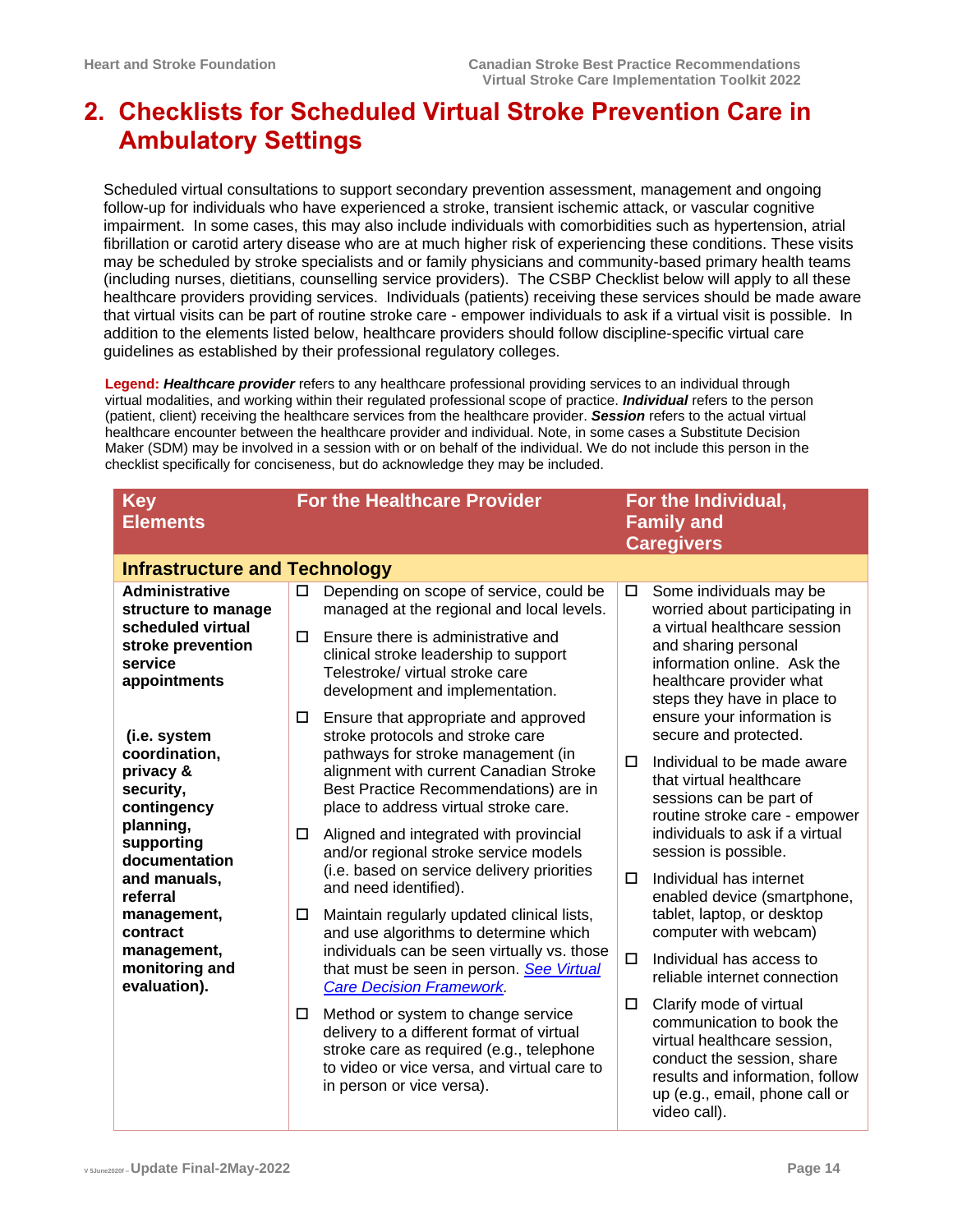| <b>Key</b>                                                                                                     | <b>For the Healthcare Provider</b>                                                                                                                                                                                                                                                                                                                                                                                                                                                                                                                                                                                                                                                                                                                                                                                                                                                                                                                                                                                                                                                                                                                                                                                                                                                                                                                                           | For the Individual,                                                                                                                                                                                                                              |
|----------------------------------------------------------------------------------------------------------------|------------------------------------------------------------------------------------------------------------------------------------------------------------------------------------------------------------------------------------------------------------------------------------------------------------------------------------------------------------------------------------------------------------------------------------------------------------------------------------------------------------------------------------------------------------------------------------------------------------------------------------------------------------------------------------------------------------------------------------------------------------------------------------------------------------------------------------------------------------------------------------------------------------------------------------------------------------------------------------------------------------------------------------------------------------------------------------------------------------------------------------------------------------------------------------------------------------------------------------------------------------------------------------------------------------------------------------------------------------------------------|--------------------------------------------------------------------------------------------------------------------------------------------------------------------------------------------------------------------------------------------------|
|                                                                                                                |                                                                                                                                                                                                                                                                                                                                                                                                                                                                                                                                                                                                                                                                                                                                                                                                                                                                                                                                                                                                                                                                                                                                                                                                                                                                                                                                                                              |                                                                                                                                                                                                                                                  |
| <b>Elements</b>                                                                                                | Develop or modify policies to address<br>□<br>items related to virtual stroke sessions<br>such as:<br>Verification of identity.<br>$\circ$<br>Establish location of individual.<br>$\circ$<br>Privacy.<br>$\circ$<br>Informed consent for virtual stroke<br>$\circ$<br>visit<br>Patient understanding of risks and<br>benefits of virtual stroke visit<br>participation, including safety and<br>exercise programming.<br>Process to attain consent across<br>multiple interactions including:<br>phone calls, emailing information,<br>resources, assessment, virtual<br>education sessions (in accordance<br>with organizational policies and<br>appropriate provincial privacy<br>standards).<br>Additional consent for recording<br>٠<br>sessions if required.<br>Consent for participation of<br>٠<br>additional family members,<br>caregivers or friends as required.<br>Note: permission may be needed<br>٠<br>from all referred participants before<br>family members can take part in a<br>group session.<br>Note: continually seek consent as<br>٠<br>appropriate.<br>Emergency plan and safety (e.g.,<br>$\circ$<br>emergency plan, back-up contact<br>number)<br>Ensure administrative supports and<br>$\Box$<br>structures in place to address<br>contingency planning, contract<br>management, documentation changes<br>that may be required for virtual care, | <b>Family and</b><br><b>Caregivers</b><br>Individual to receive<br>□<br>information on which program<br>or application (APP) the<br>healthcare provider will be<br>using, and whether<br>downloading a particular APP<br>or program is required. |
| <b>Expert</b><br><b>Healthcare</b><br>Provider &<br><b>Referring Site</b><br><b>Service</b><br><b>Capacity</b> | including the potential of remote working.<br>Establish a committed consulting group<br>□<br>with service capacity and stroke care<br>expertise.<br>Develop virtual service delivery model<br>□.<br>based on purpose of consultation - e.g.,<br>initial assessment, diagnosis and                                                                                                                                                                                                                                                                                                                                                                                                                                                                                                                                                                                                                                                                                                                                                                                                                                                                                                                                                                                                                                                                                            | Clarify whether virtual<br>□<br>healthcare session to<br>take place in the<br>individual's home or<br>through a different                                                                                                                        |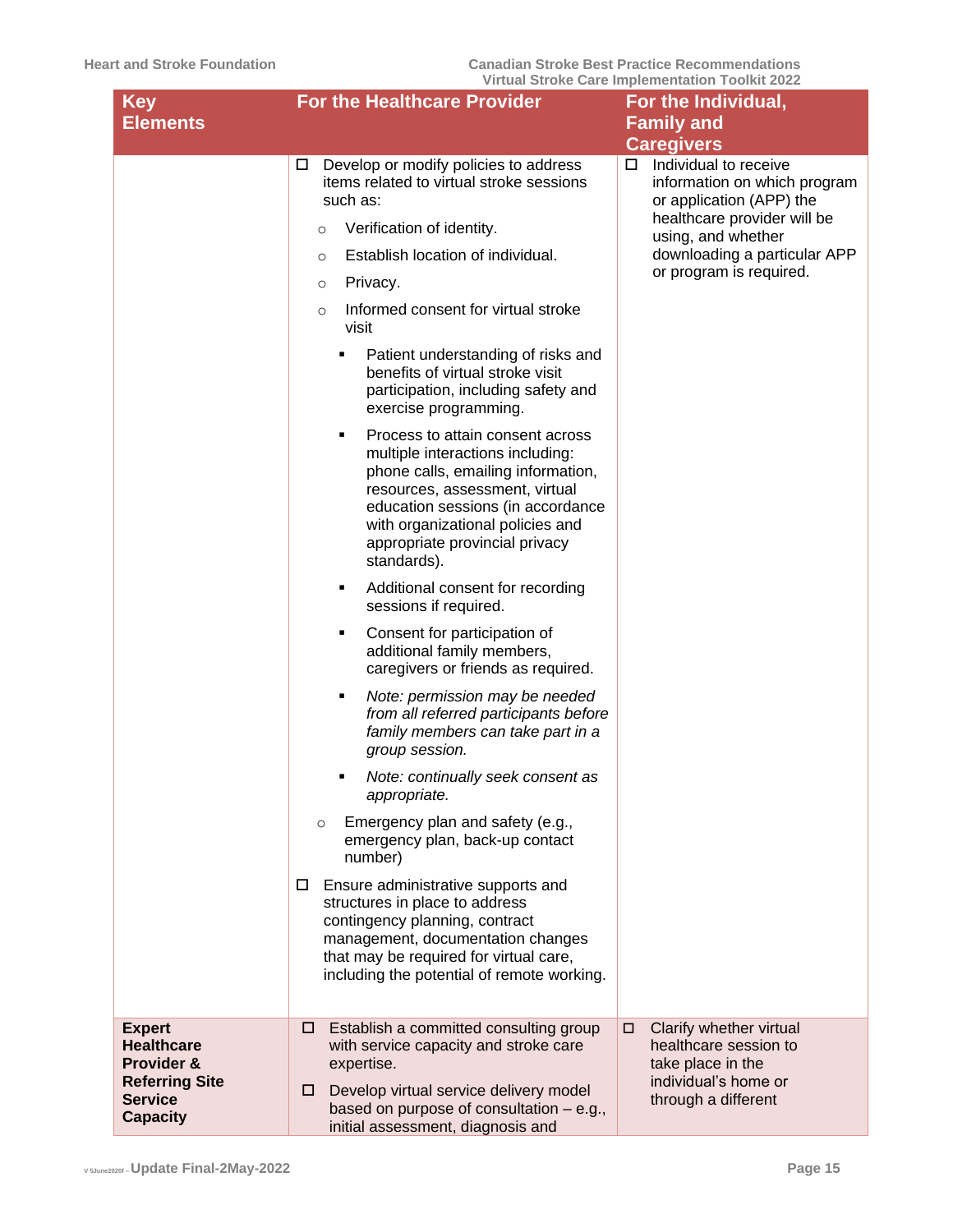| <b>Key</b>                                                   | <b>For the Healthcare Provider</b>                                                                                                                                                                                                                                                                                                                       | <u>VII tuai Oti UNG Odi 6 iliipigiligilidtii TUUINIt ZUZZ</u><br>For the Individual,                                                                                                                                  |
|--------------------------------------------------------------|----------------------------------------------------------------------------------------------------------------------------------------------------------------------------------------------------------------------------------------------------------------------------------------------------------------------------------------------------------|-----------------------------------------------------------------------------------------------------------------------------------------------------------------------------------------------------------------------|
| <b>Elements</b>                                              |                                                                                                                                                                                                                                                                                                                                                          | <b>Family and</b><br><b>Caregivers</b>                                                                                                                                                                                |
|                                                              | management, follow-up, or ongoing<br>monitoring.                                                                                                                                                                                                                                                                                                         | healthcare clinic<br>location                                                                                                                                                                                         |
|                                                              | Determine if referral sites have capacity<br>□<br>to support service if appropriate (such<br>as rural Nursing Stations); including<br>making smart devices available for<br>individuals to enable participation.                                                                                                                                         |                                                                                                                                                                                                                       |
|                                                              | Develop a system to provide initial and<br>$\Box$<br>ongoing training in virtual care<br>technology and service delivery for all<br>staff and supporting service areas.                                                                                                                                                                                  |                                                                                                                                                                                                                       |
|                                                              | Use of mock simulations as part of<br>$\circ$<br>virtual rehabilitation training may be<br>helpful, especially for healthcare<br>providers with no prior experience in<br>virtual rehabilitation or have low<br>case numbers at their sites (e.g.,<br>'what to do if' scenarios)                                                                         |                                                                                                                                                                                                                       |
|                                                              | Develop administrative procedures to<br>□.<br>address staffing capacity to deliver<br>virtual care services, including in times<br>of reduced staffing levels. Staffing<br>complement and availability may<br>determine nature of virtual care services<br>(i.e., group vs 1:1).                                                                         |                                                                                                                                                                                                                       |
|                                                              | $\Box$ Ensure that all healthcare providers<br>work within their scope of practice as<br>defined by regulatory bodies.                                                                                                                                                                                                                                   |                                                                                                                                                                                                                       |
|                                                              | If available or required, healthcare<br>□<br>providers to be aware of competencies<br>related to regulatory bodies.                                                                                                                                                                                                                                      |                                                                                                                                                                                                                       |
| <b>Virtual care</b><br>connectivity and<br>technical support | □<br><b>Note: Confirm with your organization</b><br>what virtual care platforms and networks<br>are approved for use when healthcare<br>providers are working off-site (e.g., at<br>home), that all reasonable precautions<br>for privacy should be taken, and that the<br>session can take place as long as<br>individual has provided informed consent | □<br>Identify what minimal and<br>optimal technology is<br>available to the individual -<br>ensure the device<br>(smartphone, laptop, tablet) is<br>charged and that the volume<br>is working and has a<br>microphone |
|                                                              | Consider what access the individual has<br>0<br>to available technology and support<br>such as a family member or other<br>healthcare support personnel in the<br>home to observe function and operate<br>or assist with the camera (i.e. walking,<br>or movement in different home settings).                                                           | Ensure individual has secure<br>0<br>place to perform a virtual<br>healthcare session respecting<br>privacy and confidentiality -<br>discuss issues with<br>healthcare provider                                       |
|                                                              | Take a patient centred approach by<br>□<br>using a variety of available virtual care<br>enabling technologies available to<br>support virtual care. Multiple                                                                                                                                                                                             | Ensure individual can<br>□<br>maintain privacy and<br>confidentiality as appropriate                                                                                                                                  |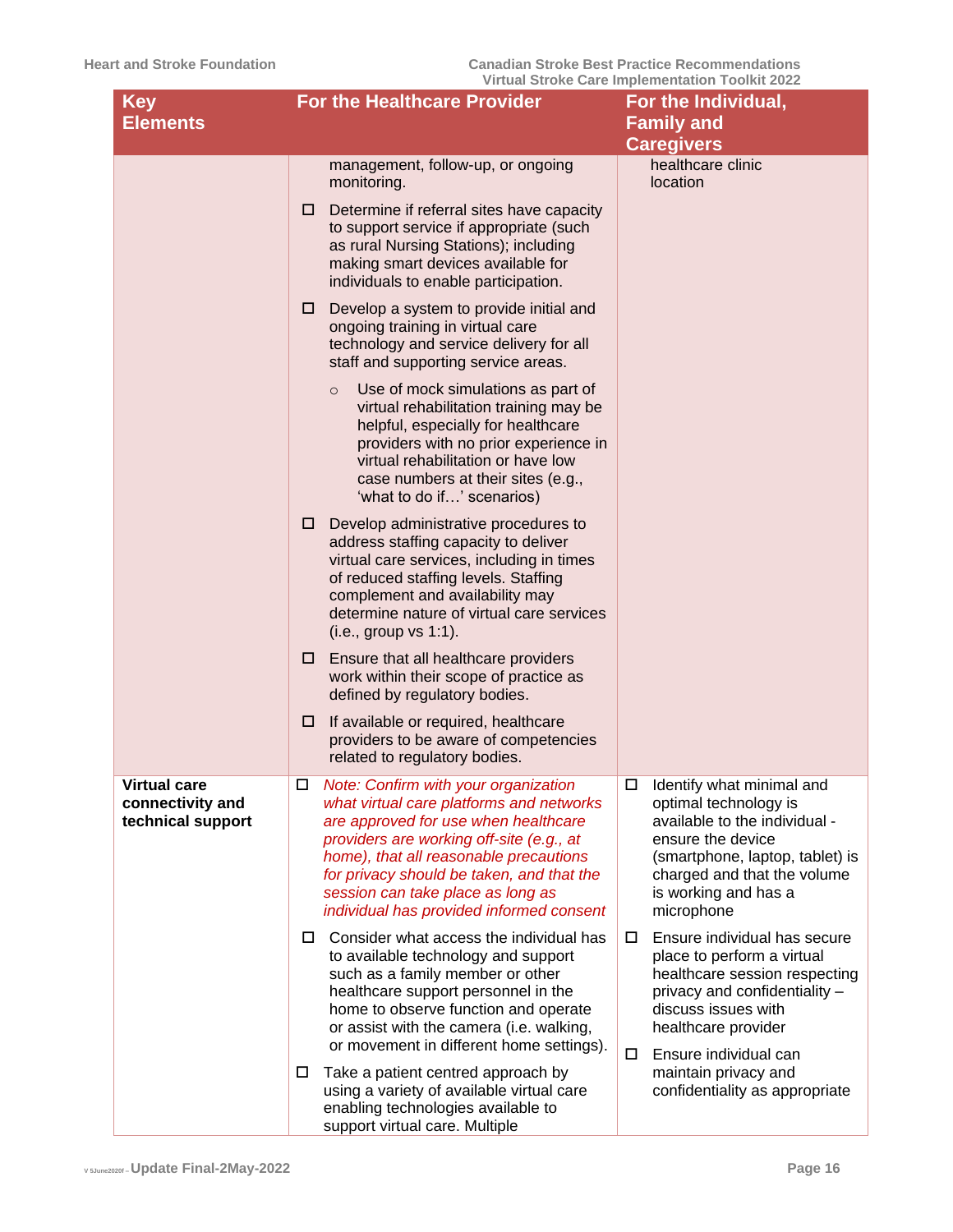| <b>Key</b>      | <b>For the Healthcare Provider</b>                                                                                                                                                                                                                                                                                                                                     | For the Individual,                                                                                                                                                            |
|-----------------|------------------------------------------------------------------------------------------------------------------------------------------------------------------------------------------------------------------------------------------------------------------------------------------------------------------------------------------------------------------------|--------------------------------------------------------------------------------------------------------------------------------------------------------------------------------|
| <b>Elements</b> |                                                                                                                                                                                                                                                                                                                                                                        | <b>Family and</b><br><b>Caregivers</b>                                                                                                                                         |
|                 | technologies may need to be considered<br>to develop an approach that is patient<br>centred.                                                                                                                                                                                                                                                                           | (e.g., if in residential care,<br>privacy from other residents)                                                                                                                |
|                 | Determine the need and capacity of<br>$\Box$<br>family members or caregivers who may<br>support the individual with technology,<br>communication and/ or any safety issues.                                                                                                                                                                                            | Identify which location in<br>□<br>living quarters the session will<br>take place, ensure well-lit<br>location                                                                 |
|                 | Consider the needs and goals of the<br>$\Box$                                                                                                                                                                                                                                                                                                                          | Determine if the connection<br>□<br>has an audio or video delay                                                                                                                |
|                 | virtual care session and determine<br>technology required (e.g., telephone,<br>virtual platform, video call, smart device,<br>APP, virtual system with increased<br>functionality such as peripheral linkages<br>and/or moveable/zoomable cameras)                                                                                                                     | Have someone else available<br>□<br>to participate in the virtual<br>healthcare session if<br>possible, with physical<br>distancing and appropriate<br>measures-individual has |
|                 | Note: When connecting with an individual<br>from home and using a personal phone-<br>line, inform individual that the call might<br>indicate "unknown" or "private call" on<br>call display.                                                                                                                                                                           | right to privacy and may<br>choose to have someone else<br>(family, caregiver) involved in<br>care and participate in the<br>sessions                                          |
|                 | Ensure staff have appropriate training<br>$\Box$<br>and/or support regarding the<br>technological aspects of the virtual<br>service to optimize virtual care<br>experience for provider and individual                                                                                                                                                                 | Ask if there is a person or<br>□<br>service available for technical<br>support, if needed                                                                                      |
|                 | Develop or ensure there are polices and<br>□<br>procedures that describe and define roles<br>and responsibility for technology set-up<br>and support (e.g., meeting scheduling,<br>support for participants).                                                                                                                                                          |                                                                                                                                                                                |
|                 | Service providers must have a backup<br>$\Box$<br>plan (e.g., access to telephone, back-up<br>phone number) in the event of technical<br>problems or medical emergency                                                                                                                                                                                                 |                                                                                                                                                                                |
|                 | Ensure that confidentiality and privacy<br>$\Box$<br>requirements regarding Personal Health<br>Information are respected throughout the<br>continuum of care; both in rest (in<br>platform) and in transit (between<br>platforms) and that patient information is<br>transferred on a secure network that<br>meets legislation health information<br>privacy standards |                                                                                                                                                                                |
|                 | $\Box$ There are often audio or video delays in<br>the connection; establish a strategy for<br>managing this (e.g., regular pauses,<br>communicating the delay to individuals.)                                                                                                                                                                                        |                                                                                                                                                                                |
|                 | Consider plan for technical support<br>$\Box$<br>available for providers and individuals if                                                                                                                                                                                                                                                                            |                                                                                                                                                                                |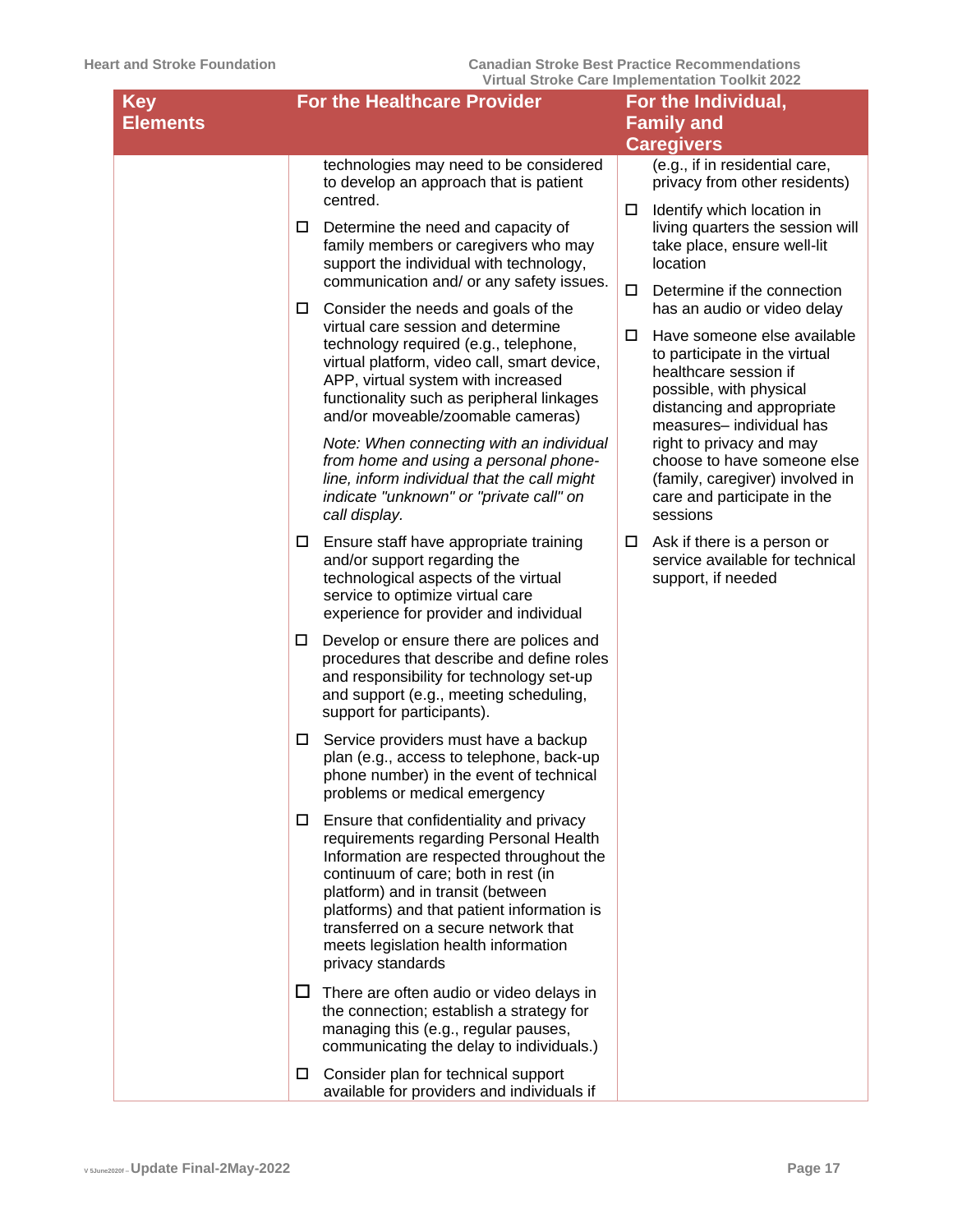| <b>Key</b><br><b>Elements</b>                                                                                 | <b>For the Healthcare Provider</b>                                                                                                                                                                                                                                                                                                                                                                                                                                                                                                                                                                                                                                                                                                                                                                          | For the Individual,<br><b>Family and</b><br><b>Caregivers</b>                                                                                                                                                                                                                                                                                                                                                                                                                                                                                                                                  |
|---------------------------------------------------------------------------------------------------------------|-------------------------------------------------------------------------------------------------------------------------------------------------------------------------------------------------------------------------------------------------------------------------------------------------------------------------------------------------------------------------------------------------------------------------------------------------------------------------------------------------------------------------------------------------------------------------------------------------------------------------------------------------------------------------------------------------------------------------------------------------------------------------------------------------------------|------------------------------------------------------------------------------------------------------------------------------------------------------------------------------------------------------------------------------------------------------------------------------------------------------------------------------------------------------------------------------------------------------------------------------------------------------------------------------------------------------------------------------------------------------------------------------------------------|
|                                                                                                               | providing services directly to individual's<br>homes. Communicate this to individual.                                                                                                                                                                                                                                                                                                                                                                                                                                                                                                                                                                                                                                                                                                                       |                                                                                                                                                                                                                                                                                                                                                                                                                                                                                                                                                                                                |
|                                                                                                               | If available, have a co-host and/or<br>□<br>administrative support to troubleshoot<br>any issues.                                                                                                                                                                                                                                                                                                                                                                                                                                                                                                                                                                                                                                                                                                           |                                                                                                                                                                                                                                                                                                                                                                                                                                                                                                                                                                                                |
|                                                                                                               | Complete routine checks of equipment to<br>□<br>ensure it is functioning well. This may be<br>done as a part of routine checks on other<br>emergency equipment.                                                                                                                                                                                                                                                                                                                                                                                                                                                                                                                                                                                                                                             |                                                                                                                                                                                                                                                                                                                                                                                                                                                                                                                                                                                                |
| <b>Referral</b><br><b>Management:</b><br><b>Mechanism in</b><br>place to<br>support<br>coordinated<br>virtual | Develop or confirm clear criteria and<br>□<br>protocols available for targeted referral<br>pathways to ensure the health system's<br>efforts to maintain essential services will<br>be respected (e.g., if service reductions<br>occur).<br>A scheduling system should be in place                                                                                                                                                                                                                                                                                                                                                                                                                                                                                                                          | $\Box$<br>At time of booking, individual<br>provides verbal consent to<br>participate in a virtual<br>healthcare session related to<br>stroke rehabilitation,<br>secondary prevention and<br>recovery                                                                                                                                                                                                                                                                                                                                                                                          |
| healthcare<br>session and<br>manage<br>bookings                                                               | ⊔<br>to manage referrals in a timely way, with<br>documentation to support<br>Ensure consulting sites and individual<br>□<br>healthcare providers have triage<br>protocols and scheduling systems in<br>place such that referred individuals are<br>seen in a timely manner within the target<br>timelines outlined in the CSBPR and<br>local intake criteria to meet the needs of<br>individuals referred.<br>Establish a process to assess individuals<br>□<br>for their ability to participate in a virtual<br>healthcare consultation for stroke<br>prevention (such as clinical/medical<br>factors and/or individual factors and<br>sensory/motor, cognitive/communicative,<br>psychosocial domains) as well as access<br>to technology/ability to communicate<br>remotely). See Virtual Care Decision | At time of booking, individual<br>□<br>provides verbal consent to<br>receive email communication<br>regarding scheduling and<br>communication of non-<br>sensitive information<br>Individual is aware that they<br>□<br>may decide whether to<br>include other family and/or<br>caregivers as participants in<br>virtual healthcare sessions<br>Individual identifies others<br>□<br>who may need/want to also<br>participate in the session<br>(e.g., family members, family<br>physician, nurse) and<br>determine whether it is<br>appropriate to the session<br>and technically possible if |
|                                                                                                               | <b>Framework</b><br>Consider approach if sharing a diagnosis<br>□<br>or negative news that may be distressing<br>for the individual to receive.                                                                                                                                                                                                                                                                                                                                                                                                                                                                                                                                                                                                                                                             | they are not present in the<br>same location as the<br>individual<br>Individual has secure place to<br>□                                                                                                                                                                                                                                                                                                                                                                                                                                                                                       |
|                                                                                                               | Appointment times available that<br>□<br>accommodate individual and provider<br>schedules as much as possible (within<br>regular clinic business hours and with                                                                                                                                                                                                                                                                                                                                                                                                                                                                                                                                                                                                                                             | perform a virtual healthcare<br>session, respecting privacy,<br>and confidentiality<br>Confirm technology to be<br>□                                                                                                                                                                                                                                                                                                                                                                                                                                                                           |
|                                                                                                               | some flexibility where necessary).<br>Consider providing an orientation<br>□<br>package of information for individual in<br>advance of starting virtual services -<br>what to expect, how the virtual session<br>will be conducted.                                                                                                                                                                                                                                                                                                                                                                                                                                                                                                                                                                         | used such as smart-phone or<br>another device with video<br>and/or audio<br>Confirm email address for<br>$\Box$<br>scheduling and                                                                                                                                                                                                                                                                                                                                                                                                                                                              |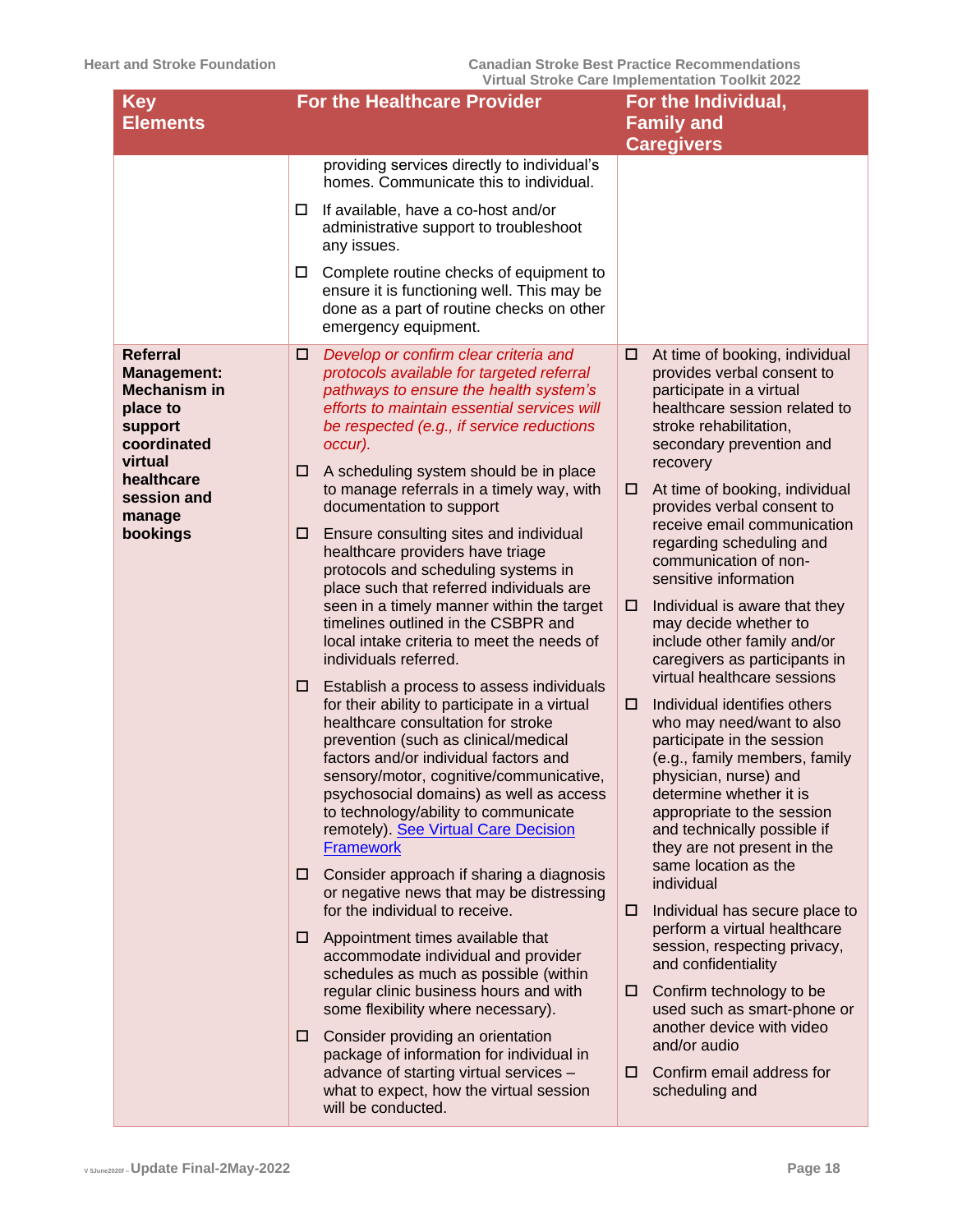| <b>Key</b>                                              | <b>For the Healthcare Provider</b>                                                                                                                                                                                                                                                                                                    | For the Individual,                                                                                                                                                                 |  |  |
|---------------------------------------------------------|---------------------------------------------------------------------------------------------------------------------------------------------------------------------------------------------------------------------------------------------------------------------------------------------------------------------------------------|-------------------------------------------------------------------------------------------------------------------------------------------------------------------------------------|--|--|
| <b>Elements</b>                                         |                                                                                                                                                                                                                                                                                                                                       | <b>Family and</b>                                                                                                                                                                   |  |  |
|                                                         |                                                                                                                                                                                                                                                                                                                                       | <b>Caregivers</b>                                                                                                                                                                   |  |  |
|                                                         | Provide a confirmation call in advance to<br>□<br>individual to confirm the time and date<br>but specifically if the technology available<br>is working properly.                                                                                                                                                                     | communication of non-<br>sensitive information<br>Individual, family, and<br>□<br>caregivers assess:                                                                                |  |  |
|                                                         | Consider starting with a shorter session<br>□<br>to give individual a chance to get used to<br>technology and processes before more<br>complicated discussions occur,<br>especially if the individual is a new client<br>/ patient.                                                                                                   | $\Box$ Ability to use the<br>technology effectively.<br>Ability to safely<br>□<br>participate in the session<br>including:                                                          |  |  |
|                                                         | Note, when sudden changes in available<br>□<br>supports and services occur (such as in<br>a pandemic), centralized triage and<br>booking processes and supports may not<br>be available. Healthcare providers<br>should have an alternate plan in place to<br>enable booking of appointments directly<br>with individuals (patient)s. | Physical abilities<br>Cognitive capacity<br>Language barriers                                                                                                                       |  |  |
| <b>Alternate plans</b><br>if technology<br>issues occur | Utilize established IT services and<br>□<br>connection back-up plan (e.g., alternate<br>phone number).                                                                                                                                                                                                                                | Know how to connect with the<br>0<br>healthcare provider to cancel<br>or reschedule the session if                                                                                  |  |  |
|                                                         | If connection was initially made and<br>□<br>disconnected before session is<br>completed, both the individual and the<br>healthcare provider can attempt to<br>reconnect and continue the call.                                                                                                                                       | needed.<br>Ask healthcare provider what<br>□<br>processes they have in place<br>to address technical issues.                                                                        |  |  |
|                                                         | If the virtual call cannot be continued due<br>□<br>to loss of Internet, power or system<br>outage, the healthcare provider must<br>contact the individual via other means<br>(i.e., telephone if available) to instruct                                                                                                              | If technical problems arise<br>$\Box$<br>during the call, have a<br>telephone nearby and the<br>phone number of the<br>healthcare provider to try and<br>resolve the issue.         |  |  |
|                                                         | them on any remaining details not<br>already covered as well as follow-up<br>details.                                                                                                                                                                                                                                                 | If able, practice use of<br>$\Box$<br>platform prior to the visit                                                                                                                   |  |  |
|                                                         | If connection was not made, healthcare<br>0<br>provider will contact the individual to<br>reschedule in-person or virtually as per<br>healthcare provider/individual's request.                                                                                                                                                       | Consult the Heart and Stroke<br>□<br><b>Resource: Virtual Healthcare</b><br>Checklist, for technology tips.                                                                         |  |  |
| <b>Clinical Care Delivery</b>                           |                                                                                                                                                                                                                                                                                                                                       |                                                                                                                                                                                     |  |  |
| <b>Risk</b><br><b>Management</b>                        | Ensure you have an emergency plan<br>0<br>(e.g., call 911 or local appropriate<br>number if there is an incident, have<br>individual's home phone number and<br>location).                                                                                                                                                            | Individual provides informed<br>□.<br>consent to participate in<br>virtual visit.                                                                                                   |  |  |
|                                                         | Ensure informed consent to participate in<br>Ц.<br>VCR is addressed. Please refer to the<br>Administration section for further details.                                                                                                                                                                                               | Individual to discuss any<br>□<br>concerns related to<br>participation in virtual visit.<br>$\Box$ Individual is prepared to<br>discuss any issues or<br>concerns that arise during |  |  |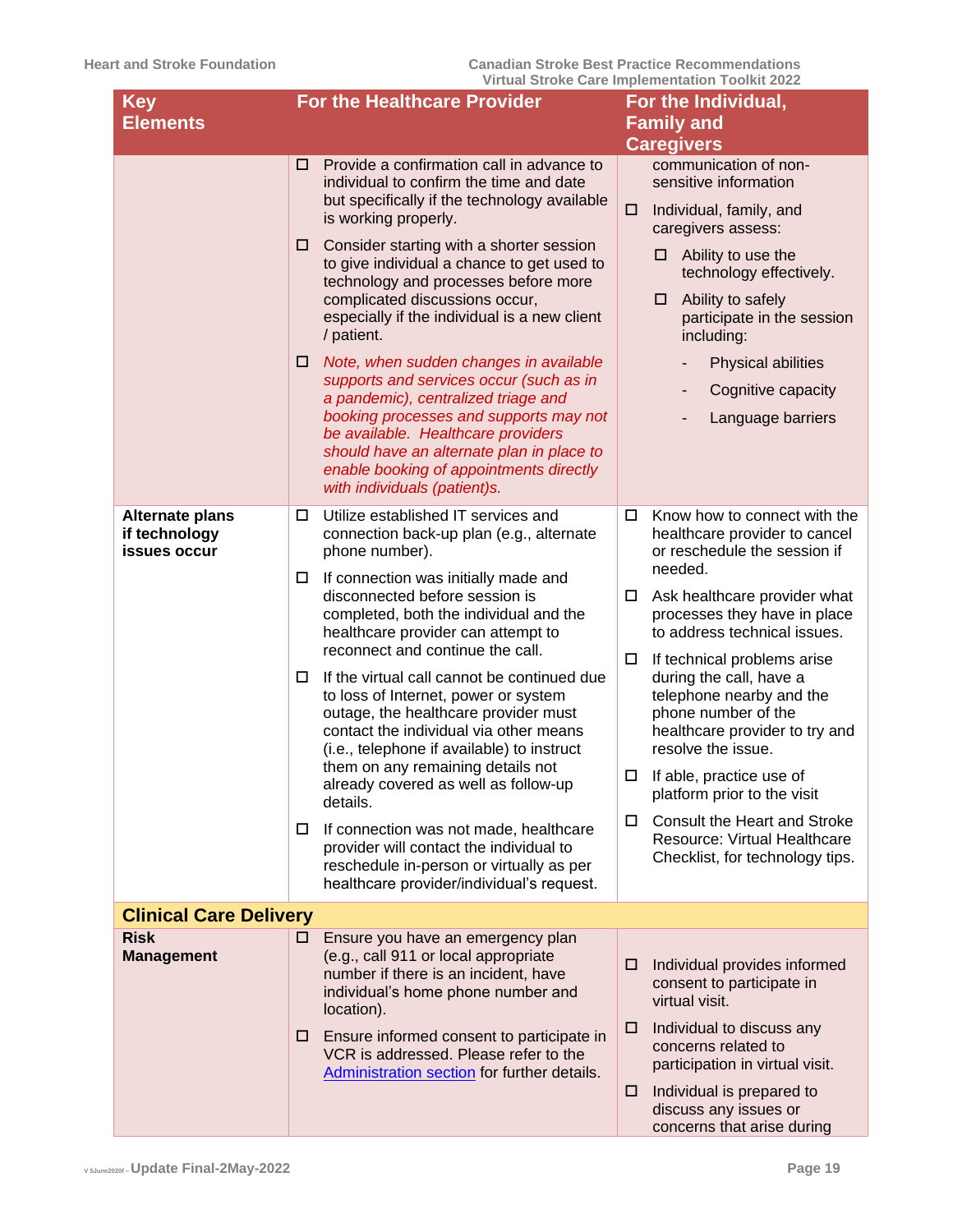| <b>Key</b><br><b>Elements</b>                              | <b>For the Healthcare Provider</b>                                                                                                                                                                                                              | For the Individual,<br><b>Family and</b>                                                                                                                                                                       |
|------------------------------------------------------------|-------------------------------------------------------------------------------------------------------------------------------------------------------------------------------------------------------------------------------------------------|----------------------------------------------------------------------------------------------------------------------------------------------------------------------------------------------------------------|
|                                                            |                                                                                                                                                                                                                                                 | <b>Caregivers</b>                                                                                                                                                                                              |
|                                                            | Consider whether the potential benefits<br>□<br>of virtual care for a given individual<br>outweigh any risks.                                                                                                                                   | virtual visit. Individual and<br>healthcare provider work<br>collaboratively to help                                                                                                                           |
|                                                            | Be aware of and provide<br>□<br>recommendations to address limitations<br>of virtual healthcare interactions (e.g.,<br>cannot complete a full and/or<br>comprehensive physical exam).                                                           | manage risks, as able.<br>Individual to communicate<br>□<br>any recent changes to<br>medication or symptoms to<br>the healthcare provider.                                                                     |
|                                                            | If providing pre-recorded exercise videos<br>□<br>to watch, consider asking the individual<br>to watch the video all the way through,<br>prior to exercising, to promote safety.                                                                |                                                                                                                                                                                                                |
|                                                            | If music or videos are used as part of the<br>⊔<br>session, ensure sound quality is<br>appropriate and copyright is addressed.                                                                                                                  |                                                                                                                                                                                                                |
|                                                            | Be aware of required licensing,<br>⊔<br>permissions, and training required for all<br>tools used.                                                                                                                                               |                                                                                                                                                                                                                |
|                                                            | Follow local established protocols for all<br>□<br>communication to individual.                                                                                                                                                                 |                                                                                                                                                                                                                |
|                                                            | E.g., when providing assessment<br>$\circ$<br>questionnaires to individual in<br>advance of session, ensure method of<br>communication (e.g., email, mail,<br>internal system) is permitted.                                                    |                                                                                                                                                                                                                |
|                                                            | Ensure mechanisms are in place to<br>support virtual visits such as:                                                                                                                                                                            |                                                                                                                                                                                                                |
|                                                            | Method to provide feedback to individual<br>⊔<br>as needed during visit.                                                                                                                                                                        |                                                                                                                                                                                                                |
|                                                            | Method to provide feedback to<br>□<br>colleagues, medical director and referring<br>or primary physician as needed during<br>visit (e.g., allowing time in scheduling for<br>team 'huddles/review' regarding<br>individual's care).             |                                                                                                                                                                                                                |
|                                                            | A scheduling system to ensure follow up<br>⊔<br>care and monitoring and to follow-up on<br>missed appointments.                                                                                                                                 |                                                                                                                                                                                                                |
| <b>Preparation</b><br><b>For Virtual</b><br><b>Session</b> | Healthcare provider or administrative<br>$\Box$<br>support staff to provide individuals with a<br>reminder (e.g., via phone or email) one<br>day prior to the session, if possible.<br>Confirm technology is still available and<br>functional. | NOTE: In advance of session,<br>individual to be provided with<br>information to prepare for the<br>virtual session (e.g., could be<br>facilitated within an orientation<br>package or when setting up initial |
|                                                            | Consider interpretation services for those<br>ш<br>with language barriers for obtaining an<br>informed discussion.                                                                                                                              | assessment)<br>Ask and discuss rights and<br>responsibilities regarding                                                                                                                                        |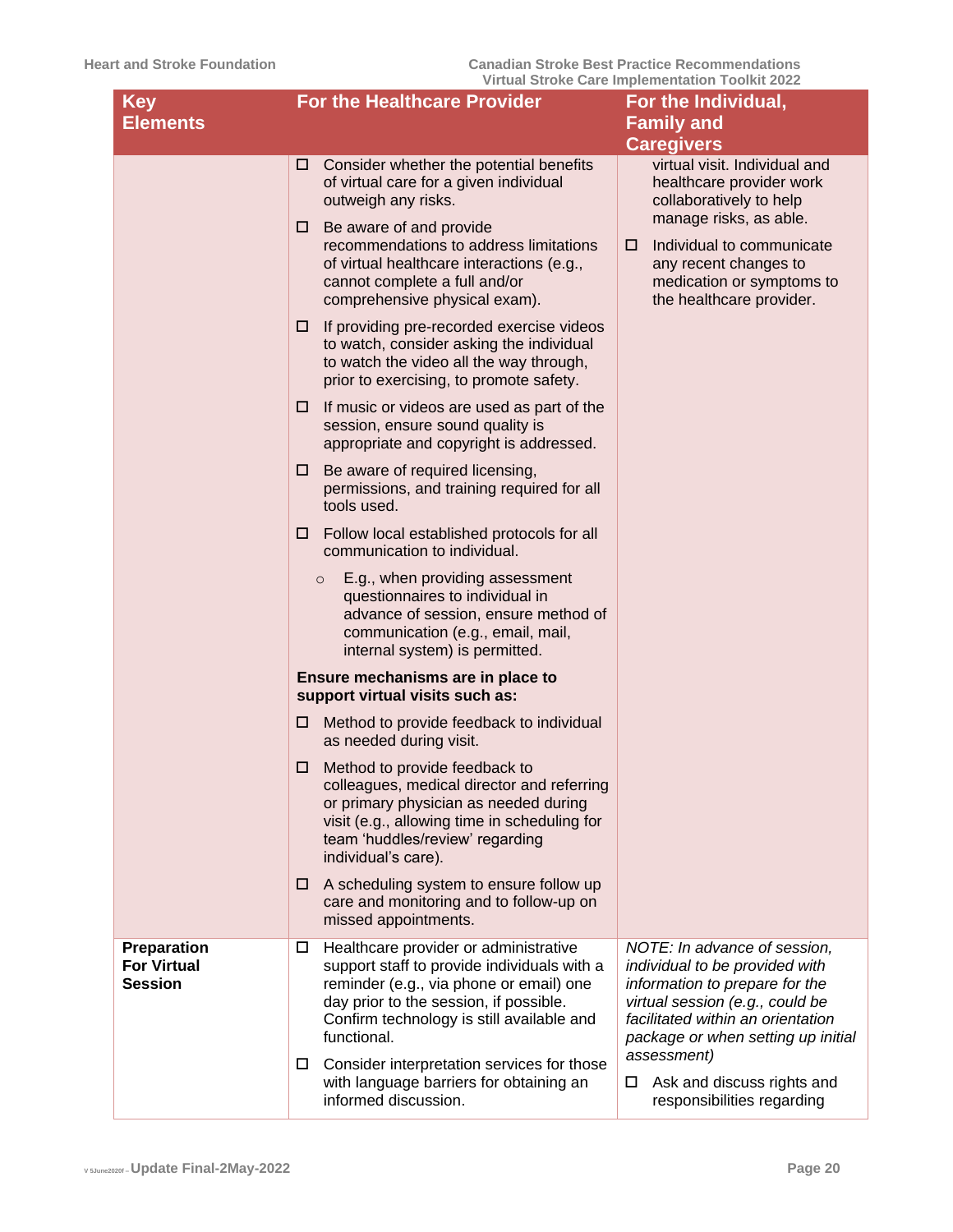| Key<br><b>Elements</b> | <b>For the Healthcare Provider</b>                                                                                                                                                                                                                                                                                    | For the Individual,<br><b>Family and</b>                                                                                                                                                                                                                                          |
|------------------------|-----------------------------------------------------------------------------------------------------------------------------------------------------------------------------------------------------------------------------------------------------------------------------------------------------------------------|-----------------------------------------------------------------------------------------------------------------------------------------------------------------------------------------------------------------------------------------------------------------------------------|
|                        |                                                                                                                                                                                                                                                                                                                       | <b>Caregivers</b>                                                                                                                                                                                                                                                                 |
|                        | Ensure privacy, informed consent, and<br>$\Box$<br>confidentiality have been addressed.                                                                                                                                                                                                                               | participation in a virtual<br>healthcare session                                                                                                                                                                                                                                  |
|                        | Ensure you have an alternate way of<br>$\Box$<br>contact (phone number, local contact) in<br>case of break in communication.                                                                                                                                                                                          | Discuss any concerns related<br>ш<br>to privacy and/or<br>confidentiality regarding                                                                                                                                                                                               |
|                        | $\Box$ Ensure you have an emergency plan (i.e.<br>call 911 or local appropriate number if<br>there is an incident) and individuals                                                                                                                                                                                    | participation in a virtual<br>healthcare session, with<br>healthcare provider                                                                                                                                                                                                     |
|                        | address, phone number and emergency<br>contact information (if available).                                                                                                                                                                                                                                            | Some individuals may want to<br>$\Box$<br>record their session with a<br>healthcare provider to help                                                                                                                                                                              |
|                        | $\Box$ Have access to individual medical history<br>records as needed and referral<br>documentation (e.g., health status<br>updates, history of condition related to<br>consultation).                                                                                                                                | remember information later.<br>Individual must discuss this<br>with the healthcare provider<br>before starting a recording<br>and ensure healthcare                                                                                                                               |
|                        | If possible, all diagnostics such as CT,<br>$\Box$<br>CTA, ECG, and laboratory tests should                                                                                                                                                                                                                           | provider provides their<br>agreement first                                                                                                                                                                                                                                        |
|                        | be completed and made available to the<br>neurologist prior to initiating the virtual<br>SPC appointment. Ensure that there is a<br>process in place to receive all required<br>diagnostic, laboratory, and assessment                                                                                                | Request a test call if required<br>and available (may not be<br>possible in some<br>circumstances)                                                                                                                                                                                |
|                        | components prior to initiation of session.<br>Determine source of documentation and<br>□                                                                                                                                                                                                                              | Ask healthcare provider how<br>$\Box$<br>much space will be needed                                                                                                                                                                                                                |
|                        | metrics - self-report or healthcare<br>provider obtained.                                                                                                                                                                                                                                                             | for the session<br>Plan space where the session<br>□                                                                                                                                                                                                                              |
|                        | $\Box$ Consider starting with shorter session to<br>give individual chance to get used to<br>technology and process before more<br>complicated discussions occur,<br>especially if new individual where they<br>are unknown to the provider (another<br>staff member such as a coordinator may<br>be able to do this) | will take place - good lighting,<br>minimal background noise<br>and distractions (such as<br>televisions, radio, pets).<br>Ensure that the space is clear<br>for individual to safely move<br>around as needed (e.g.,<br>remove tripping hazards such<br>as loose rugs or cords). |
|                        | Consider scheduling breaks throughout<br>$\Box$<br>session to help address increased<br>screen time.                                                                                                                                                                                                                  | Ensure adequate privacy in<br>0<br>the room that will be used for<br>the session                                                                                                                                                                                                  |
|                        | Determine reason for appointment - new<br>$\Box$<br>referral or follow-up.                                                                                                                                                                                                                                            | Ask the healthcare provider in<br>0<br>advance what to expect                                                                                                                                                                                                                     |
|                        | Determine if a caregiver is available to<br>$\Box$<br>participate and support the individual<br>through the session (e.g., with<br>rehabilitation exercises).                                                                                                                                                         | during the session (e.g.,<br>assessments, what types of<br>activities will be completed,<br>the length of the session)                                                                                                                                                            |
|                        | If this session takes place in a referral<br>$\Box$<br>healthcare site, have someone at the<br>referral site complete the individual's vital<br>signs and assist with the physical exam<br>as necessary.                                                                                                              | Where possible, ask the<br>$\Box$<br>healthcare provider in<br>advance what information<br>and or equipment may be<br>needed, where to obtain<br>these items, and have ready                                                                                                      |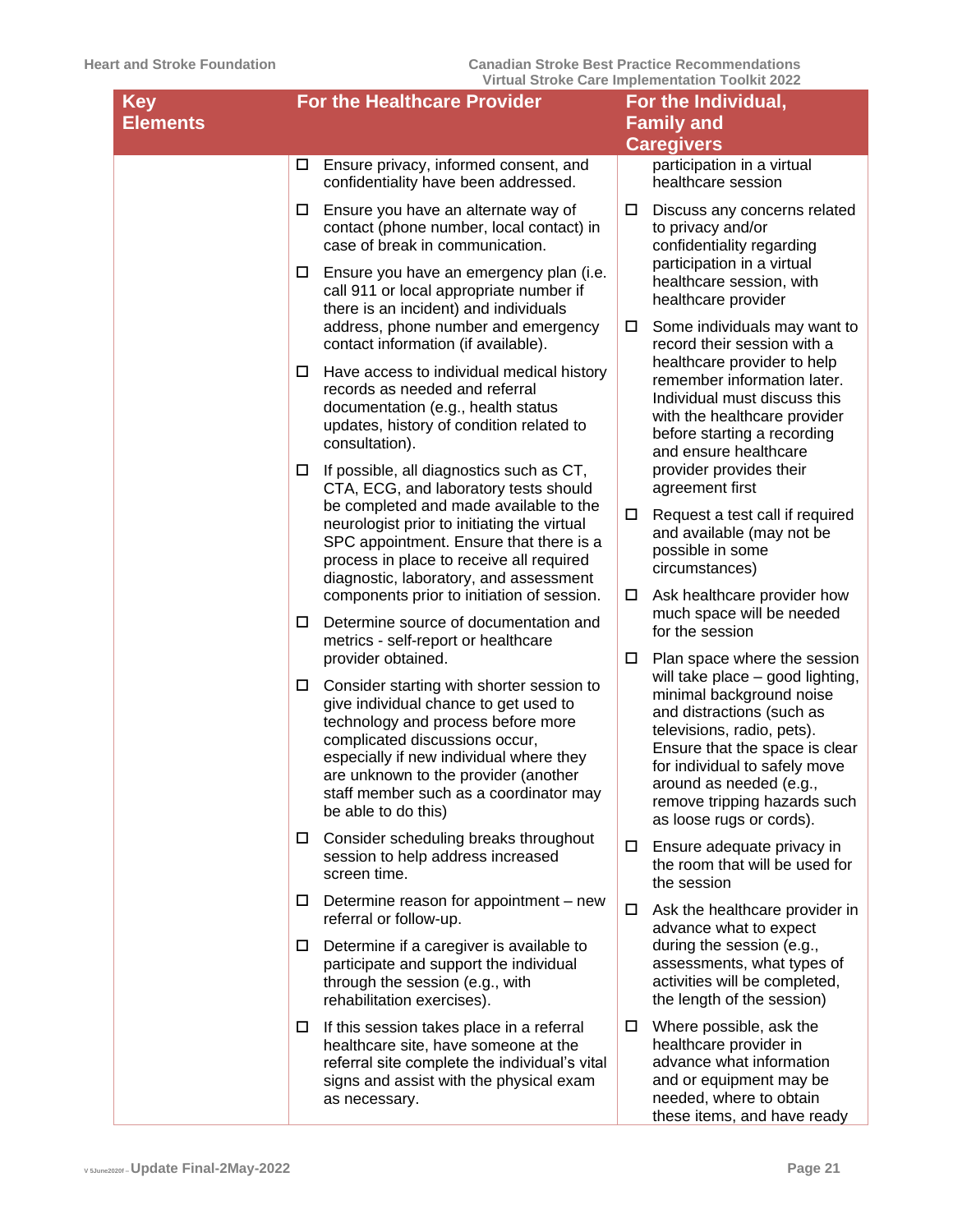| <b>Key</b>      |        | <b>For the Healthcare Provider</b>                                                                                                                                                          |        | For the Individual,                                                                                                                  |
|-----------------|--------|---------------------------------------------------------------------------------------------------------------------------------------------------------------------------------------------|--------|--------------------------------------------------------------------------------------------------------------------------------------|
| <b>Elements</b> |        |                                                                                                                                                                                             |        | <b>Family and</b><br><b>Caregivers</b>                                                                                               |
|                 | $\Box$ | Consider preparing a quick safety<br>checklist of the environment (clutter,                                                                                                                 |        | and available during the<br>session.                                                                                                 |
|                 |        | pets, phone accessible for emergency,<br>walking aids, hearing aids, glasses,<br>proper footwear).                                                                                          | □      | If individual wants to show<br>healthcare provider<br>something that will be difficult                                               |
|                 |        | $\Box$ Ensure adequate privacy in the room<br>used by the healthcare provider.                                                                                                              |        | to demonstrate during a<br>virtual session, ask if taking<br>and sharing a video would be                                            |
|                 | Ш.     | Ensure room is well-lit, sound is clear<br>and free of distracting background noise.                                                                                                        |        | beneficial. Discuss with<br>healthcare provider the best                                                                             |
|                 | ш.     | Notify all participants if healthcare<br>provider is running late to virtual session.                                                                                                       | 0      | way to share the video.<br>Have a companion available                                                                                |
|                 | Ш.     | Prepare outline of key session elements.<br>Plan session activities in advance and<br>determine ability to teach and perform<br>safely over virtual platforms.                              |        | if possible, to assist in the<br>session and to support safety.<br>Consider virtual participation<br>if they are in another location |
|                 |        | $\square$ Consider transitioning in-person<br>questionnaires to a fillable or survey                                                                                                        | □      | Things to have readily<br>available for the session:                                                                                 |
|                 |        | version so that patient can complete on-<br>line.                                                                                                                                           |        | Health card<br>$\circ$                                                                                                               |
|                 | $\Box$ | In advance of session, provide individual<br>with any assessment questionnaires to                                                                                                          |        | Companion to assist in<br>$\circ$<br>session if available                                                                            |
|                 | □      | complete.<br>Have standardized clinical decision aids<br>and tools accessible to facilitate                                                                                                 |        | Updated medication list<br>$\circ$<br>including route, dose,<br>frequency                                                            |
|                 |        | interaction.                                                                                                                                                                                |        | Pharmacy name, location<br>$\circ$                                                                                                   |
|                 | □      | Be aware of the limitations of virtual care.                                                                                                                                                |        | and phone number<br>Blood pressure machine                                                                                           |
|                 | $\Box$ | In advance of session, provide individual<br>with any materials (electronic or hard                                                                                                         |        | $\circ$<br>and or recent readings                                                                                                    |
|                 |        | copies) that will be required during the<br>session (e.g. instruction sheets,                                                                                                               | $\Box$ | If planning neuro exam:                                                                                                              |
|                 |        | education pamphlets).                                                                                                                                                                       |        | <b>Toothpick</b><br>$\circ$<br>Ice cube                                                                                              |
|                 |        | Note: If individual has limited access to<br>email, consider mailing materials. A                                                                                                           | □      | $\Omega$<br>Wear comfortable clothes and                                                                                             |
|                 |        | return stamped and addressed envelope<br>may be required to support access.                                                                                                                 |        | non-slip footwear if you will<br>be asked to walk or perform<br>specific movements.                                                  |
|                 | ш      | Have all equipment and visual aids<br>prepared and available at the time of the<br>session, including aides for supported<br>conversation for individuals with<br>communication challenges. | □      | Have list of concerns and<br>questions prepared for<br>discussion (see Canadian<br><b>Stroke Best Practice</b>                       |
|                 | □      | Your virtual toolbox should contain<br>resources and strategies for individuals                                                                                                             |        | <b>Recommendations CSBPR</b><br><b>Post-Stroke Checklist)</b>                                                                        |
|                 |        | to set goals, make action plans, log their<br>progress, and self-manage their healthy<br>behaviours. Examples of strategies<br>include:                                                     | 0      | Have a pen and paper to<br>make notes and write down<br>instructions and medication<br>changes                                       |
|                 |        |                                                                                                                                                                                             | □      | If unable to attend booked<br>appointment let the program                                                                            |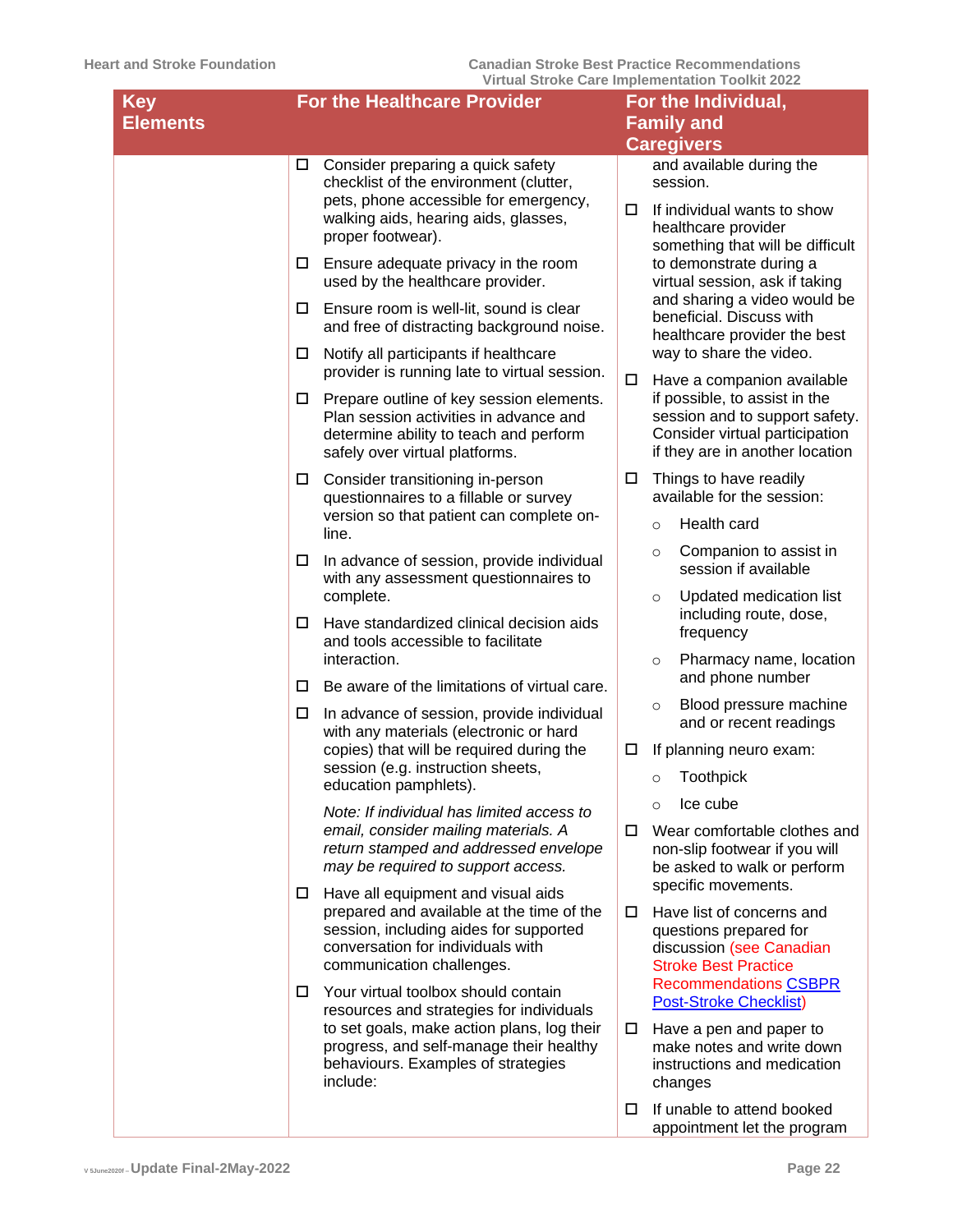| <b>Key</b><br><b>Elements</b>                                          | <b>For the Healthcare Provider</b>                                                                                                                                                                                                                                                                                                                                                                                                                                                                                                                                                                                                                                                                                                                                                                                                                                                                                                                                                                    | THE COLONG OUTLING THE CHANGE OF THE COLONIAL COLO<br>For the Individual,<br><b>Family and</b>                                                                                                                                                                                                                                                                                                                                                                                                                                                                                                                                                                                                                                                                                        |
|------------------------------------------------------------------------|-------------------------------------------------------------------------------------------------------------------------------------------------------------------------------------------------------------------------------------------------------------------------------------------------------------------------------------------------------------------------------------------------------------------------------------------------------------------------------------------------------------------------------------------------------------------------------------------------------------------------------------------------------------------------------------------------------------------------------------------------------------------------------------------------------------------------------------------------------------------------------------------------------------------------------------------------------------------------------------------------------|---------------------------------------------------------------------------------------------------------------------------------------------------------------------------------------------------------------------------------------------------------------------------------------------------------------------------------------------------------------------------------------------------------------------------------------------------------------------------------------------------------------------------------------------------------------------------------------------------------------------------------------------------------------------------------------------------------------------------------------------------------------------------------------|
|                                                                        |                                                                                                                                                                                                                                                                                                                                                                                                                                                                                                                                                                                                                                                                                                                                                                                                                                                                                                                                                                                                       | <b>Caregivers</b>                                                                                                                                                                                                                                                                                                                                                                                                                                                                                                                                                                                                                                                                                                                                                                     |
|                                                                        | Educational material (paper,<br>٠<br>digital or video).<br>Mobile and web-based<br>Ξ<br>technologies, consumer<br>wearable fitness monitors,<br>training logs and other self-<br>monitoring techniques<br>Available (online or in person)<br>п<br>patient support groups and<br>community services.<br>Standardized clinical decision<br>$\blacksquare$<br>aids and/or tools accessible to<br>facilitate interactions.<br>Tip sheets and resources to<br>п<br>troubleshoot technology issues<br>that arise. Note: resources may<br>be available through your virtual<br>service provider.                                                                                                                                                                                                                                                                                                                                                                                                             | know using previously<br>identified communication<br>methods (e.g., phone, email,<br>online booking)                                                                                                                                                                                                                                                                                                                                                                                                                                                                                                                                                                                                                                                                                  |
|                                                                        | NOTE: Consider approach if sharing a<br>diagnosis or negative news that may be<br>distressing for the individual to receive.                                                                                                                                                                                                                                                                                                                                                                                                                                                                                                                                                                                                                                                                                                                                                                                                                                                                          |                                                                                                                                                                                                                                                                                                                                                                                                                                                                                                                                                                                                                                                                                                                                                                                       |
| Laboratory<br>Tests (i.e.,<br><b>Blood work</b><br>and other<br>tests) | Ensure process is in place for:<br>⊔<br>Providing individual or testing centre<br>Ξ<br>with appropriate requisitions prior to<br>individual appointment with the lab<br>Completion of laboratory and<br>٠<br>diagnostic testing, including process<br>for sending requisitions (e.g., fax,<br>email, mail).<br>Communicating information such as<br>п<br>frequency/urgency of testing to<br>individual<br>Healthcare providers to communicate<br>٠<br>laboratory and test results to one<br>another (e.g., online system, process<br>to access and communicate results<br>virtually).<br>Laboratory provides blood work service<br>□<br>(if required)<br>Healthcare providers should<br>□<br>communicate clearly to patients when<br>blood work and other tests should take<br>place that require an in-person visit to a<br>lab or testing centre, and how quickly the<br>test needs to be done (e.g., urgently,<br>appropriate to be delayed for a certain<br>time period, or change in frequency). | □<br>Be aware of required<br>bloodwork, timing and which<br>facility is open for testing<br>Ask healthcare provider how<br>□<br>to obtain the requisitions or<br>whether the requisitions will<br>be sent directly to the Lab<br>and when it will happen<br>Ask healthcare provider about<br>□<br>urgency and frequency of<br>required tests, and plan<br>accordingly.<br>Ask healthcare provider if any<br>□<br>specific preparation is needed<br>before a test.<br>Ask about the process for<br>□<br>receiving and sharing test<br>results (e.g., if other<br>healthcare providers have<br>ordered tests, what is the<br>process to ensure all team<br>members can access/ are<br>aware).<br>Ensure personal safety<br>□<br>precautions based on Health<br>Canada, such as physical |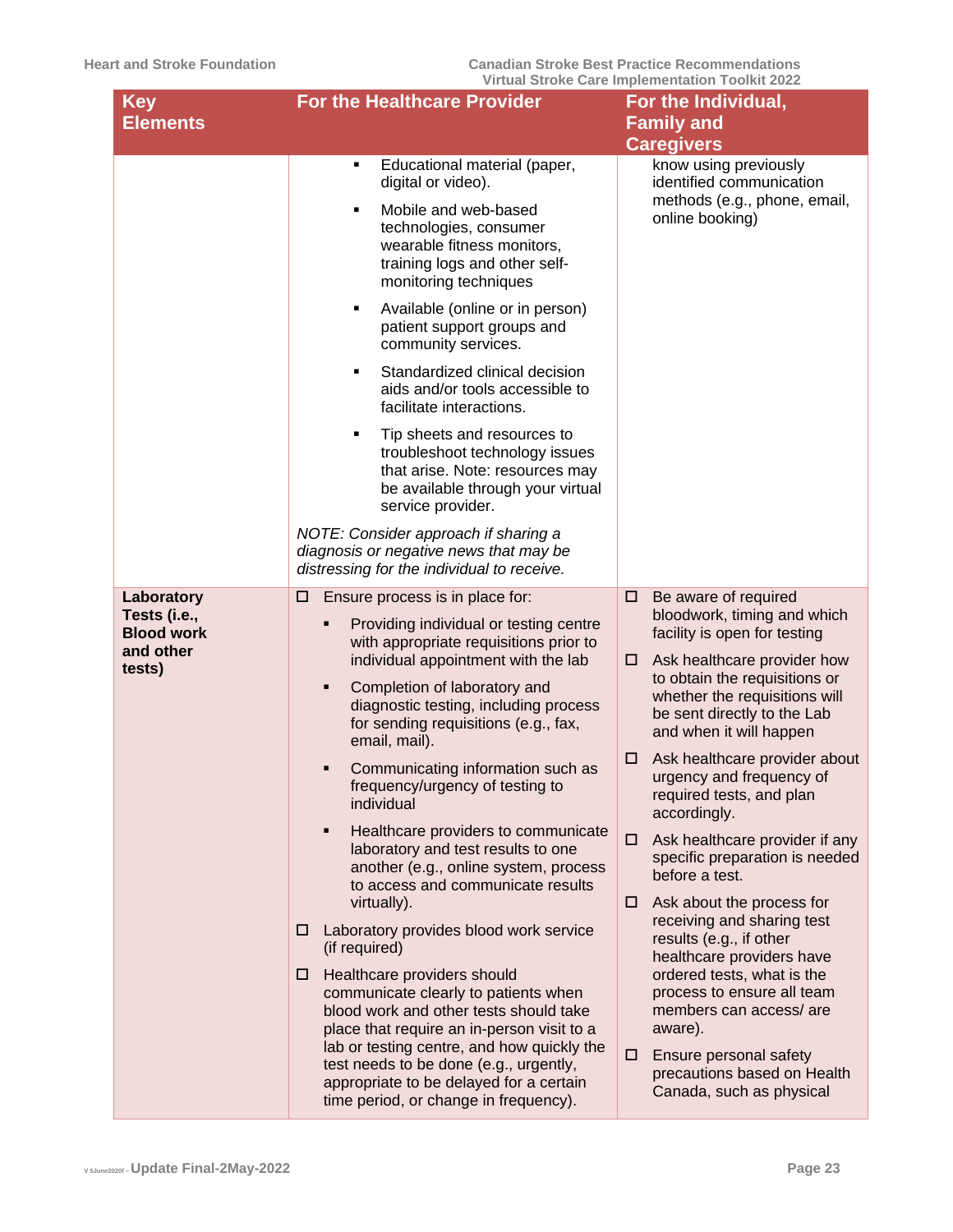| <b>Key</b><br><b>Elements</b>              | <b>For the Healthcare Provider</b>                                                                                                                                                                                                                                                                                                                                                                                                                                                                                                                                                                                                                                                   | For the Individual,<br><b>Family and</b>                                                                                                                                                                                                                                                                                                                                                                                                                                                                                                                                                                                                                                                          |
|--------------------------------------------|--------------------------------------------------------------------------------------------------------------------------------------------------------------------------------------------------------------------------------------------------------------------------------------------------------------------------------------------------------------------------------------------------------------------------------------------------------------------------------------------------------------------------------------------------------------------------------------------------------------------------------------------------------------------------------------|---------------------------------------------------------------------------------------------------------------------------------------------------------------------------------------------------------------------------------------------------------------------------------------------------------------------------------------------------------------------------------------------------------------------------------------------------------------------------------------------------------------------------------------------------------------------------------------------------------------------------------------------------------------------------------------------------|
|                                            | Healthcare providers to discuss<br>□<br>responsibilities of healthcare provider<br>and responsibilities of individual, to help<br>promote safety when in-person<br>appointments are required (e.g.,<br>healthcare facility completes regular<br>cleaning, individual participates in hand<br>hygiene).                                                                                                                                                                                                                                                                                                                                                                               | <b>Caregivers</b><br>distancing when accessing<br>blood work services<br>Book appointment where<br>□<br>possible to avoid waiting in<br>public area for longer time<br>periods. Follow safety<br>precautions based on Health<br>Canada, such as physical<br>distancing and hand washing,<br>when accessing testing<br>services.                                                                                                                                                                                                                                                                                                                                                                   |
| <b>Diagnostic</b><br>Imaging               | DI solution in place to allow for access to<br>$\Box$<br>image if required, including clear<br>communication pathways with DI staff, as<br>traditional methods (such as fax) may not<br>allow for timely consultations.<br>The facility has a CT scanner and can<br>$\Box$<br>provide CT head/CTA (arch to vertex)<br>scan for prevention clinic services within<br>recommended best practice time frames<br>Ability to access other imaging or<br>$\Box$<br>diagnostic tests results electronically<br>beneficial but not mandatory (i.e. EHR)<br>Management of cardiac testing: such as<br>$\Box$<br>protocols for echocardiography, Holter<br>monitoring and relaying of reports. | Be aware of required imaging<br>□<br>and tests, timing and which<br>facility is open for testing<br>$\Box$<br>Ask healthcare provider how<br>to obtain the requisitions or<br>whether the requisitions will<br>be sent directly to the<br>Imaging service and when it<br>will happen<br>Ensure personal safety<br>□<br>precautions based on Health<br>Canada, such as physical<br>distancing when accessing<br>blood work services<br>Book appointment where<br>$\Box$<br>possible to avoid waiting in<br>public area for longer time<br>periods. Follow safety<br>precautions based on Health<br>Canada, such as physical<br>distancing and hand washing,<br>when accessing testing<br>services. |
| <b>Conducting</b><br>prevention<br>consult | Discuss privacy, confidentiality, and<br>□<br>information security.<br>Verify individual identity using<br>□<br>minimum of two elements (e.g.,<br>name, date of birth, address, health<br>card number)<br>Confirm verbal consent to continue<br>□<br>with session.<br>Perform introductions and take time<br>□<br>to determine individual location and<br>any other relevant information<br>(where located, living alone or with<br>others, access to caregivers, food,<br>equipment).                                                                                                                                                                                               | Note: if the individual has<br>□<br>agreed to the virtual session<br>and has joined the call -<br>consent is implied. Consent<br>should be verbally agreed on<br>and documented prior to<br>starting the session.<br>Individual receiving care<br>□<br>should be on camera if<br>available to aid in<br>assessment and therapy<br>Individual to participate in the<br>□<br>virtual healthcare session to<br>the best of their ability<br>Ask questions of healthcare<br>□<br>provider as required to                                                                                                                                                                                              |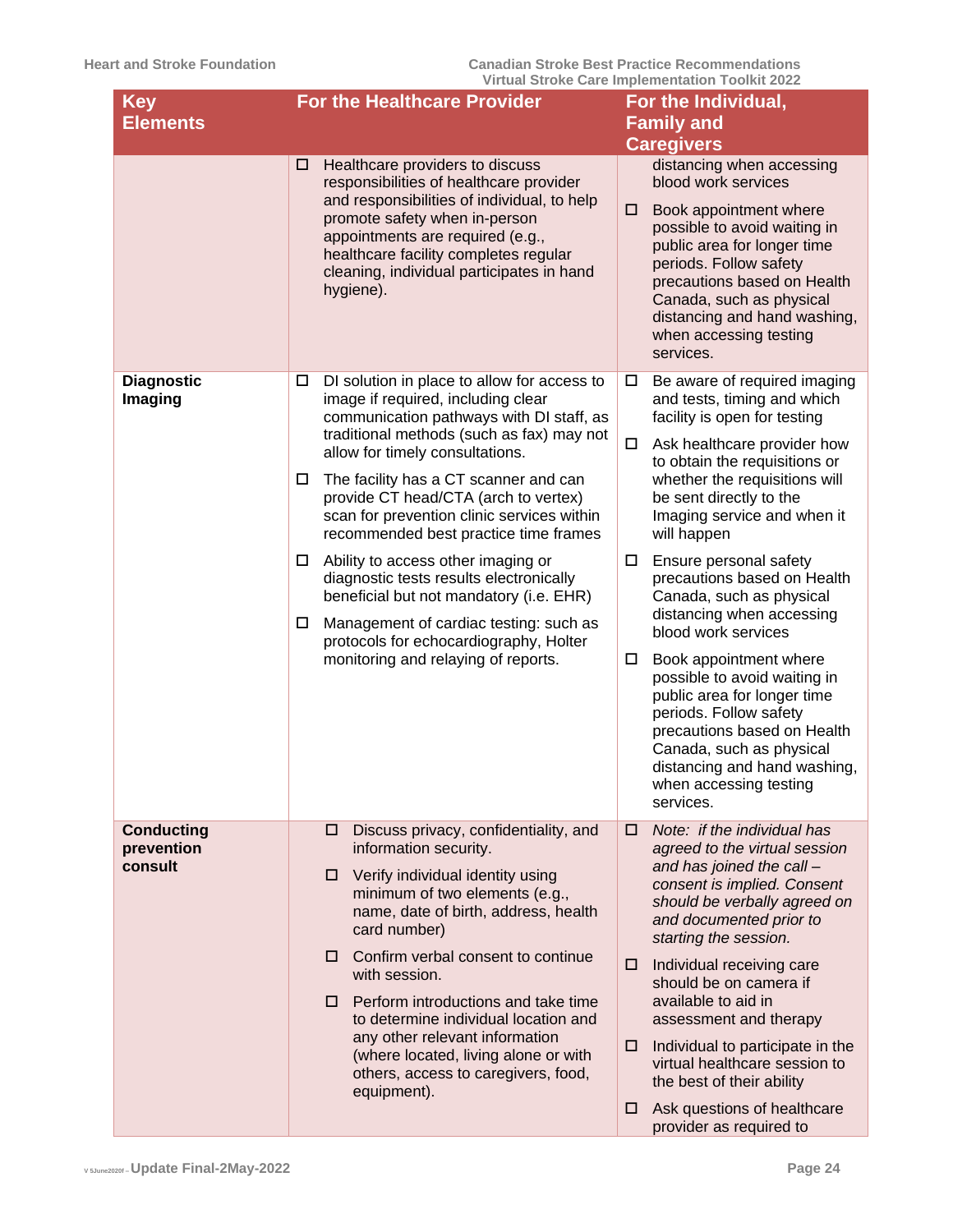| <b>Key</b>      | <b>For the Healthcare Provider</b>                                                                                                                                                                              | For the Individual,                                                                                                                                                                                |
|-----------------|-----------------------------------------------------------------------------------------------------------------------------------------------------------------------------------------------------------------|----------------------------------------------------------------------------------------------------------------------------------------------------------------------------------------------------|
| <b>Elements</b> |                                                                                                                                                                                                                 | <b>Family and</b>                                                                                                                                                                                  |
|                 |                                                                                                                                                                                                                 | <b>Caregivers</b>                                                                                                                                                                                  |
|                 | Describe expectations for the<br>□<br>session - provide an outline (e.g.,<br>what you will do or discuss) and the<br>expected length of time it will take<br>(e.g., 30 minutes).                                | ensure understanding of<br>information provided and any<br>instructions or changes to<br>medications                                                                                               |
|                 | Address primary purpose of<br>□<br>consultation (new patient, test<br>results, medication management,<br>general follow-up)                                                                                     | If possible, have a support<br>□<br>person available to participate<br>in session to help where<br>needed                                                                                          |
|                 | Consider a quick safety check-in with<br>□<br>the individual about their<br>environment (e.g., clutter, pets,<br>phone accessible for emergencies,<br>walking aids, hearing aids, glasses,<br>proper footwear). | At any time during the<br>□<br>session, individual to let the<br>healthcare provider know if<br>they are feeling unsafe,<br>uncomfortable or have any<br>concerns with how the<br>session is going |
|                 | Inquire about and address any new<br>□<br>and or urgent concerns or changes<br>in health status, such as new or<br>worsening symptoms.                                                                          | Individual can request to<br>□<br>terminate the session at any<br>time                                                                                                                             |
|                 | Conduct remote neuro-exam if<br>□<br>required (e.g., refer to AAN process).                                                                                                                                     |                                                                                                                                                                                                    |
|                 | Review risk factors and current<br>□<br>control status.                                                                                                                                                         |                                                                                                                                                                                                    |
|                 | As appropriate, complete cognitive<br>□<br>exams - The MoCA group has<br>developed a process for remote<br>testing.                                                                                             |                                                                                                                                                                                                    |
|                 | □<br>Review and assess rehabilitation<br>status and ongoing needs - make<br>appropriate referrals.                                                                                                              |                                                                                                                                                                                                    |
|                 | Complete a medication review - if<br>□<br>changes made or new medications<br>ordered, when and how will the<br>prescriptions be sent to the<br>individual's preferred pharmacy.                                 |                                                                                                                                                                                                    |
|                 | Mood and signs of depression -<br>□<br>process to examine mood as this<br>may be exacerbated due to social<br>and environmental situation, such as<br>social isolation, especially individuals<br>living alone. |                                                                                                                                                                                                    |
|                 | Assess swallowing and<br>□<br>communication issues as<br>appropriate to individual.                                                                                                                             |                                                                                                                                                                                                    |
|                 | Discuss and/or address status of<br>□<br>pending diagnostics or other<br>consults.                                                                                                                              |                                                                                                                                                                                                    |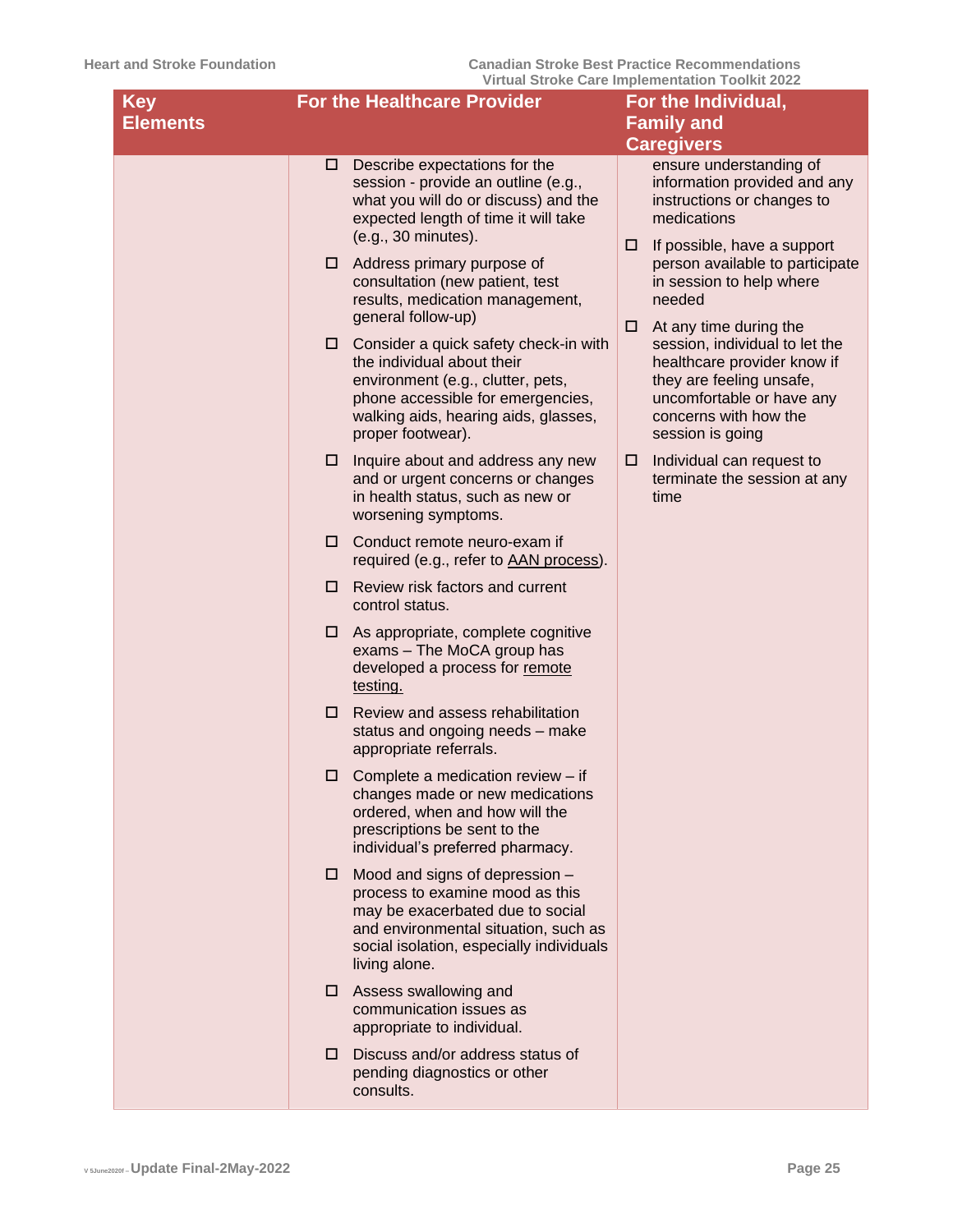| <b>Key</b><br><b>Elements</b> | <b>For the Healthcare Provider</b>                                                                                                                                                                                                                                                                                                                                                                                                            | For the Individual,<br><b>Family and</b><br><b>Caregivers</b> |
|-------------------------------|-----------------------------------------------------------------------------------------------------------------------------------------------------------------------------------------------------------------------------------------------------------------------------------------------------------------------------------------------------------------------------------------------------------------------------------------------|---------------------------------------------------------------|
|                               | $\Box$ As appropriate, consider a sleep<br>assessment - use of questionnaire if<br>appropriate.                                                                                                                                                                                                                                                                                                                                               |                                                               |
|                               | Consider other elements to explore<br>□<br>such as those included in CSBPR<br>Post-Stroke Checklist (spasticity,<br>fatigue, communication, pain,<br>continence)                                                                                                                                                                                                                                                                              |                                                               |
|                               | Review other lifestyle issues such as<br>□<br>driving status, return to work,<br>community participation, intimacy.                                                                                                                                                                                                                                                                                                                           |                                                               |
|                               | Determine whether individual is safe<br>□<br>and capable of continuing to reside<br>in current circumstances or whether<br>changes may need to be made                                                                                                                                                                                                                                                                                        |                                                               |
|                               | Address other educational needs of<br>□<br>individual and family and refer to<br>stroke prevention nurse if available<br>for follow-up and to Heart and Stroke<br>Foundation resources and Stroke<br><b>Best Practice Resources</b>                                                                                                                                                                                                           |                                                               |
|                               | Determine a patient-centred and<br>□<br>comprehensive care plan that<br>prioritizes mutually agreed on goals.<br>Determine how this will be shared<br>and tracked with individual, virtually.                                                                                                                                                                                                                                                 |                                                               |
|                               | Recognizing limitations may exist<br>□<br>due to virtual setting, healthcare<br>provider is encouraged to follow<br>program processes and make<br>adaptations to include assessment<br>tools that can be completed virtually.                                                                                                                                                                                                                 |                                                               |
|                               | Identify and appropriately refer<br>□<br>and/or address any new or<br>worsening symptoms and<br>comorbidities. Be aware of the<br>processes that are in place to<br>address issues that cannot be<br>managed during this session or by<br>the overall program. Be aware of<br>available resources in the community<br>and consider creating a list of<br>resources available virtually (e.g.,<br>local physiotherapy, diabetes<br>education). |                                                               |
|                               | Note: be aware of required licensing,<br>permissions, and training required for chosen<br>assessments                                                                                                                                                                                                                                                                                                                                         |                                                               |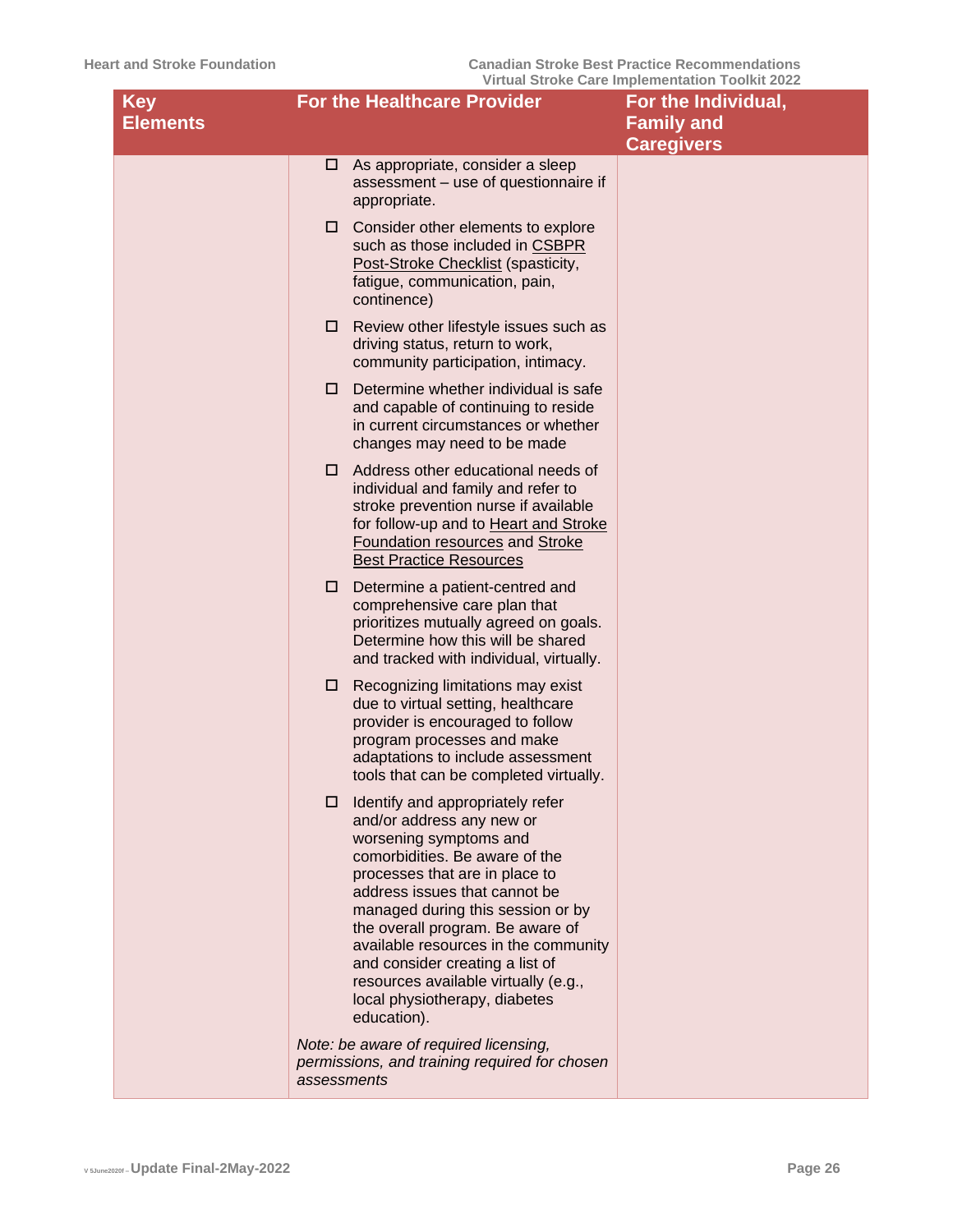| <b>Key</b>                                              | <u>VII tuai Oti UNG Odi 6 iliipigiligilidtii TUUINIt ZUZZ</u><br><b>For the Healthcare Provider</b>                                                                                                                                                                                                                                                                                                                                                                                                                                                                                                                                                 | For the Individual,                                                                                                                                                                                                                                                                       |  |  |
|---------------------------------------------------------|-----------------------------------------------------------------------------------------------------------------------------------------------------------------------------------------------------------------------------------------------------------------------------------------------------------------------------------------------------------------------------------------------------------------------------------------------------------------------------------------------------------------------------------------------------------------------------------------------------------------------------------------------------|-------------------------------------------------------------------------------------------------------------------------------------------------------------------------------------------------------------------------------------------------------------------------------------------|--|--|
| <b>Elements</b>                                         |                                                                                                                                                                                                                                                                                                                                                                                                                                                                                                                                                                                                                                                     | <b>Family and</b>                                                                                                                                                                                                                                                                         |  |  |
|                                                         |                                                                                                                                                                                                                                                                                                                                                                                                                                                                                                                                                                                                                                                     | <b>Caregivers</b>                                                                                                                                                                                                                                                                         |  |  |
| <b>Alternate plans</b><br>if technology<br>issues occur | If connection was initially made and<br>□<br>disconnected before session is<br>completed, both the client and the<br>healthcare provider can attempt to<br>reconnect to the event and continue the<br>call.<br>If the virtual call cannot be continued to<br>□<br>do loss of internet, power or system<br>outage, the healthcare provider must<br>telephone the client to instruct them on<br>any remaining details not already<br>covered as well as follow-up details<br>If connection was not made, healthcare<br>□<br>provider will call the client to reschedule<br>in-person or virtually as per healthcare<br>provider /individual's request | $\Box$ Know how to connect with the<br>healthcare provider to cancel<br>or reschedule the session, if<br>needed<br>If technical problems arise<br>□<br>during the call, have a<br>telephone nearby and the<br>phone number of the<br>healthcare provider to try and<br>resolve the issue. |  |  |
| <b>Ending virtual</b><br>session,<br>documentation,     | Provide summary of areas addressed,<br>$\Box$<br>key messages, homework and outcomes<br>of the virtual healthcare session                                                                                                                                                                                                                                                                                                                                                                                                                                                                                                                           | Individual to ask any<br>□<br>remaining questions that they<br>have.                                                                                                                                                                                                                      |  |  |
| follow up                                               | Make recommendations for follow-up,<br>□<br>replicating as closely as possible how<br>this is managed in an in-person visit, and<br>share how appointment will be made if<br>needed                                                                                                                                                                                                                                                                                                                                                                                                                                                                 | Individual to ask for<br>□<br>information about how to<br>contact rehabilitation team<br>members or members of<br>community support teams as                                                                                                                                              |  |  |
|                                                         | Review instructions for medication<br>□<br>changes and clarify continued<br>medications                                                                                                                                                                                                                                                                                                                                                                                                                                                                                                                                                             | appropriate to individual's<br>care<br>Make note of instructions and<br>□                                                                                                                                                                                                                 |  |  |
|                                                         | Review any tests that need to take place,<br>П.<br>where, when and how will requisitions be<br>obtained                                                                                                                                                                                                                                                                                                                                                                                                                                                                                                                                             | information on follow-up<br>appointments and tests - with<br>whom, when, how will<br>individual be contacted, will it                                                                                                                                                                     |  |  |
|                                                         | $\Box$ If ordering tests, discuss when to expect<br>the tests to be done (e.g. test A is urgent,<br>will be in next week, please don't miss it,<br>test B and C are less urgent,)                                                                                                                                                                                                                                                                                                                                                                                                                                                                   | be virtual or in-person<br>Request a follow-up session<br>□<br>to receive education to help<br>support self-management, if                                                                                                                                                                |  |  |
|                                                         | If ordering tests, explain how the results<br>0<br>will be communicated to them                                                                                                                                                                                                                                                                                                                                                                                                                                                                                                                                                                     | needed<br>Visit the Heart & Stroke<br>□                                                                                                                                                                                                                                                   |  |  |
|                                                         | Ensure individual has contact info for the<br>□<br>clinic in case they have follow-up<br>questions.                                                                                                                                                                                                                                                                                                                                                                                                                                                                                                                                                 | website for information<br>Visit the Canadian Stroke<br>□<br><b>Best Practices website for</b>                                                                                                                                                                                            |  |  |
|                                                         | Initiate follow-up referrals to other health<br>0<br>disciplines (e.g., nursing, rehabilitation<br>therapists, dietitian, social work, other                                                                                                                                                                                                                                                                                                                                                                                                                                                                                                        | resources to help individuals<br>manage following stroke<br>Consider joining Heart &                                                                                                                                                                                                      |  |  |
|                                                         | medical specialists)<br>Document session on a standard<br>0                                                                                                                                                                                                                                                                                                                                                                                                                                                                                                                                                                                         | Stroke's online Community of<br><b>Survivors or Care Supporters</b>                                                                                                                                                                                                                       |  |  |
|                                                         | individual record form for your practice<br>(digital or paper) and send appropriate<br>consultation notes to referring source, as                                                                                                                                                                                                                                                                                                                                                                                                                                                                                                                   | <b>Community for online and</b><br>peer support                                                                                                                                                                                                                                           |  |  |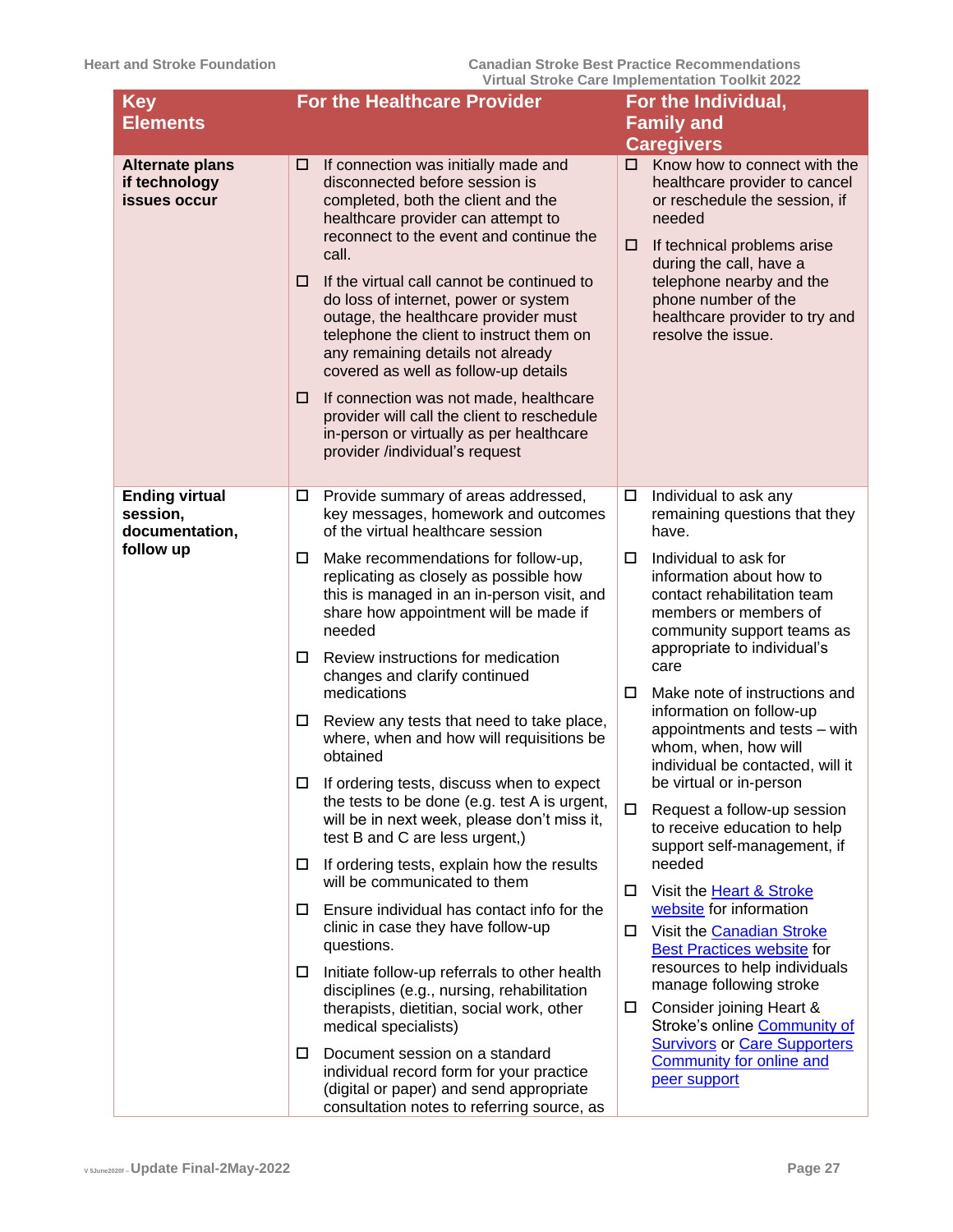| <b>Key</b><br><b>Elements</b> | <b>For the Healthcare Provider</b>                                                                                                                                                                                                                    | For the Individual,<br><b>Family and</b><br><b>Caregivers</b> |
|-------------------------------|-------------------------------------------------------------------------------------------------------------------------------------------------------------------------------------------------------------------------------------------------------|---------------------------------------------------------------|
|                               | per college and organizational<br>requirements                                                                                                                                                                                                        |                                                               |
|                               | $\Box$ Clearly identify and communicate who is<br>following this individual for further care                                                                                                                                                          |                                                               |
|                               | If appropriate, obtain verbal consent from<br>□<br>the individual that they are willing to have<br>future appointments virtually if necessary<br>and possible. This information is then<br>captured in the documentation following<br>the appointment |                                                               |
|                               | $\Box$ Each future appointment should be<br>assessed for appropriateness for in<br>person versus virtual delivery and<br>mutually agreed upon by the healthcare<br>provider and individual                                                            |                                                               |
|                               | $\Box$ Follow-up with any action items from the<br>session (e.g., contacting vendors,<br>arranging for equipment needs, faxing,<br>emailing, or mailing home-based<br>rehabilitation program, exercises,<br>suggestions, instructions)                |                                                               |
|                               | $\Box$ Review signs of acute stroke and direct<br>them to call 911 if they experience any of<br>signs of stroke, even if mild or transient                                                                                                            |                                                               |
|                               | $\Box$ Consider providing an email summary of<br>session to support individuals with<br>communication or memory difficulties<br>(need email consent from individual).                                                                                 |                                                               |
|                               | $\square$ Discuss long term<br>adherence/maintenance planning prior to<br>support recovery. Provide virtual/online<br>resources and tools to support<br>adherence/maintenance that can be<br>utilized.                                                |                                                               |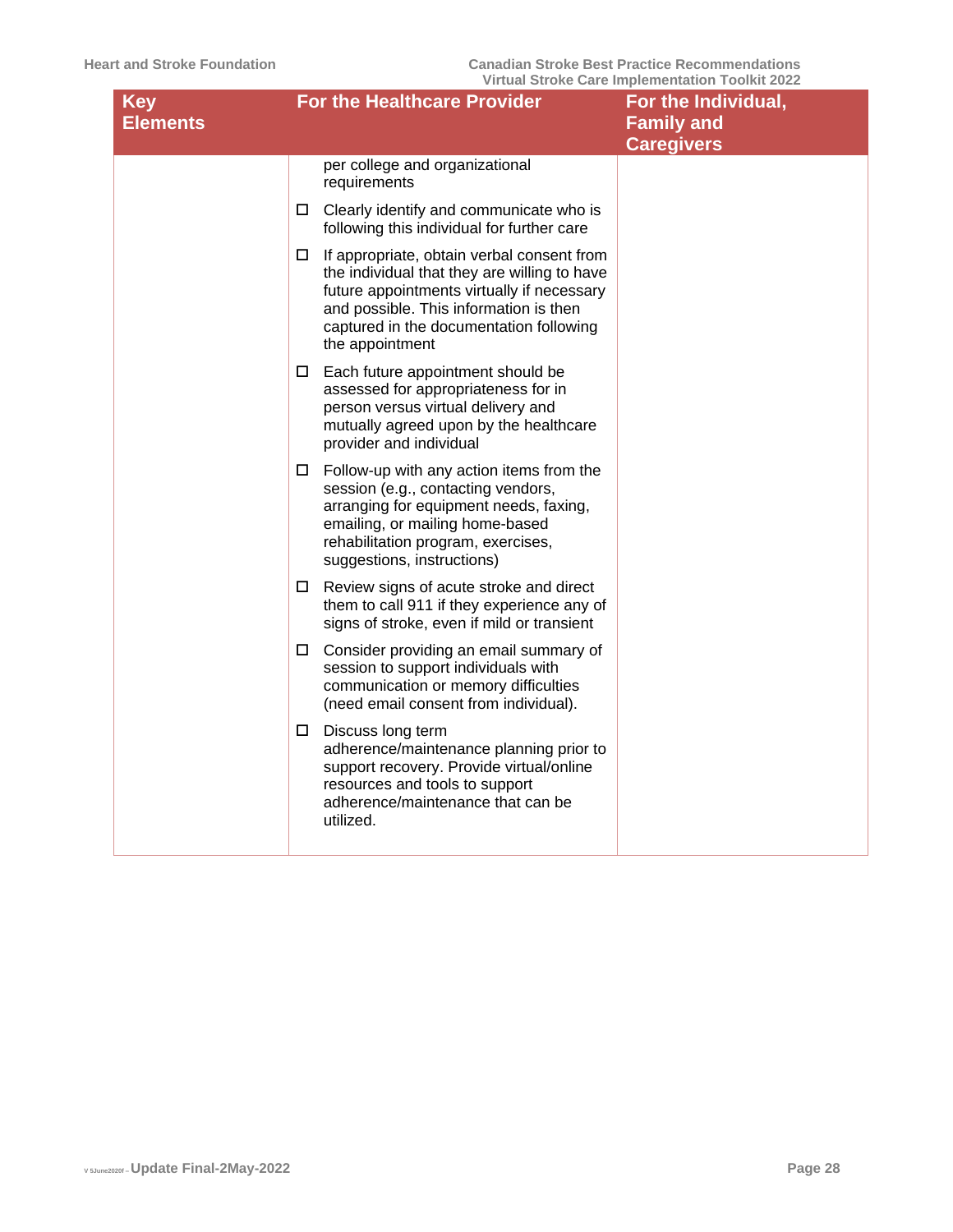# <span id="page-28-0"></span>**3. Checklists for Virtual Scheduled Stroke Rehabilitation Services**

Scheduled virtual consultations to support rehabilitation following a stroke have been shown to be at least as effective as in-person interactions for some aspects of rehabilitation therapy. These visits may be scheduled for an initial assessment or follow-up appointments, individuals to be made aware that virtual visits can be part of routine stroke care - empower individuals to ask if a virtual visit is possible. In addition to the elements listed below, *healthcare providers should follow discipline-specific virtual care guidelines as established by their professional regulatory colleges.*

**Legend:** *Healthcare provider* refers to any healthcare professional providing services to an individual through virtual modalities, and *working within their regulated scope of practice*. *Individual* refers to the person (patient, client) receiving the healthcare services from the healthcare provider. *Session* refers to the actual virtual healthcare encounter between the healthcare provider and individual. Note, in some cases a Substitute Decision Maker (SDM) may be involved in a session with or on behalf of the individual. We do not include this person in the checklist specifically for conciseness, but do acknowledge they may be included.

| <b>Key Elements</b>                                                  | <b>For the Healthcare Provider</b>                                                                                                                                                                                            |                                                                                                                                                                                                                                                                    |                                                                                                                                                                                | For the Individual, Family and<br><b>Caregivers</b>                                                                                                                                                    |  |
|----------------------------------------------------------------------|-------------------------------------------------------------------------------------------------------------------------------------------------------------------------------------------------------------------------------|--------------------------------------------------------------------------------------------------------------------------------------------------------------------------------------------------------------------------------------------------------------------|--------------------------------------------------------------------------------------------------------------------------------------------------------------------------------|--------------------------------------------------------------------------------------------------------------------------------------------------------------------------------------------------------|--|
| <b>Infrastructure and Technology</b>                                 |                                                                                                                                                                                                                               |                                                                                                                                                                                                                                                                    |                                                                                                                                                                                |                                                                                                                                                                                                        |  |
| <b>Administrative</b><br>structure to<br>manage                      | $\Box$                                                                                                                                                                                                                        | Depending on scope of service, could be<br>managed at the regional, district and local<br>levels.                                                                                                                                                                  | $\Box$                                                                                                                                                                         | Some individuals may be<br>worried about participating in<br>a virtual healthcare session                                                                                                              |  |
| scheduled virtual<br>stroke<br>rehabilitation<br>service             | □                                                                                                                                                                                                                             | Ensure there is administrative and clinical<br>Stroke leadership to support virtual stroke<br>rehabilitation development and<br>implementation across provider groups                                                                                              |                                                                                                                                                                                | and sharing personal<br>information online. Ask the<br>healthcare provider what<br>steps they have in place to<br>ensure your information is                                                           |  |
| appointments<br>$\Box$<br>(i.e. system<br>coordination,<br>privacy & | Ensure there are appropriate and<br>approved stroke rehabilitation protocols<br>and stroke care pathways for virtual<br>stroke rehabilitation (in alignment with<br>current Canadian Stroke Best Practice<br>Recommendations) | □                                                                                                                                                                                                                                                                  | secure and protected.<br>Individual to be made aware<br>that virtual healthcare<br>sessions can be part of<br>routine stroke care - empower<br>individuals to ask if a virtual |                                                                                                                                                                                                        |  |
| security,<br>contingency<br>planning,<br>supporting<br>documentation | □<br>□                                                                                                                                                                                                                        | Aligned and integrated with provincial<br>and/or regional stroke rehabilitation<br>service models (i.e. based on service<br>delivery priorities and need identified)<br>Maintain regularly updated clinical lists,                                                 | 0                                                                                                                                                                              | session is possible<br>Individual has internet<br>enabled device (smartphone,<br>tablet, desktop, or laptop<br>computer with webcam)                                                                   |  |
| and manuals,<br>referral<br>management,                              |                                                                                                                                                                                                                               | including algorithms to determine which<br>individuals can be seen virtually vs. those<br>that must be seen in person. See Heart &                                                                                                                                 | □                                                                                                                                                                              | Individual has access to<br>reliable internet connection                                                                                                                                               |  |
| contract<br>management,<br>monitoring and<br>evaluation).            | □                                                                                                                                                                                                                             | <b>Stroke Virtual Care Decision Framework</b><br>Method or system to change service<br>delivery to a different format of virtual<br>stroke rehabilitation as required (e.g.,<br>telephone to video or vice versa, and<br>virtual care to in person or vice versa). | $\Box$                                                                                                                                                                         | Clarify mode of virtual<br>communication to book the<br>virtual healthcare session,<br>conduct the session, share<br>results and information, follow<br>up (e.g., email, phone call or<br>video call). |  |
|                                                                      | □                                                                                                                                                                                                                             | Develop or modify policies to address<br>items related to virtual stroke<br>rehabilitation such as:                                                                                                                                                                | $\Box$                                                                                                                                                                         | Individual to receive<br>information on which program<br>or application (APP) the<br>healthcare provider will be                                                                                       |  |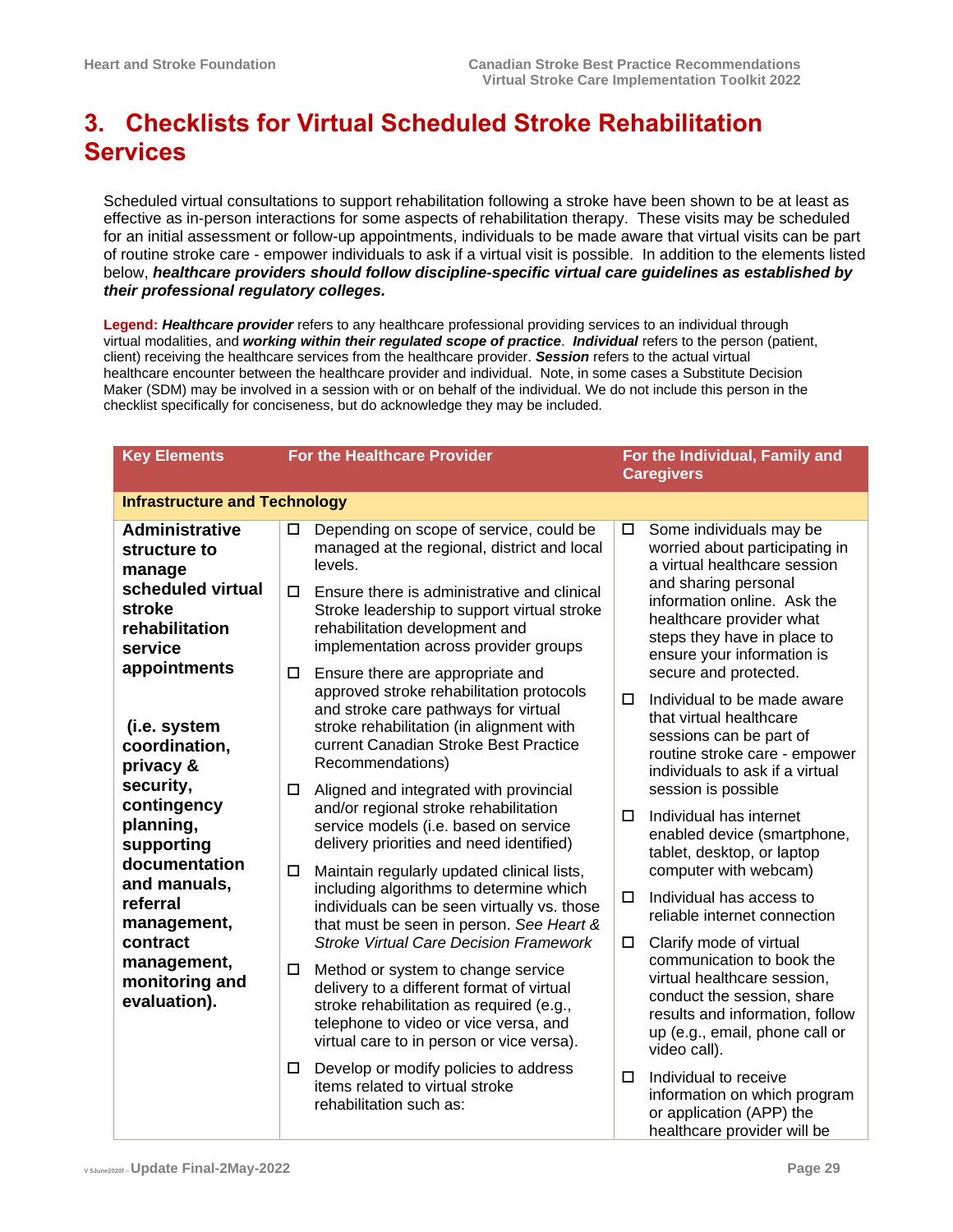| <b>Key Elements</b>                                       | <b>For the Healthcare Provider</b>                                                                                                                                                                                                                                          | <u>Virtual Stroke Care implementation Toolkit 2022</u><br>For the Individual, Family and     |
|-----------------------------------------------------------|-----------------------------------------------------------------------------------------------------------------------------------------------------------------------------------------------------------------------------------------------------------------------------|----------------------------------------------------------------------------------------------|
|                                                           |                                                                                                                                                                                                                                                                             | <b>Caregivers</b>                                                                            |
|                                                           | Verification of identity.<br>$\circ$<br>Establish location of individual.<br>$\circ$<br>Privacy.<br>O                                                                                                                                                                       | using, and whether<br>downloading a particular APP<br>or program is required                 |
|                                                           | Informed consent for virtual stroke<br>$\circ$<br>rehabilitation.                                                                                                                                                                                                           |                                                                                              |
|                                                           | Patient understanding of risks and<br>٠<br>benefits of virtual stroke<br>rehabilitation participation, including<br>safety and exercise programming.                                                                                                                        |                                                                                              |
|                                                           | Process to attain consent across<br>٠<br>multiple interactions including:<br>phone calls, emailing information,<br>resources, assessment, virtual<br>education sessions (in accordance<br>with organizational policies and<br>appropriate provincial privacy<br>standards). |                                                                                              |
|                                                           | Additional consent for recording<br>٠<br>sessions if required.                                                                                                                                                                                                              |                                                                                              |
|                                                           | Consent for participation of<br>٠<br>additional family members,<br>caregivers or friends as required.                                                                                                                                                                       |                                                                                              |
|                                                           | Note: permission may be needed<br>٠<br>from all referred participants before<br>family members can take part in a<br>group session.                                                                                                                                         |                                                                                              |
|                                                           | Note: continuously seek consent as<br>٠<br>appropriate.                                                                                                                                                                                                                     |                                                                                              |
|                                                           | Emergency plan and safety (e.g.,<br>$\circ$<br>emergency plan for synchronous<br>exercise).                                                                                                                                                                                 |                                                                                              |
|                                                           | □<br>Ensure administrative supports and<br>structures in place to address contingency<br>planning, contract management,<br>documentation changes that may be<br>required for virtual care, including the<br>potential of remote working.                                    |                                                                                              |
| <b>Expert</b><br><b>Rehabilitation</b><br><b>Capacity</b> | Establish a committed group of healthcare<br>□<br>providers with stroke rehabilitation<br>expertise and with service capacity                                                                                                                                               | Clarify whether virtual<br>□<br>healthcare session to take<br>place in the individual's home |
|                                                           | Develop virtual service delivery models<br>□<br>based on purpose of session - e.g.,<br>consultation, assessment, rehabilitation<br>therapy session, follow-up, or ongoing<br>monitoring                                                                                     | or through a different<br>healthcare clinic location                                         |
|                                                           | Determine if referring sites have capacity<br>□<br>to support service if appropriate (such as<br>rural Nursing Stations); including making                                                                                                                                  |                                                                                              |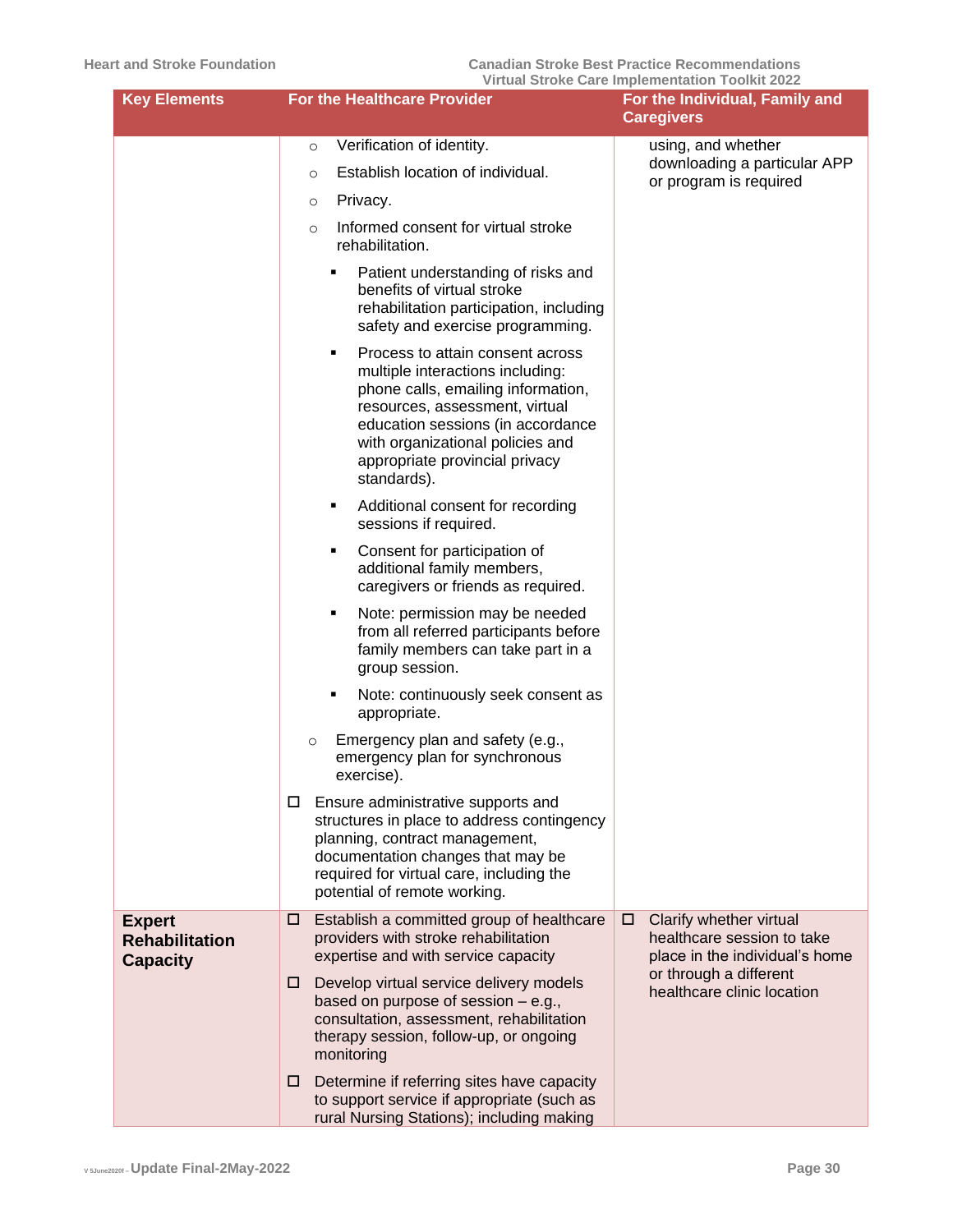| <b>Key Elements</b>                                                           | <b>For the Healthcare Provider</b>                                                                                                                                                                                                                                                                              | <u>VII tudi Oti UKE Gare inipiementation Toolkit Zuzz</u><br>For the Individual, Family and<br><b>Caregivers</b>                                                                                                      |  |
|-------------------------------------------------------------------------------|-----------------------------------------------------------------------------------------------------------------------------------------------------------------------------------------------------------------------------------------------------------------------------------------------------------------|-----------------------------------------------------------------------------------------------------------------------------------------------------------------------------------------------------------------------|--|
|                                                                               | smart devices available for individuals to<br>enable participation                                                                                                                                                                                                                                              |                                                                                                                                                                                                                       |  |
|                                                                               | Develop a system to provide initial and<br>□<br>ongoing training in virtual care technology<br>and service delivery for all staff and<br>supporting service areas.                                                                                                                                              |                                                                                                                                                                                                                       |  |
|                                                                               | Use of mock simulations as part of<br>$\circ$<br>virtual rehabilitation training may be<br>helpful, especially for healthcare<br>providers with no prior experience in<br>virtual rehabilitation or have low case<br>numbers at their sites (e.g., 'what to do<br>if' scenarios)                                |                                                                                                                                                                                                                       |  |
|                                                                               | Develop administrative procedures to<br>□<br>address staffing capacity to deliver virtual<br>care services, including in times of<br>reduced staffing levels. Staffing<br>complement and availability may<br>determine nature of virtual care services<br>(i.e., group vs 1:1).                                 |                                                                                                                                                                                                                       |  |
|                                                                               | Ensure that all healthcare providers work<br>□<br>within their scope of practice as defined<br>by professional colleges                                                                                                                                                                                         |                                                                                                                                                                                                                       |  |
|                                                                               | If available or required, healthcare<br>$\circ$<br>providers to be aware of competencies<br>related to governing bodies.                                                                                                                                                                                        |                                                                                                                                                                                                                       |  |
| <b>Virtual Care</b><br>connectivity and<br><b>Technical</b><br><b>Support</b> | Note: Confirm with your organization what<br>□<br>networks are approved for use when<br>healthcare provider is working off-site<br>(e.g., at home) - all reasonable<br>precautions for privacy should be taken<br>and that the session can take place as<br>long as individual has provided informed<br>consent | Identify what minimal and<br>□<br>optimal technology is<br>available to the individual -<br>ensure the device<br>(smartphone, laptop, tablet) is<br>charged and that the volume<br>is working and has a<br>microphone |  |
|                                                                               | Consider what access the individual has<br>□<br>to available technology and support such<br>as a family member or other healthcare<br>support personnel in the home to observe<br>function and operate or assist with the<br>camera (i.e. walking, or movement in<br>different home settings)                   | Ensure individual has secure<br>□<br>place to perform a virtual<br>healthcare session respecting<br>privacy and confidentiality -<br>discuss issues with healthcare<br>provider                                       |  |
|                                                                               | Take a patient centred approach by using<br>ш<br>a variety of available virtual care enabling<br>technologies to support virtual care.<br>Multiple technologies may need to be                                                                                                                                  | Ensure individual can<br>□<br>maintain privacy and<br>confidentiality as appropriate<br>(e.g., if in residential care,<br>privacy from other residents)                                                               |  |
|                                                                               | considered to develop an approach that is<br>patient centred.<br>Determine the need and capacity of family<br>ш<br>members or caregivers who may support                                                                                                                                                        | Identify which location in living<br>0<br>quarters the session will take<br>place, ensure well-lit location.                                                                                                          |  |
|                                                                               | the individual with technology,<br>communication and/ or any safety issues.                                                                                                                                                                                                                                     | Determine if the connection<br>□<br>has an audio or video delay.                                                                                                                                                      |  |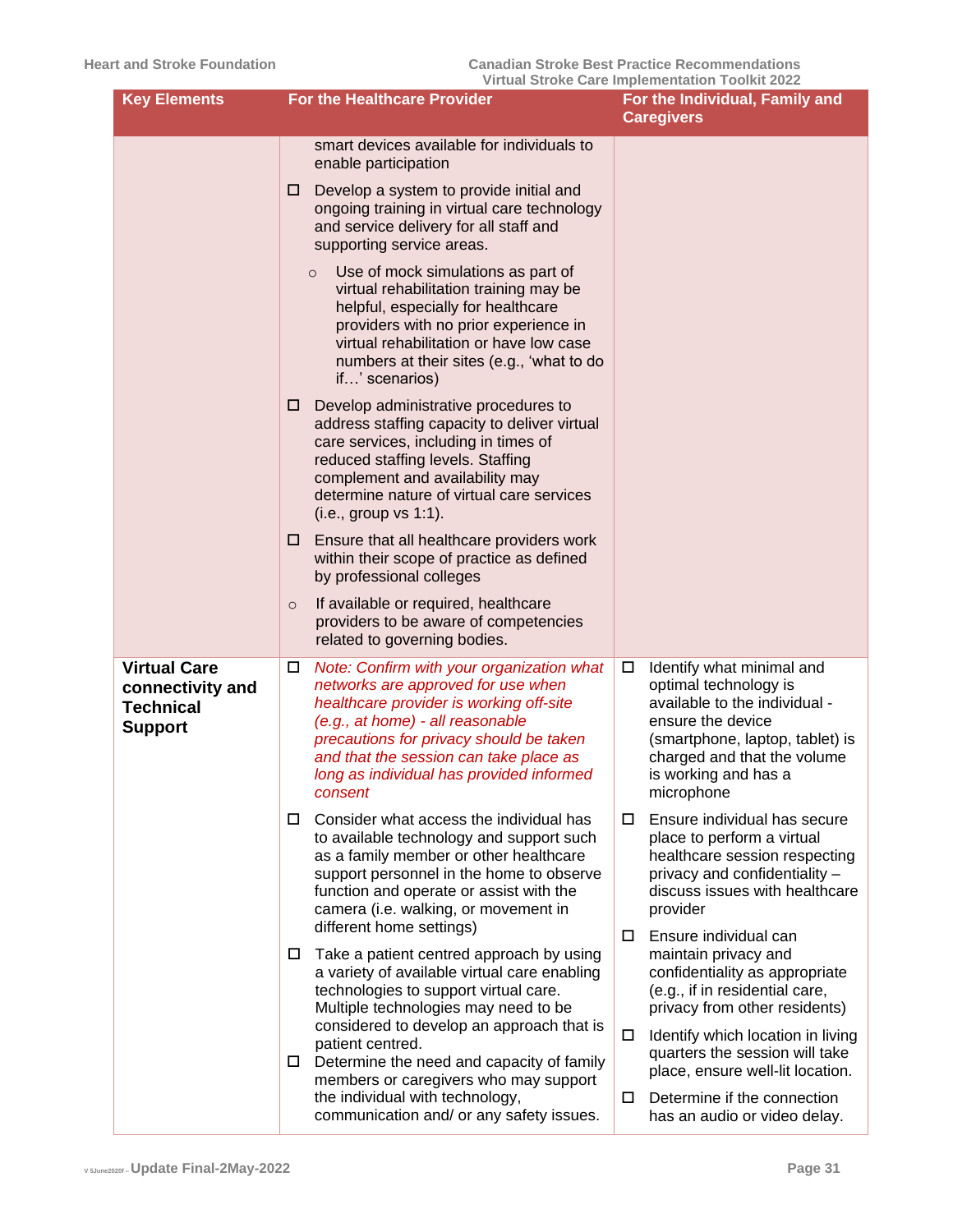| <b>Key Elements</b> | For the Healthcare Provider                                                                                                                                                                                                                                                                                                                                                                                                                                                                    | THE COLOR ON THE COLOR CONTRACTOR COMMITTEE<br>For the Individual, Family and<br><b>Caregivers</b>                                                                                                                                                                                                                                                                                                |  |  |
|---------------------|------------------------------------------------------------------------------------------------------------------------------------------------------------------------------------------------------------------------------------------------------------------------------------------------------------------------------------------------------------------------------------------------------------------------------------------------------------------------------------------------|---------------------------------------------------------------------------------------------------------------------------------------------------------------------------------------------------------------------------------------------------------------------------------------------------------------------------------------------------------------------------------------------------|--|--|
|                     | Consider the needs and goals of the<br>□<br>virtual care session and determine<br>technology required (e.g., telephone,<br>virtual platform, video call, smart device,<br>APP, virtual system with increased<br>functionality such as peripheral linkages<br>and/or moveable/zoomable cameras)<br>Note: When connecting with an individual<br>from home and using a personal phone-<br>line, inform individual that the call might<br>indicate "unknown" or "private call" on call<br>display. | Have someone else available<br>□<br>to participate in the virtual<br>healthcare session if possible,<br>with physical distancing and<br>appropriate measures-<br>individual has right to privacy<br>and may choose to have<br>someone else (family,<br>caregiver) involved in care<br>and participate in the sessions<br>Identify which location in living<br>□<br>quarters the session will take |  |  |
|                     | Ensure staff have appropriate training<br>□<br>and/or support regarding the<br>technological aspects of the virtual<br>service to optimize virtual care experience<br>for provider and individual                                                                                                                                                                                                                                                                                              | place, ensure well-lit location<br>Ask if there is a person or<br>ш<br>service available for technical<br>support, if needed                                                                                                                                                                                                                                                                      |  |  |
|                     | Develop or ensure there are policies and<br>□<br>procedures that describe and define roles<br>and responsibility for technology set-up<br>and support (e.g., meeting scheduling,<br>support for participants).                                                                                                                                                                                                                                                                                 |                                                                                                                                                                                                                                                                                                                                                                                                   |  |  |
|                     | Service providers must have a backup<br>□<br>plan (e.g., access to telephone) in the<br>event of technical problems or medical<br>emergency                                                                                                                                                                                                                                                                                                                                                    |                                                                                                                                                                                                                                                                                                                                                                                                   |  |  |
|                     | Ensure that confidentiality and privacy<br>□<br>requirements regarding Personal Health<br>Information are respected throughout the<br>continuum of care; both in rest (in<br>platform) and in transit (between<br>platforms) and that patient information is<br>transferred on a secure network that<br>meets legislation health information<br>privacy standards                                                                                                                              |                                                                                                                                                                                                                                                                                                                                                                                                   |  |  |
|                     | There are often audio or video delays in<br>the connection; establish a strategy for<br>managing this (e.g., regular pauses,<br>communicating the delay to individuals.)                                                                                                                                                                                                                                                                                                                       |                                                                                                                                                                                                                                                                                                                                                                                                   |  |  |
|                     | Consider plan for technical support<br>□<br>available for providers and individuals if<br>providing services directly to individual's<br>homes. Communicate support to<br>individual                                                                                                                                                                                                                                                                                                           |                                                                                                                                                                                                                                                                                                                                                                                                   |  |  |
|                     | If available, have a co-host and/or<br>□<br>administrative support to troubleshoot any<br>issues.                                                                                                                                                                                                                                                                                                                                                                                              |                                                                                                                                                                                                                                                                                                                                                                                                   |  |  |
|                     | Complete routine checks of equipment to<br>ensure it is functioning well. This may be                                                                                                                                                                                                                                                                                                                                                                                                          |                                                                                                                                                                                                                                                                                                                                                                                                   |  |  |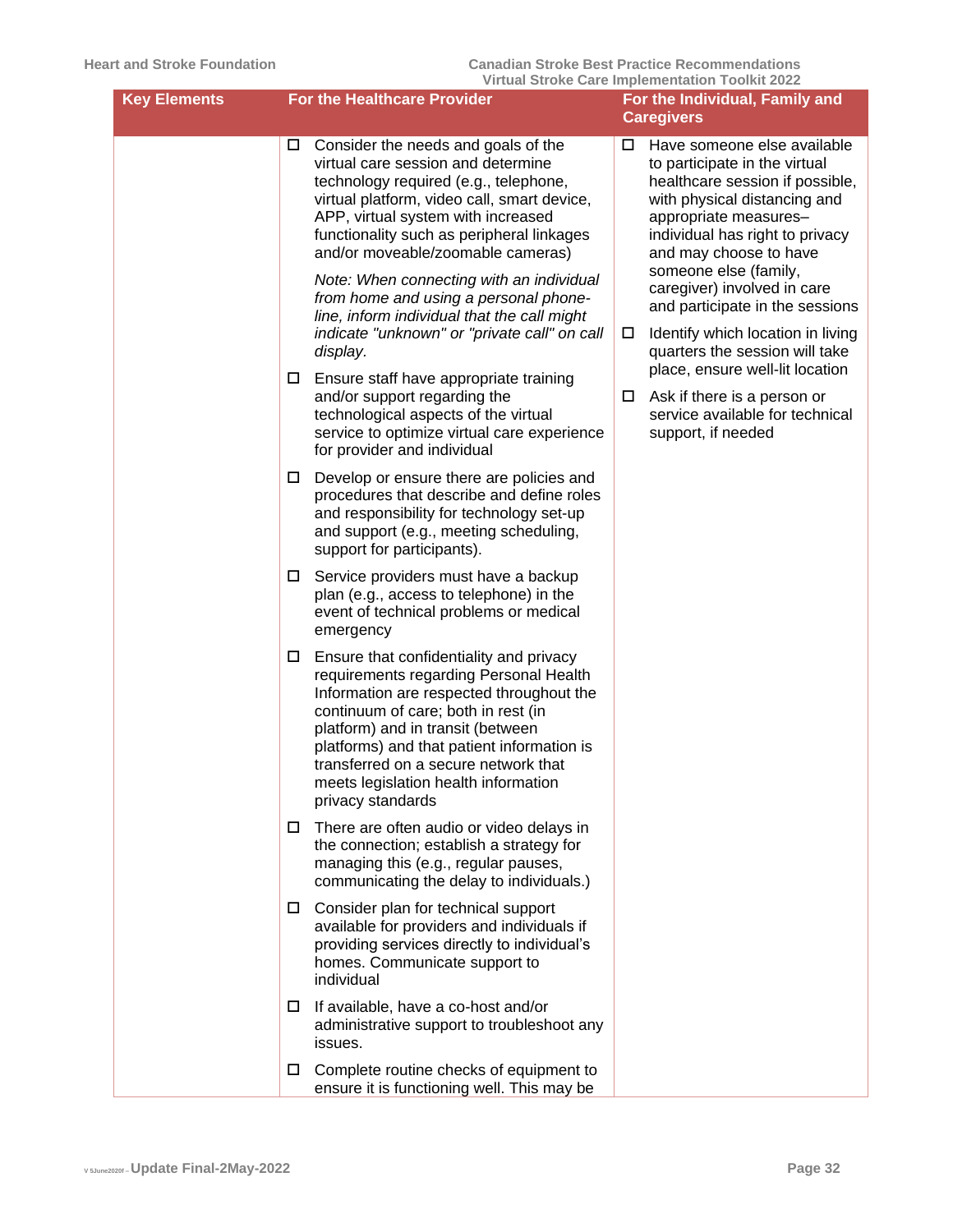| <b>Key Elements</b>                                                                                                   | <b>For the Healthcare Provider</b>                                                                                                                                                                                                                                                                                                                                                                                                                                                                                                                                                                                                                                                                                                                                                                                                                                                                                                                                                                                                                                                                                                                                                                                                                                                                                                                                              | For the Individual, Family and<br><b>Caregivers</b>                                                                                                                                                                                                                                                                                                                                                                                                                                                                                                                                                                                                                                                                                                                                                                                                                                                                                                                                                                                     |
|-----------------------------------------------------------------------------------------------------------------------|---------------------------------------------------------------------------------------------------------------------------------------------------------------------------------------------------------------------------------------------------------------------------------------------------------------------------------------------------------------------------------------------------------------------------------------------------------------------------------------------------------------------------------------------------------------------------------------------------------------------------------------------------------------------------------------------------------------------------------------------------------------------------------------------------------------------------------------------------------------------------------------------------------------------------------------------------------------------------------------------------------------------------------------------------------------------------------------------------------------------------------------------------------------------------------------------------------------------------------------------------------------------------------------------------------------------------------------------------------------------------------|-----------------------------------------------------------------------------------------------------------------------------------------------------------------------------------------------------------------------------------------------------------------------------------------------------------------------------------------------------------------------------------------------------------------------------------------------------------------------------------------------------------------------------------------------------------------------------------------------------------------------------------------------------------------------------------------------------------------------------------------------------------------------------------------------------------------------------------------------------------------------------------------------------------------------------------------------------------------------------------------------------------------------------------------|
|                                                                                                                       | done as a part of routine checks on other<br>emergency equipment.                                                                                                                                                                                                                                                                                                                                                                                                                                                                                                                                                                                                                                                                                                                                                                                                                                                                                                                                                                                                                                                                                                                                                                                                                                                                                                               |                                                                                                                                                                                                                                                                                                                                                                                                                                                                                                                                                                                                                                                                                                                                                                                                                                                                                                                                                                                                                                         |
| <b>Referral</b><br><b>Management:</b><br><b>Mechanism in</b><br>place to support<br>coordinated<br>virtual healthcare | Develop or confirm clear criteria and<br>□<br>protocols available for targeted referral<br>pathways to ensure the health system's<br>efforts to maintain essential services will<br>be respected. (e.g., if service reductions                                                                                                                                                                                                                                                                                                                                                                                                                                                                                                                                                                                                                                                                                                                                                                                                                                                                                                                                                                                                                                                                                                                                                  | At time of booking, individual<br>□<br>provides verbal consent to<br>participate in a virtual<br>healthcare session related to<br>stroke rehabilitation and<br>recovery                                                                                                                                                                                                                                                                                                                                                                                                                                                                                                                                                                                                                                                                                                                                                                                                                                                                 |
| session and<br>manage bookings                                                                                        | occur).<br>A scheduling system should be in place to<br>□<br>manage referrals in a timely way, with<br>documentation to support<br>Ensure consulting sites and individual<br>□<br>healthcare providers have triage protocols<br>and scheduling systems in place such<br>that referred individuals are seen in a<br>timely manner within the target timelines<br>outlined in the CSBPR and local intake<br>criteria to meet rehabilitation and<br>community care needs of individuals<br>referred<br>Establish a process to assess individuals<br>□<br>for their ability to participate in a virtual<br>session for stroke rehabilitation (such as<br>clinical/medical factors and/or individual<br>factors and sensory/motor,<br>cognitive/communicative, psychosocial<br>domains) as well as access to<br>technology/ability to communicate<br>remotely). See Virtual Care Decision<br><b>Framework</b><br>Appointment times available that<br>□<br>accommodate individual and provider<br>schedules as much as possible (within<br>regular clinic business hours and with<br>some flexibility where necessary)<br>Consider providing an orientation<br>□<br>package of information for individual in<br>advance of starting virtual services - what<br>to expect, how the virtual session will be<br>conducted, limitations of virtual session,<br>technical requirements and | At time of booking, individual<br>□<br>provides verbal consent to<br>receive email communication<br>regarding scheduling and<br>communication of non-<br>sensitive information<br>Individual provides email<br>□<br>address (if consent given) for<br>scheduling and<br>communication of non-<br>sensitive information.<br>Individual is aware that they<br>□<br>may decide whether to include<br>other family and or caregivers<br>as participants in virtual<br>healthcare sessions<br>Individual identifies others<br>□<br>who may need/want to also<br>participate in the session<br>(e.g., family members, family<br>physician, nurse) and<br>determine whether it is<br>appropriate to the visit and<br>technically possible if they are<br>not present in the same<br>location as the individual<br>Individual has secure place to<br>□.<br>perform a virtual healthcare<br>session, respecting privacy,<br>and confidentiality<br>Confirm technology to be<br>□<br>used such as smart-phone or<br>another device with video and |
|                                                                                                                       | troubleshooting documents<br>Address privacy and confidentiality<br>□                                                                                                                                                                                                                                                                                                                                                                                                                                                                                                                                                                                                                                                                                                                                                                                                                                                                                                                                                                                                                                                                                                                                                                                                                                                                                                           | or audio<br>Individual, family, and<br>□<br>caregivers assess the<br>following:<br>Ability to use the<br>$\circ$<br>technology effectively<br>Ability to safely<br>$\circ$<br>participate in a stroke                                                                                                                                                                                                                                                                                                                                                                                                                                                                                                                                                                                                                                                                                                                                                                                                                                   |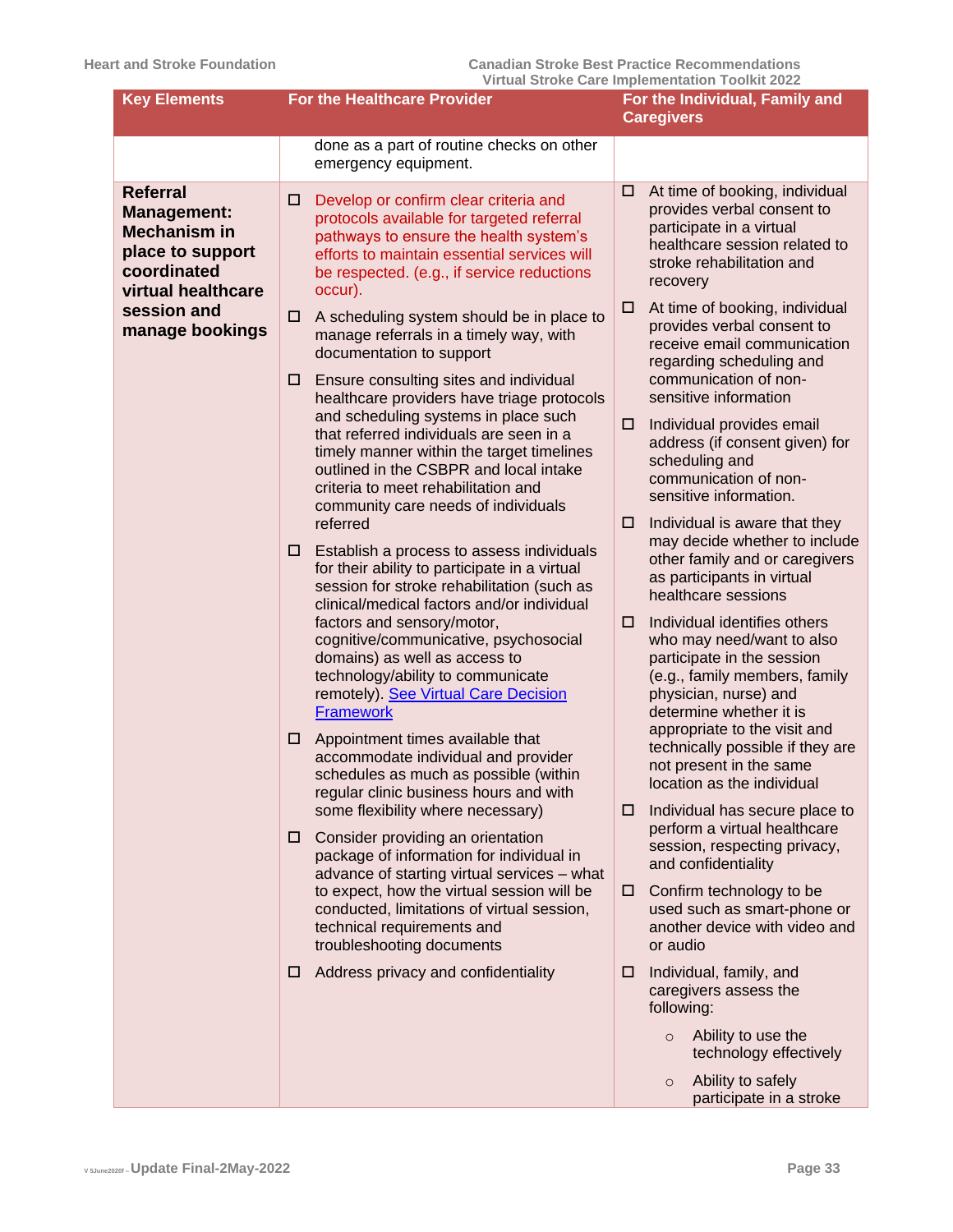| rehabilitation session<br>virtually<br><b>Physical abilities</b><br>٠<br>Communication<br>$\blacksquare$<br>challenges (e.g.,<br>individual with<br>aphasia)<br>Language barriers<br>٠<br>Cognitive capacity<br>Utilize established IT services and<br>Know how to connect with the<br>Alternate plans if<br>□<br>□<br>technology issues<br>connection back-up plan (e.g., alternate<br>healthcare provider to cancel<br>phone number)<br>or reschedule the session if<br>occur<br>needed.<br>If connection was initially made and<br>□<br>disconnected before session is<br>Ask healthcare provider what<br>processes they have in place<br>completed, both the individual and the<br>to address technical issues.<br>healthcare provider can attempt to<br>reconnect and continue the call.<br>If technical problems arise<br>If the virtual call cannot be continued due<br>during the call, have a<br>□<br>to loss of internet, power or system<br>telephone nearby and the<br>outage, the healthcare provider must<br>phone number of the<br>contact the individual via other means<br>healthcare provider to try and<br>resolve the issue.<br>(i.e., telephone if available) to instruct<br>them on any remaining details not already<br>□<br>If able, practice use of<br>covered as well as follow-up details<br>platform prior to the visit<br>If connection was not made, healthcare<br>□<br><b>Consult the Heart and Stroke</b><br>0<br>provider will contact the individual to<br><b>Resource: Virtual Healthcare</b><br>reschedule in-person or virtually as per<br>Checklist, for technology tips.<br>healthcare provider/individual's request<br><b>Clinical Care Delivery</b><br>Individual provides<br>Ensure you have an emergency plan<br><b>Risk Management</b><br>□<br>□<br>(e.g., call 911 or local appropriate number<br>informed consent to<br>if there is an incident, have individual's<br>participate in virtual<br>home phone number and location)<br>stroke rehabilitation<br>session.<br>Ensure informed consent to participate in<br>□<br>virtual stroke rehabilitation is addressed.<br>Individual to discuss any<br>⊔<br>Please refer to the Administration section<br>concerns related to<br>for further details<br>participation in virtual<br>stroke rehabilitation.<br>Consider whether the potential benefits of<br>□<br>virtual care for a given individual outweigh<br>Individual is prepared to<br>□<br>any risks.<br>discuss any issues or<br>Be aware of and provide<br>concerns that arise during<br>□<br>recommendations to address limitations<br>virtual stroke<br>of virtual healthcare interactions (e.g.,<br>rehabilitation. Individual<br>and healthcare provider<br>cannot complete a full and/or<br>comprehensive physical exam)<br>work collaboratively to<br>help manage risks, as<br>If providing pre-recorded exercise videos<br>□<br>able.<br>to watch, consider asking the individual to | <b>Key Elements</b> | <b>For the Healthcare Provider</b> | <u>THE CHAING ONE HIDIGING INCLES TOOMS AND THE T</u><br>For the Individual, Family and<br><b>Caregivers</b> |
|----------------------------------------------------------------------------------------------------------------------------------------------------------------------------------------------------------------------------------------------------------------------------------------------------------------------------------------------------------------------------------------------------------------------------------------------------------------------------------------------------------------------------------------------------------------------------------------------------------------------------------------------------------------------------------------------------------------------------------------------------------------------------------------------------------------------------------------------------------------------------------------------------------------------------------------------------------------------------------------------------------------------------------------------------------------------------------------------------------------------------------------------------------------------------------------------------------------------------------------------------------------------------------------------------------------------------------------------------------------------------------------------------------------------------------------------------------------------------------------------------------------------------------------------------------------------------------------------------------------------------------------------------------------------------------------------------------------------------------------------------------------------------------------------------------------------------------------------------------------------------------------------------------------------------------------------------------------------------------------------------------------------------------------------------------------------------------------------------------------------------------------------------------------------------------------------------------------------------------------------------------------------------------------------------------------------------------------------------------------------------------------------------------------------------------------------------------------------------------------------------------------------------------------------------------------------------------------------------------------------------------------------------------------------------------------------------------------------------------------------------------------------------------------------------------------------------------------------------------------------------------------------------------------------------------------------------|---------------------|------------------------------------|--------------------------------------------------------------------------------------------------------------|
|                                                                                                                                                                                                                                                                                                                                                                                                                                                                                                                                                                                                                                                                                                                                                                                                                                                                                                                                                                                                                                                                                                                                                                                                                                                                                                                                                                                                                                                                                                                                                                                                                                                                                                                                                                                                                                                                                                                                                                                                                                                                                                                                                                                                                                                                                                                                                                                                                                                                                                                                                                                                                                                                                                                                                                                                                                                                                                                                                    |                     |                                    |                                                                                                              |
|                                                                                                                                                                                                                                                                                                                                                                                                                                                                                                                                                                                                                                                                                                                                                                                                                                                                                                                                                                                                                                                                                                                                                                                                                                                                                                                                                                                                                                                                                                                                                                                                                                                                                                                                                                                                                                                                                                                                                                                                                                                                                                                                                                                                                                                                                                                                                                                                                                                                                                                                                                                                                                                                                                                                                                                                                                                                                                                                                    |                     |                                    |                                                                                                              |
|                                                                                                                                                                                                                                                                                                                                                                                                                                                                                                                                                                                                                                                                                                                                                                                                                                                                                                                                                                                                                                                                                                                                                                                                                                                                                                                                                                                                                                                                                                                                                                                                                                                                                                                                                                                                                                                                                                                                                                                                                                                                                                                                                                                                                                                                                                                                                                                                                                                                                                                                                                                                                                                                                                                                                                                                                                                                                                                                                    |                     |                                    |                                                                                                              |
|                                                                                                                                                                                                                                                                                                                                                                                                                                                                                                                                                                                                                                                                                                                                                                                                                                                                                                                                                                                                                                                                                                                                                                                                                                                                                                                                                                                                                                                                                                                                                                                                                                                                                                                                                                                                                                                                                                                                                                                                                                                                                                                                                                                                                                                                                                                                                                                                                                                                                                                                                                                                                                                                                                                                                                                                                                                                                                                                                    |                     |                                    |                                                                                                              |
|                                                                                                                                                                                                                                                                                                                                                                                                                                                                                                                                                                                                                                                                                                                                                                                                                                                                                                                                                                                                                                                                                                                                                                                                                                                                                                                                                                                                                                                                                                                                                                                                                                                                                                                                                                                                                                                                                                                                                                                                                                                                                                                                                                                                                                                                                                                                                                                                                                                                                                                                                                                                                                                                                                                                                                                                                                                                                                                                                    |                     |                                    |                                                                                                              |
|                                                                                                                                                                                                                                                                                                                                                                                                                                                                                                                                                                                                                                                                                                                                                                                                                                                                                                                                                                                                                                                                                                                                                                                                                                                                                                                                                                                                                                                                                                                                                                                                                                                                                                                                                                                                                                                                                                                                                                                                                                                                                                                                                                                                                                                                                                                                                                                                                                                                                                                                                                                                                                                                                                                                                                                                                                                                                                                                                    |                     |                                    |                                                                                                              |
|                                                                                                                                                                                                                                                                                                                                                                                                                                                                                                                                                                                                                                                                                                                                                                                                                                                                                                                                                                                                                                                                                                                                                                                                                                                                                                                                                                                                                                                                                                                                                                                                                                                                                                                                                                                                                                                                                                                                                                                                                                                                                                                                                                                                                                                                                                                                                                                                                                                                                                                                                                                                                                                                                                                                                                                                                                                                                                                                                    |                     |                                    |                                                                                                              |
|                                                                                                                                                                                                                                                                                                                                                                                                                                                                                                                                                                                                                                                                                                                                                                                                                                                                                                                                                                                                                                                                                                                                                                                                                                                                                                                                                                                                                                                                                                                                                                                                                                                                                                                                                                                                                                                                                                                                                                                                                                                                                                                                                                                                                                                                                                                                                                                                                                                                                                                                                                                                                                                                                                                                                                                                                                                                                                                                                    |                     |                                    |                                                                                                              |
|                                                                                                                                                                                                                                                                                                                                                                                                                                                                                                                                                                                                                                                                                                                                                                                                                                                                                                                                                                                                                                                                                                                                                                                                                                                                                                                                                                                                                                                                                                                                                                                                                                                                                                                                                                                                                                                                                                                                                                                                                                                                                                                                                                                                                                                                                                                                                                                                                                                                                                                                                                                                                                                                                                                                                                                                                                                                                                                                                    |                     |                                    |                                                                                                              |
|                                                                                                                                                                                                                                                                                                                                                                                                                                                                                                                                                                                                                                                                                                                                                                                                                                                                                                                                                                                                                                                                                                                                                                                                                                                                                                                                                                                                                                                                                                                                                                                                                                                                                                                                                                                                                                                                                                                                                                                                                                                                                                                                                                                                                                                                                                                                                                                                                                                                                                                                                                                                                                                                                                                                                                                                                                                                                                                                                    |                     |                                    | Individual to communicate<br>□                                                                               |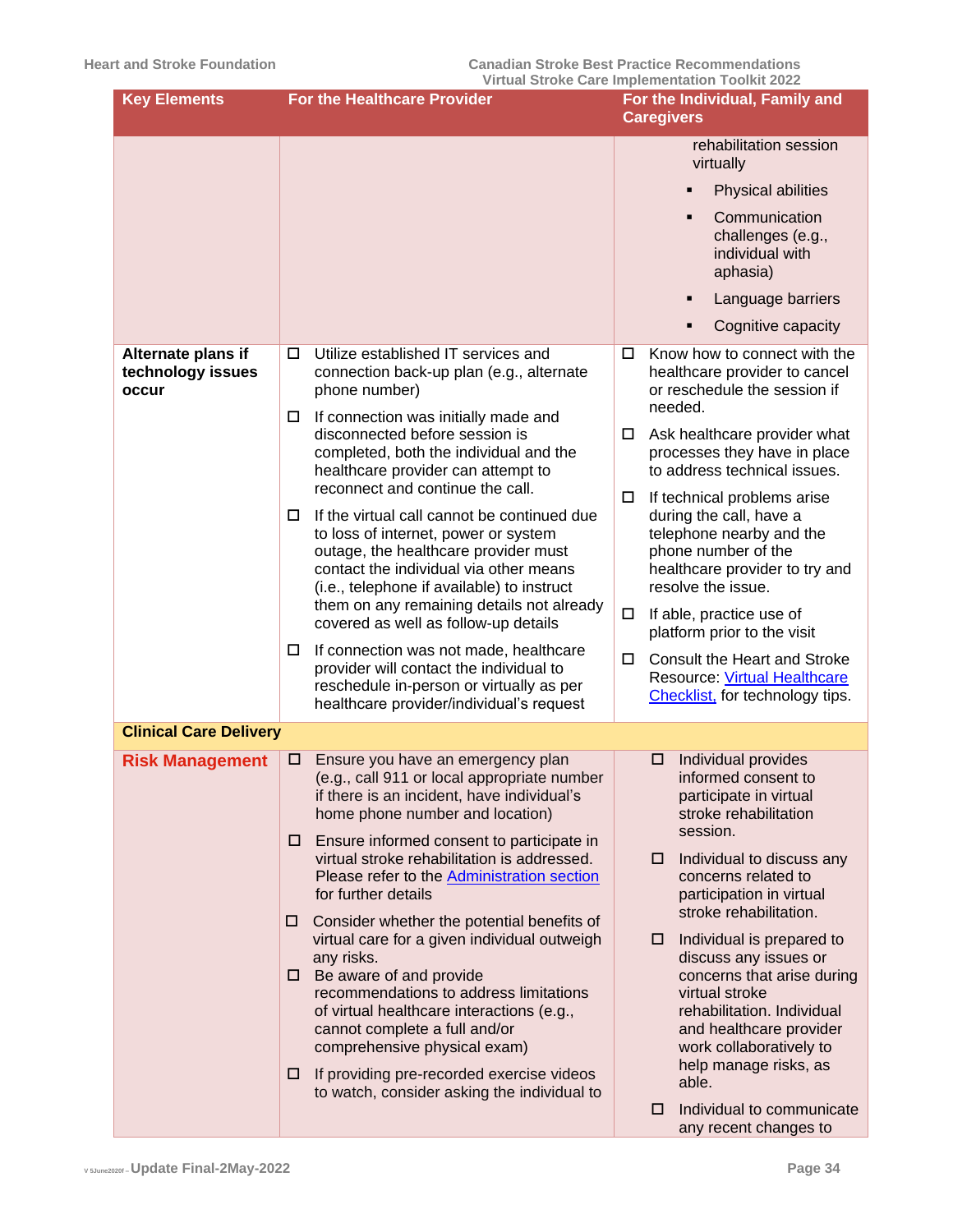| <b>Key Elements</b>                                                                          | <u>Virtual Stroke Care Implementation Toolkit 2022</u><br><b>For the Healthcare Provider</b><br>For the Individual, Family and                                                                                                                                 |                                                                                                                                                                                                                |  |  |
|----------------------------------------------------------------------------------------------|----------------------------------------------------------------------------------------------------------------------------------------------------------------------------------------------------------------------------------------------------------------|----------------------------------------------------------------------------------------------------------------------------------------------------------------------------------------------------------------|--|--|
|                                                                                              |                                                                                                                                                                                                                                                                | <b>Caregivers</b>                                                                                                                                                                                              |  |  |
|                                                                                              | watch the video all the way through, prior<br>to exercising, to promote safety.                                                                                                                                                                                | medication or symptoms<br>to the healthcare                                                                                                                                                                    |  |  |
|                                                                                              | If music or videos are used as part of the<br>□<br>session, ensure sound quality is<br>appropriate and copyright is addressed.                                                                                                                                 | provider.                                                                                                                                                                                                      |  |  |
|                                                                                              | Be aware of required licensing,<br>□<br>permissions, and training required for all<br>tools used.                                                                                                                                                              |                                                                                                                                                                                                                |  |  |
|                                                                                              | Follow local established protocols for all<br>□<br>communication to individual.                                                                                                                                                                                |                                                                                                                                                                                                                |  |  |
|                                                                                              | E.g., when providing assessment<br>$\circ$<br>questionnaires to individual in advance<br>of session, ensure method of<br>communication (e.g., email, mail,<br>internal system) is permitted.                                                                   |                                                                                                                                                                                                                |  |  |
|                                                                                              | Ensure mechanisms are in place to<br>support virtual stroke rehabilitation<br>sessions such as:                                                                                                                                                                |                                                                                                                                                                                                                |  |  |
|                                                                                              | Method to provide feedback to individual<br>⊔<br>as needed during virtual stroke<br>rehabilitation.                                                                                                                                                            |                                                                                                                                                                                                                |  |  |
|                                                                                              | Method to provide feedback to<br>□<br>colleagues, medical director and referring<br>or primary physician as needed during<br>virtual stroke rehabilitation (e.g., allowing<br>time in scheduling for team<br>'huddles/review' regarding individual's<br>care). |                                                                                                                                                                                                                |  |  |
|                                                                                              | A scheduling system to ensure follow-up<br>□<br>care and monitoring and to follow-up on<br>missed appointments.                                                                                                                                                |                                                                                                                                                                                                                |  |  |
| <b>Preparation For</b><br><b>Virtual Session</b><br>(as appropriate to<br>Individual's needs | Healthcare provider or Administrative<br>□<br>Support Staff to provide individuals with a<br>reminder (e.g., via phone or email) one<br>day prior to the session, if possible.<br>Confirm technology is still available and<br>functional                      | NOTE: In advance of session,<br>individual to be provided with<br>information to prepare for the<br>virtual session (e.g., could be<br>facilitated within an orientation<br>package or when setting up initial |  |  |
| and within<br>professional<br>scope of practice)                                             | Consider interpretation services for those<br>□<br>with language barriers for obtaining an<br>informed discussion                                                                                                                                              | assessment)<br>Ask and discuss rights and<br>□<br>responsibilities regarding                                                                                                                                   |  |  |
|                                                                                              | Ensure you have an alternate way of<br>□<br>contact (phone number, local contact) in<br>case of break in communication<br>□                                                                                                                                    | participation in a virtual<br>healthcare session<br>Discuss any concerns related                                                                                                                               |  |  |
|                                                                                              | Ensure you have an emergency plan (i.e.<br>$\Box$<br>call 911 or local appropriate number if<br>there is an incident) and individuals<br>address, phone number and emergency<br>contact information (if available).                                            | to privacy and/or<br>confidentiality regarding<br>participation in a virtual<br>healthcare session, with<br>healthcare provider                                                                                |  |  |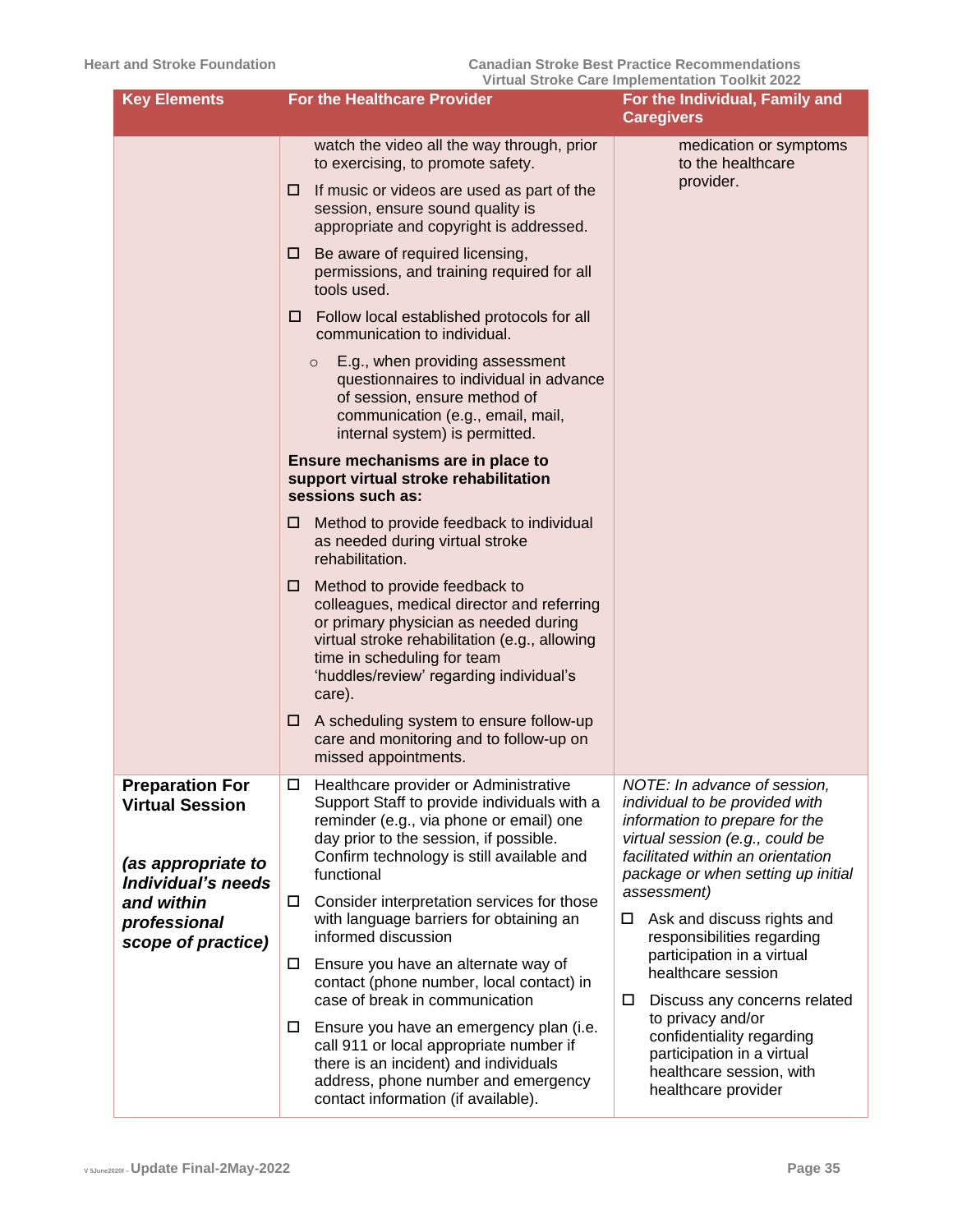| <b>Key Elements</b> | <b>For the Healthcare Provider</b>                                                                                                                                                         | <u>VII tudi oli oke Gare implementation Toolkit zuzz</u><br>For the Individual, Family and<br><b>Caregivers</b>                                                                     |  |  |
|---------------------|--------------------------------------------------------------------------------------------------------------------------------------------------------------------------------------------|-------------------------------------------------------------------------------------------------------------------------------------------------------------------------------------|--|--|
| □                   | Have access to individual's medical<br>history records as needed and referral<br>documentation (e.g., health status<br>updates, history of condition related to<br>consultation)           | □<br>Some individuals may want to<br>record their session with a<br>healthcare provider to help<br>remember information later.<br>Individual must discuss this                      |  |  |
| $\Box$              | Ensure there is a process in place to<br>receive all diagnostic, laboratory, and<br>assessment components prior to initiation<br>of session.                                               | with the healthcare provider<br>before starting a recording<br>and ensure healthcare<br>provider provides their<br>agreement first                                                  |  |  |
| □                   | If possible, all diagnostics such as CT,<br>CTA, ECG, and laboratory tests should be<br>completed and made available to the<br>neurologist prior to initiating the virtual<br>appointment. | Request a test call if required<br>and available (may not be<br>possible in some<br>circumstances.)                                                                                 |  |  |
| $\Box$              | Consider starting with shorter session to<br>give individual chance to get used to<br>technology and process before more                                                                   | Ask healthcare provider how<br>much space will be needed<br>for the session                                                                                                         |  |  |
|                     | complicated discussions occur, especially<br>if new individual where they are unknown<br>to the provider                                                                                   | Plan space where virtual<br>healthcare session will take<br>place - good lighting, minimal                                                                                          |  |  |
| $\Box$              | Consider scheduling breaks throughout<br>session to help address increased screen<br>time                                                                                                  | background noise and<br>distractions (such as<br>televisions, radio, pets).<br>Ensure that the space is clear                                                                       |  |  |
| ш                   | Determine reason for appointment - new<br>referral or follow-up                                                                                                                            | for individual to safely move<br>around as needed (e.g.,                                                                                                                            |  |  |
| □                   | Have standardized clinical decision aids<br>and validated tools accessible to facilitate<br>interaction                                                                                    | remove tripping hazards such<br>as loose rugs or cords).<br>Ensure adequate privacy in                                                                                              |  |  |
| □                   | Determine capacity of family member or<br>caregiver who may be with the individual                                                                                                         | the room that will be used for<br>the session                                                                                                                                       |  |  |
|                     | regarding ability to help with rehabilitation<br>and safety issues                                                                                                                         | Ask the healthcare provider in<br>□<br>advance what to expect during<br>the session (e.g.,                                                                                          |  |  |
| □                   | Consider preparing a quick safety<br>checklist of the environment (clutter, pets,<br>phone accessible for emergency, walking<br>aids, hearing aids, glasses, proper                        | assessments, what types of<br>activities will be completed,<br>the length of the session)<br>$\Box$                                                                                 |  |  |
| $\Box$              | footwear).<br>Consider recommending adaptations to<br>support participation such as headphones<br>to supporting audio needs and/or closed<br>captioning                                    | Ask the healthcare provider in<br>advance what information and<br>or equipment may be needed,<br>where to obtain these items,<br>and have ready and available<br>during the session |  |  |
| $\Box$              | Ensure adequate privacy in the room                                                                                                                                                        | If individual wants to show                                                                                                                                                         |  |  |
| □                   | Ensure room is well-lit, sound is clear and<br>free of distracting background noise                                                                                                        | healthcare provider something<br>that will be difficult to                                                                                                                          |  |  |
| ш                   | Notify all participants if healthcare<br>provider is running late                                                                                                                          | demonstrate during a virtual<br>session, ask if taking and<br>sharing a video would be<br>beneficial. Discuss with<br>healthcare provider the best<br>way to share the video        |  |  |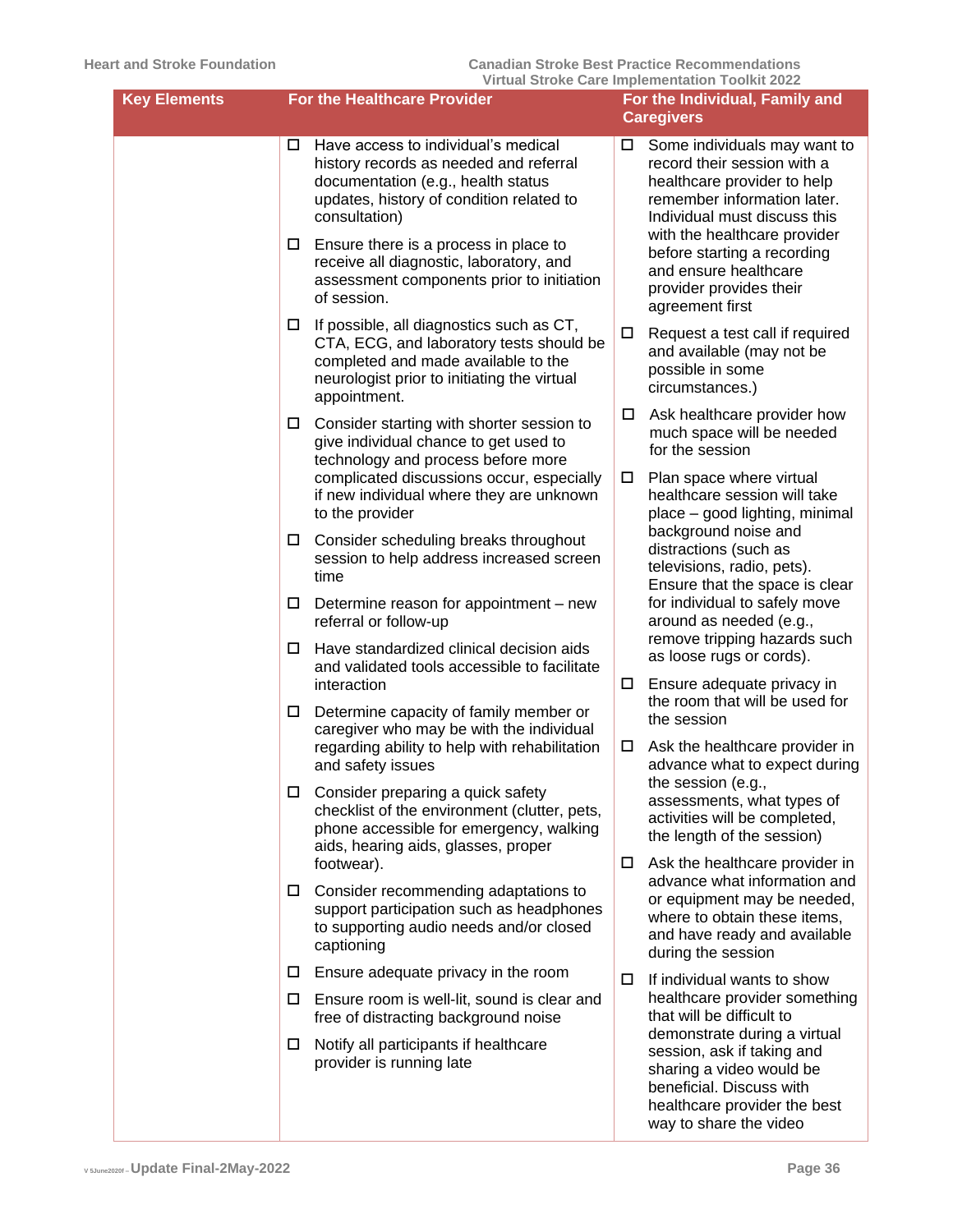| <b>Key Elements</b> | For the Healthcare Provider                                                                                                                                                          | THE COLONG OUTLING COMMISSION TOOM LADE<br>For the Individual, Family and<br><b>Caregivers</b>                                                                                                    |
|---------------------|--------------------------------------------------------------------------------------------------------------------------------------------------------------------------------------|---------------------------------------------------------------------------------------------------------------------------------------------------------------------------------------------------|
|                     | Plan exercises and therapies in advance<br>and determine ability to teach and<br>perform safely over virtual platforms<br>Consider transitioning questionnaires to a<br>$\Box$       | Have a companion available if<br>□<br>possible, to assist in the<br>session and to support safety.<br>Consider virtual participation if<br>they are in another location.                          |
|                     | fillable or survey version so that patient<br>can complete on-line.                                                                                                                  | Wear comfortable clothes and<br>□<br>non-slip footwear if you will be                                                                                                                             |
|                     | In advance of session, provide individual<br>$\Box$<br>with any assessment questionnaires to<br>complete                                                                             | asked to walk or perform<br>specific movements                                                                                                                                                    |
|                     | In advance of session, provide individual<br>$\Box$<br>with any materials (electronic or hard<br>copies) that will be required during the<br>session (e.g. exercise program handout, | Have list of concerns,<br>questions and any changes in<br>health status prepared for<br>discussion, such as:                                                                                      |
|                     | instruction sheets, education pamphlet).<br>Be mindful to ensure materials are in<br>'user friendly' version.                                                                        | What activities and<br>$\circ$<br>therapies are<br>recommended for me?                                                                                                                            |
|                     | Note: If individual has limited access to<br>email, consider mailing materials. A return                                                                                             | What should I include as<br>$\circ$<br>part of my daily routine?                                                                                                                                  |
|                     | stamped and addressed envelope may be<br>required to support access.<br>Have all equipment and visual aids<br>$\Box$                                                                 | What type of information<br>$\circ$<br>is needed by my therapist<br>or healthcare provider to                                                                                                     |
|                     | prepared and available at the time of the<br>session, including aides for supported<br>conversation for individuals with<br>communication challenges                                 | monitor my progress?<br>$\Box$<br>Have an updated medication<br>list including route, dose,<br>frequency                                                                                          |
|                     | Rehabilitation therapists or assistants to<br>$\Box$<br>ensure they are working within scope of<br>practice as defined by professional<br>colleges                                   | Have a blood pressure<br>machine and or recent<br>readings available                                                                                                                              |
|                     | Be aware of the limitations of virtual care<br>□                                                                                                                                     | Have health card available<br>□                                                                                                                                                                   |
|                     |                                                                                                                                                                                      | Have a pen and paper to<br>□<br>make notes and write down<br>instructions and medication<br>changes                                                                                               |
|                     |                                                                                                                                                                                      | $\Box$ Have a phone or cell phone<br>near by in case of emergency                                                                                                                                 |
|                     |                                                                                                                                                                                      | If unable to attend booked<br>П.<br>appointment let the program<br>know using previously<br>identified communication<br>methods (e.g., phone, email,<br>online booking)                           |
|                     |                                                                                                                                                                                      | $\Box$ Consider use of the Heart and<br>Stroke Resource: Virtual<br><b>Healthcare Checklist, to help</b><br>prepare for the virtual session,<br>and get tips and steps to<br>optimize the session |
|                     |                                                                                                                                                                                      |                                                                                                                                                                                                   |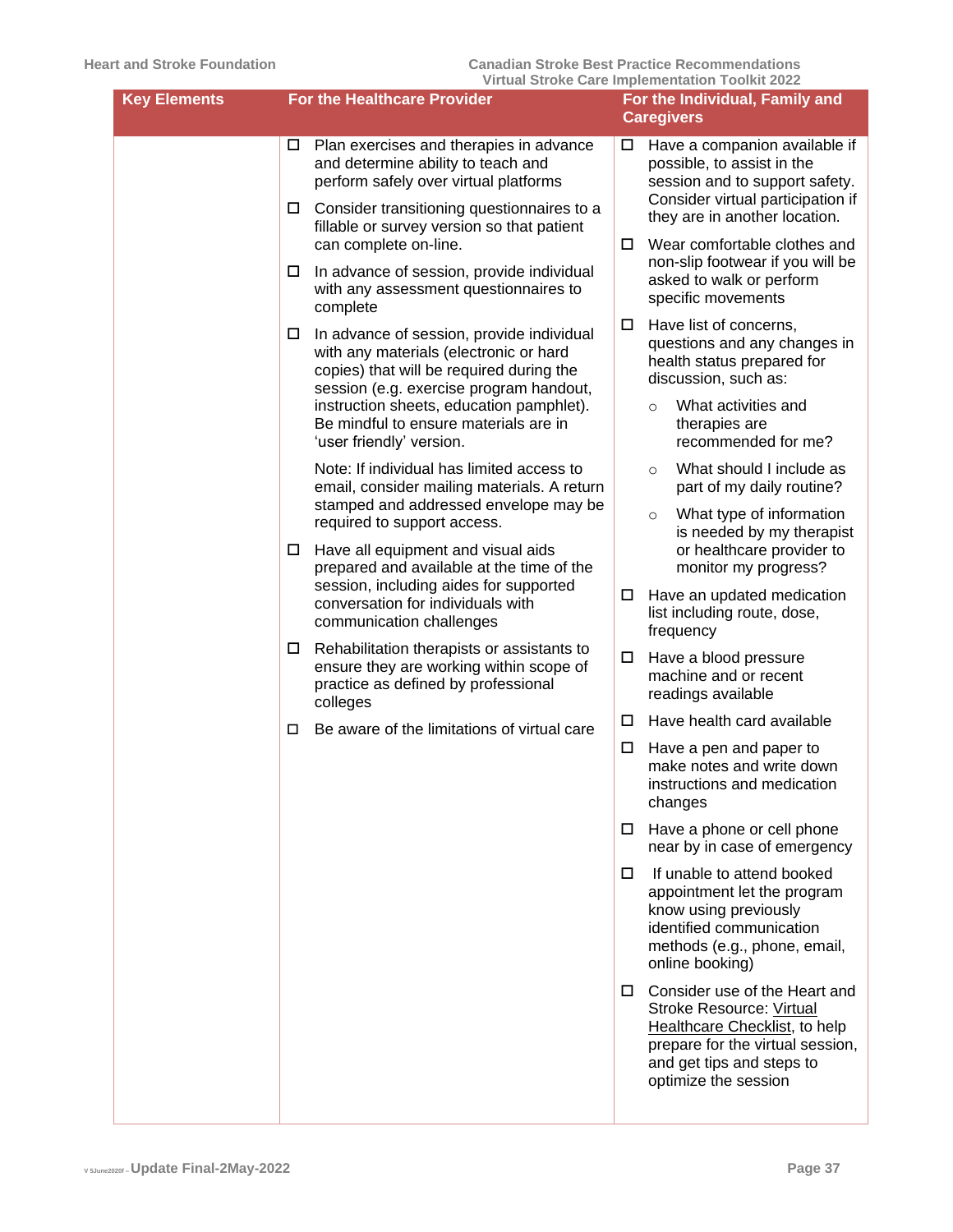| <b>Key Elements</b>                                                                          | <b>For the Healthcare Provider</b>                                                                                                                                                                                                                      | Virtual Stroke Care implementation Toolkit 2022<br>For the Individual, Family and<br><b>Caregivers</b>                                                                                                                         |  |  |
|----------------------------------------------------------------------------------------------|---------------------------------------------------------------------------------------------------------------------------------------------------------------------------------------------------------------------------------------------------------|--------------------------------------------------------------------------------------------------------------------------------------------------------------------------------------------------------------------------------|--|--|
| <b>Virtual</b><br><b>Rehabilitation</b>                                                      | Discuss privacy, confidentiality, and<br>□<br>information security                                                                                                                                                                                      | Note: if the individual has<br>□<br>agreed to the virtual                                                                                                                                                                      |  |  |
| <b>Session - intake</b><br>and initial<br>assessment                                         | Verify individual identity using minimum of<br>□<br>two elements (e.g., name, date of birth,<br>address, health card number)                                                                                                                            | healthcare session and has<br>joined the call - consent is<br>implied. Consent should be<br>verbally agreed on and                                                                                                             |  |  |
|                                                                                              | Confirm verbal consent to continue with<br>□<br>session                                                                                                                                                                                                 | documented prior to starting<br>the session.                                                                                                                                                                                   |  |  |
| (as appropriate to<br>Individual's needs<br>and within<br>professional<br>scope of practice) | Perform introductions and take time to<br>□<br>determine individual location and any<br>other relevant information (e.g. where<br>located, living alone or with others,<br>access to caregivers, necessities)                                           | Individual receiving care<br>□<br>should be on camera if<br>available to aid in assessment<br>and therapy                                                                                                                      |  |  |
|                                                                                              | Address primary purpose of session (e.g.,<br>□<br>new referral, assessment, active therapy,<br>follow-up and or monitoring)                                                                                                                             | Individual to participate in the<br>□<br>virtual healthcare session to<br>the best of their ability                                                                                                                            |  |  |
|                                                                                              | Describe expectations for the session -<br>□<br>provide an outline (e.g. what you will do or<br>discuss) and the expected length of time it<br>will take (e.g. 30 minutes)                                                                              | Ask questions of healthcare<br>□<br>provider as required to ensure<br>understanding of exercises<br>and other suggested<br>interventions                                                                                       |  |  |
|                                                                                              | Inquire about and address any new and<br>□<br>or urgent concerns or changes in health<br>status, such as new or worsening<br>symptoms                                                                                                                   | At any time during the<br>□<br>session, individual to let the<br>provider know if they are<br>feeling unsafe, uncomfortable<br>or have any concerns with                                                                       |  |  |
|                                                                                              | Consider a quick safety checklist of the<br>□<br>environment (e.g., clutter, pets, phone<br>accessible for emergency, walking aids,<br>hearing aids, glasses, proper footwear)                                                                          | how the session is going<br>□<br>Individual can request to<br>terminate the session at any                                                                                                                                     |  |  |
|                                                                                              | Consider recommending adaptations to<br>□<br>support participation such as headphones<br>to supporting audio needs and/or closed<br>captioning                                                                                                          | time<br>During the rehabilitation<br>□<br>session it is important that the<br>individual lets the healthcare                                                                                                                   |  |  |
|                                                                                              | Take relevant history<br>□                                                                                                                                                                                                                              | provider know if feeling<br>unwell, or if experiencing new                                                                                                                                                                     |  |  |
|                                                                                              | If completing observational assessment of<br>□<br>individual with stroke - use camera<br>features of zoom and wide angle to assist<br>in observations                                                                                                   | or worsening symptoms (such<br>as shortness of breath,<br>weakness, dizziness). Stop<br>the activity right away, sit                                                                                                           |  |  |
|                                                                                              | Ask for clarification from individual with<br>0<br>stroke or remote care providers when<br>necessary e.g. how much effort is<br>required to complete task or assist<br>individual                                                                       | down, and discuss with<br>healthcare provider what to<br>do. Individual may be asked<br>to visit the hospital or<br>healthcare provider for further<br>assessment and care                                                     |  |  |
|                                                                                              | Use of available online objective<br>□<br>assessment tools to measure current<br>abilities and limitations (e.g., software<br>programs and apps such as step<br>counters, heart rate monitors, tools for<br>dysphagia and communication<br>assessments) | Have someone else available<br>□<br>to participate in session if<br>possible, which may include<br>providing physical assistance<br>to support individual's affected<br>extremity as required for<br>assessment and treatment. |  |  |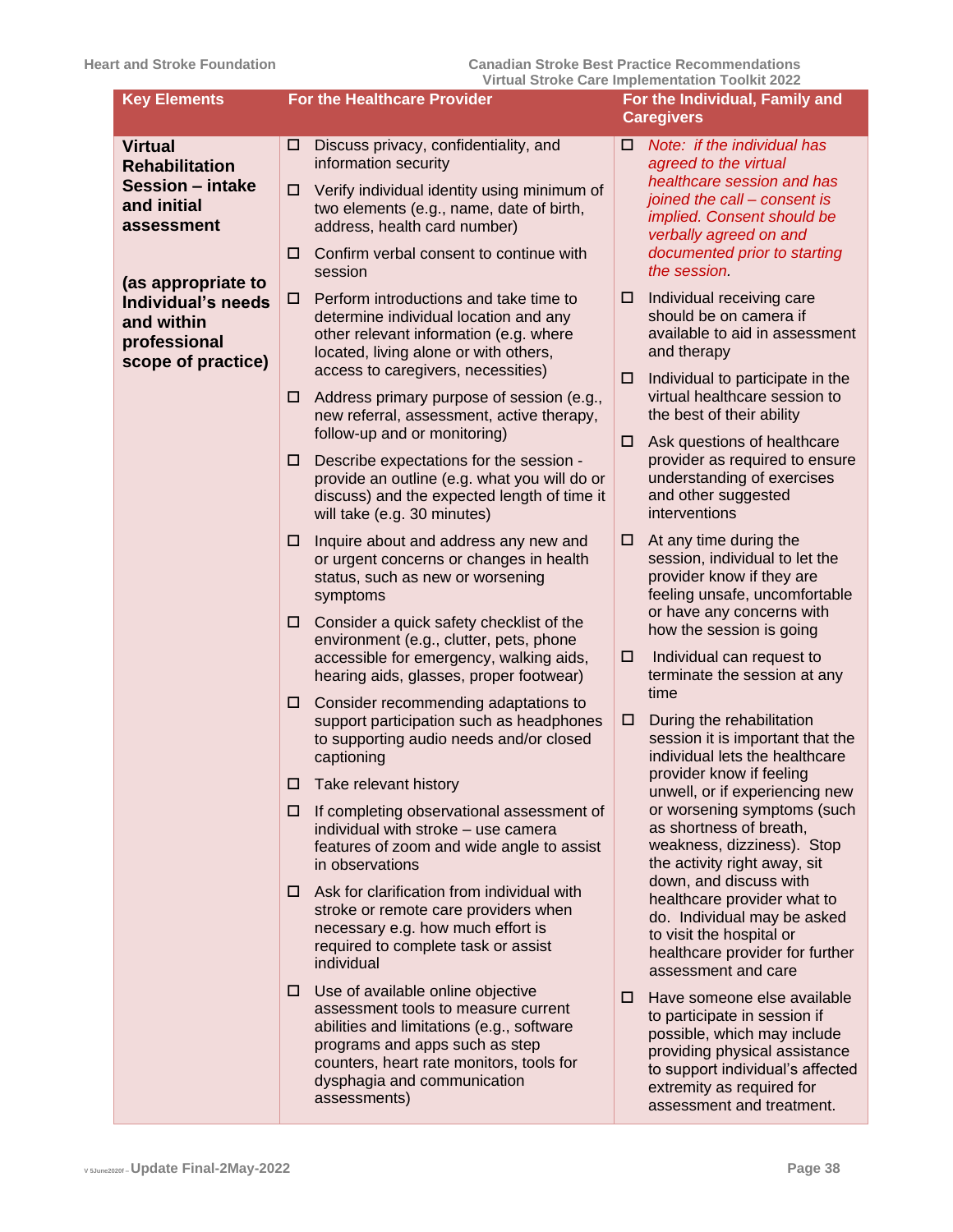| <b>Key Elements</b>                                                                               | <b>For the Healthcare Provider</b>                                                                                                                                                                                                                                                                                                                                                                                                   | VII tudi Oti UKE Gare implementation TOOIKIt ZUZZ<br>For the Individual, Family and<br><b>Caregivers</b>                                                                                                                                                        |
|---------------------------------------------------------------------------------------------------|--------------------------------------------------------------------------------------------------------------------------------------------------------------------------------------------------------------------------------------------------------------------------------------------------------------------------------------------------------------------------------------------------------------------------------------|-----------------------------------------------------------------------------------------------------------------------------------------------------------------------------------------------------------------------------------------------------------------|
|                                                                                                   | Determine a patient-centred and<br>□<br>comprehensive care plan that prioritizes<br>mutually agreed on goals. Determine how<br>this will be shared and tracked with<br>individual, virtually.                                                                                                                                                                                                                                        |                                                                                                                                                                                                                                                                 |
|                                                                                                   | Recognizing limitations may exist due to<br>□<br>virtual setting, healthcare provider is<br>encouraged to follow program processes<br>and make adaptations to include<br>assessment tools that can be completed<br>virtually                                                                                                                                                                                                         |                                                                                                                                                                                                                                                                 |
|                                                                                                   | Identify and appropriately refer and/or<br>⊔<br>address any new or worsening symptoms<br>and comorbidities. Be aware of the<br>processes that are in place to address<br>issues that cannot be managed during<br>this session or by the overall program. Be<br>aware of available resources in the<br>community and consider creating a list of<br>resources available virtually (e.g., local<br>physiotherapy, diabetes education)) |                                                                                                                                                                                                                                                                 |
|                                                                                                   | Note: be aware of required licensing,<br>permissions, and training required for chosen<br>assessments                                                                                                                                                                                                                                                                                                                                |                                                                                                                                                                                                                                                                 |
|                                                                                                   | Virtual Rehabilitations - Therapeutic Interventions                                                                                                                                                                                                                                                                                                                                                                                  |                                                                                                                                                                                                                                                                 |
| <b>Virtual</b><br><b>Rehabilitation</b><br>Session-<br><b>Therapeutic</b><br><b>Interventions</b> | Ensure safety and assess mastery of<br>□<br>therapeutic activities<br>Provide clear step-by-step instructions<br>□<br>and demonstrations - break them into<br>smaller parts and allow individual to                                                                                                                                                                                                                                  | Have a companion available if<br>□<br>possible, to assist in<br>rehabilitation session therapy<br>and to support safety.<br>Consider virtual participation if                                                                                                   |
| (Functional)                                                                                      | demonstrate back to ensure<br>understanding and mastery                                                                                                                                                                                                                                                                                                                                                                              | they are in another location<br>Have chair or table available<br>□<br>for support during session                                                                                                                                                                |
| <b>Address areas</b><br>appropriate to<br>each individual<br>and within                           | □<br>When assigning activities or completing in<br>session, provide direction regarding<br>frequency, duration and intensity of each<br>exercise and therapy recommendation<br>and/or activity                                                                                                                                                                                                                                       | At any time during the<br>□<br>session, individual to let the<br>provider know if they are<br>feeling unsafe, uncomfortable<br>or have any concerns with                                                                                                        |
| professional<br>scope of practice                                                                 | Assessment of individual's environment<br>□<br>(physical and social)                                                                                                                                                                                                                                                                                                                                                                 | how the session is going                                                                                                                                                                                                                                        |
|                                                                                                   | Assess how the individual is functioning<br>$\Box$<br>and adapting in their home environments<br>(e.g. fall risk assessment, other functional<br>activities of daily living assessments,<br>assessment/ recommendation of adaptive<br>equipment as needed to improve safety<br>and promote independence)                                                                                                                             | During the rehabilitation<br>$\Box$<br>session it is important that the<br>individual lets the healthcare<br>provider know if feeling<br>unwell, or if experiencing new<br>or worsening symptoms (such<br>as shortness of breath,<br>weakness, dizziness). Stop |
|                                                                                                   | Assess active and passive range of<br>ш<br>motion                                                                                                                                                                                                                                                                                                                                                                                    | the activity right away, sit<br>down, and discuss with<br>healthcare provider what to                                                                                                                                                                           |
|                                                                                                   | Assessment of individual's functioning in<br>$\Box$<br>daily tasks and self-care, including                                                                                                                                                                                                                                                                                                                                          | do. Individual may be asked                                                                                                                                                                                                                                     |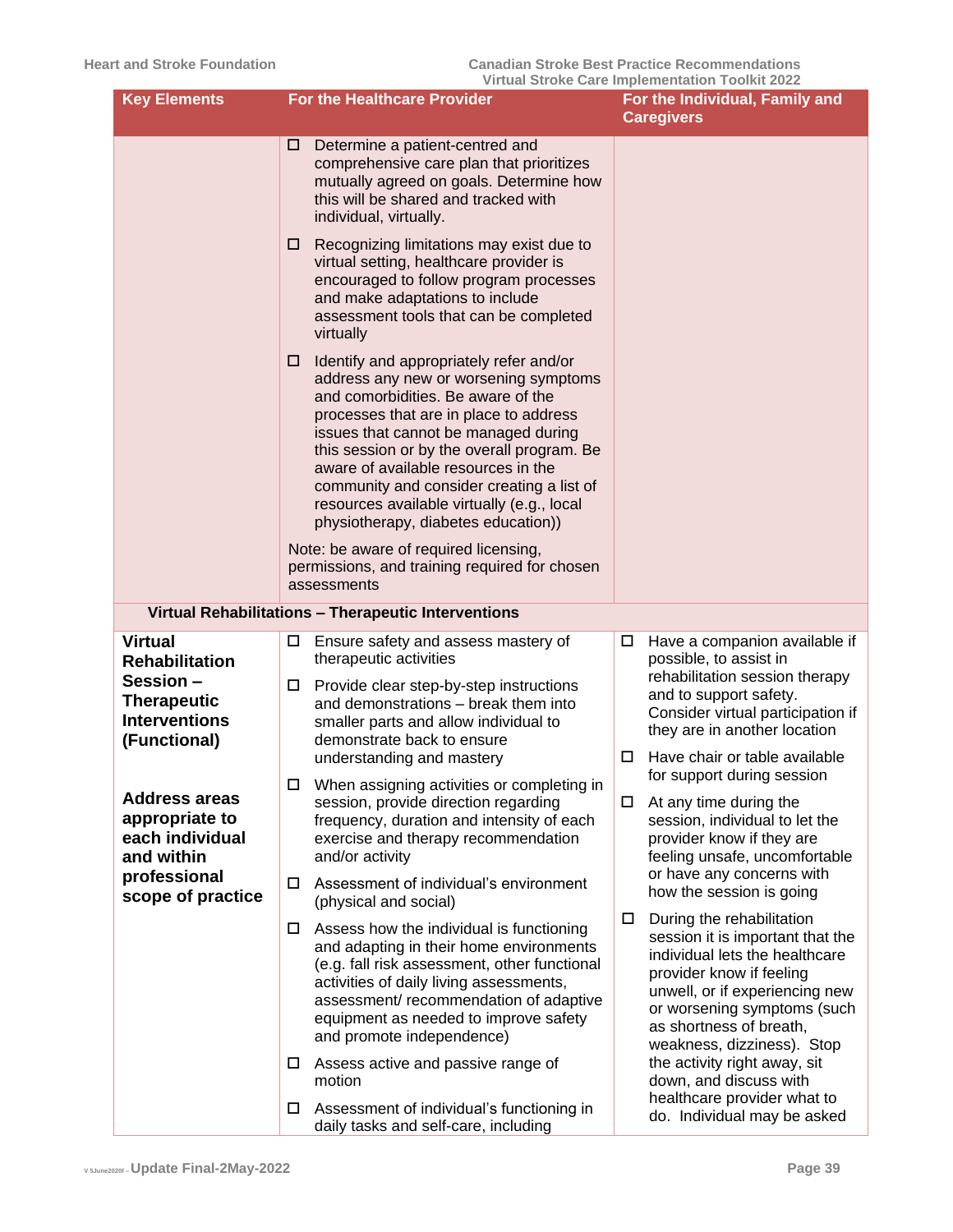| <b>Key Elements</b> | <b>For the Healthcare Provider</b>                                                                                                                                                                                          | <u>VII tudi Oti UKE Gare impiementation TOOIKIt ZUZZ</u><br>For the Individual, Family and<br><b>Caregivers</b>                            |  |  |
|---------------------|-----------------------------------------------------------------------------------------------------------------------------------------------------------------------------------------------------------------------------|--------------------------------------------------------------------------------------------------------------------------------------------|--|--|
|                     | activities of daily living (ADLs) and<br>instrumental activities of daily living<br>(IADLs) through discussion and<br>observation; provide suggestions to<br>improve safety and promote<br>independence                     | to visit the hospital or<br>healthcare provider for further<br>assessment and care<br>□<br>Make arrangements for<br>transport to in-person |  |  |
|                     | Assess use of bracing or orthoses (e.g.,<br>$\Box$<br>donning, doffing, fit and related outcomes)                                                                                                                           | appointment, if required, to<br>maintain function and reduce<br>risk of worsening symptoms                                                 |  |  |
|                     | Evaluate fit and use of hand<br>□<br>splints/orthotics/slings as needed                                                                                                                                                     | that could become long term<br>Inquire about clinic protocols<br>□                                                                         |  |  |
|                     | Consider instruction regarding safe use of<br>□.<br>home-based modalities, including<br>electrical stimulation and heat and cold<br>applications, if appropriate and if the<br>individual has the equipment available       | for safe access, adhering to<br>public health regulations                                                                                  |  |  |
|                     | Instruct individual and caregiver (if<br>□<br>present) on use of self-administered<br>techniques (e.g. range of motion or<br>stretching exercises and task-specific<br>activities, under the direction of the<br>therapist) |                                                                                                                                            |  |  |
|                     | Upper extremity: consider using the<br>$\Box$<br>ViaTherapy App for assessment and<br>intervention                                                                                                                          |                                                                                                                                            |  |  |
|                     | After assessment, provide exercises/tasks<br>□<br>to maximize individual's upper extremity<br>function including active and passive<br>range of motion, strength, spasticity, and<br>fine motor coordination.               |                                                                                                                                            |  |  |
|                     | After assessment, educate and practice<br>□<br>edema management strategies for<br>affected hand as required                                                                                                                 |                                                                                                                                            |  |  |
|                     | After assessment, educate and practice<br>□<br>sensory retraining tasks as required                                                                                                                                         |                                                                                                                                            |  |  |
|                     | Visual-perceptual and praxis<br>□.<br>assessment and intervention as<br>required                                                                                                                                            |                                                                                                                                            |  |  |
|                     | Support for self-management of<br>suggested therapy tasks                                                                                                                                                                   |                                                                                                                                            |  |  |
|                     | Pain management – include use of motor<br>ш<br>imagery that can be demonstrated<br>virtually                                                                                                                                |                                                                                                                                            |  |  |
|                     | Consider in-person visit if unable to<br>□<br>complete comprehensive assessment,<br>have safety concerns individual requires<br>therapies that cannot be delivered<br>virtually                                             |                                                                                                                                            |  |  |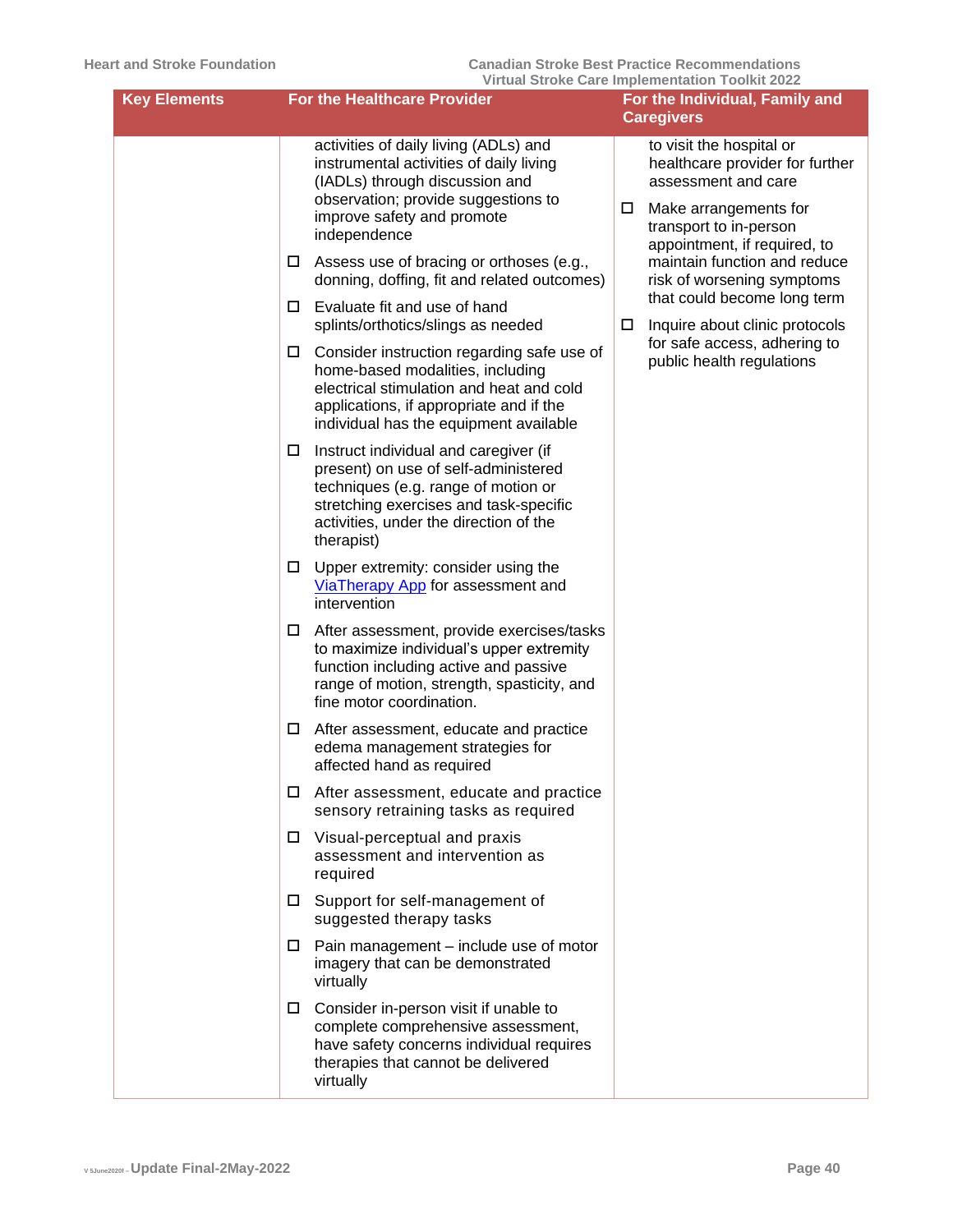| <b>Key Elements</b>                                                                                        | <b>For the Healthcare Provider</b>                                                                                                                                                                                                                                                                                                                                                                                                                                                                                                                                                                                                                                                      | <u>Virtual Stroke Care implementation Toolkit 2022</u><br>For the Individual, Family and<br><b>Caregivers</b>                                                                                                                                                                                                                                                                                                                                                                                                                                                                           |  |  |
|------------------------------------------------------------------------------------------------------------|-----------------------------------------------------------------------------------------------------------------------------------------------------------------------------------------------------------------------------------------------------------------------------------------------------------------------------------------------------------------------------------------------------------------------------------------------------------------------------------------------------------------------------------------------------------------------------------------------------------------------------------------------------------------------------------------|-----------------------------------------------------------------------------------------------------------------------------------------------------------------------------------------------------------------------------------------------------------------------------------------------------------------------------------------------------------------------------------------------------------------------------------------------------------------------------------------------------------------------------------------------------------------------------------------|--|--|
| <b>Virtual</b><br><b>Rehabilitation</b><br><b>Session - Mental</b><br>Health, Cognition,<br>and Fatigue    | Monitor/assess mood and signs of<br>□<br>depression and anxiety<br>□<br>Cognitive assessment - The MoCA group<br>has developed a process for remote<br>testing; provide intervention as required<br>Assess sleep patterns and any changes,<br>□<br>and signs of post-stroke fatigue<br>Education on energy conservation and<br>□<br>fatigue management strategies as<br>needed<br>NOTE: Ensure a process is in place to<br>□<br>monitor mood as this may be exacerbated<br>during a pandemic and social isolation,<br>especially in individuals living alone                                                                                                                            | If requested, keep a record of<br>⊔<br>changes in mood to share with<br>healthcare provider<br>Have information available on<br>□<br>energy levels, changes in<br>sleep patterns, periods of<br>extreme fatigue                                                                                                                                                                                                                                                                                                                                                                         |  |  |
| <b>Virtual</b><br><b>Rehabilitation</b><br>Session -<br>Dysphagia and<br><b>Communication</b><br>(Aphasia) | When addressing both aphasia and<br>□<br>dysphagia issues virtually, sessions are<br>far more effective with video conferencing<br>as well as audio<br>Demonstrate use of Apps and other<br>□<br>speech training tools that you may be<br>using remotely and that the individual can<br>use between sessions<br>Review swallowing ability and changes<br>□<br>Inquire about nutrition and hydration in all<br>ш<br>individuals and especially those with<br>dysphagia<br>Practice supportive conversation and<br>□<br>other speech exercises - with virtual<br>sessions need to ensure time allotted for<br>this and individual not rushed (more<br>challenging on remote interactions) | Individual, family member or<br>□<br>caregiver to monitor and<br>report changes in swallowing<br>ability (such as increased<br>coughing or choking with<br>fluids or solids)<br>Keep a record of nutrition<br>□<br>intake and share with<br>healthcare provider during<br>virtual session if requested.<br>□<br>Have any communication<br>aides ready for use during<br>session<br>Use video camera for session<br>□<br>if possible, as more<br>challenging on phone alone<br>Report to healthcare provider<br>□<br>current communication<br>strategies and any challenges<br>with them |  |  |
| <b>Virtual</b><br><b>Rehabilitation</b><br>Session -<br><b>Spasticity</b>                                  | Assess function of upper or lower<br>□<br>extremity (range of motion, pain, gait),<br>and note any changes since last exam<br>Perform basic physical exam with camera<br>□<br>if possible<br>Review treatment goals of spasticity<br>□<br>Inquire about changes in ADLs (e.g.,<br>□<br>decreases in mobility, increased falls,<br>change in ability to transfer, perineal<br>care/hygiene, loss of independent<br>function)                                                                                                                                                                                                                                                             | Individual, family member or<br>□<br>caregiver to document and<br>track progress and changes in<br>functioning related to<br>spasticity and report to<br>healthcare provider at the start<br>of each session<br>Family member can help<br>□<br>assess for tone, contracture, if<br>available<br>Make arrangements for<br>□<br>transport to in-person<br>appointment, if required, to                                                                                                                                                                                                    |  |  |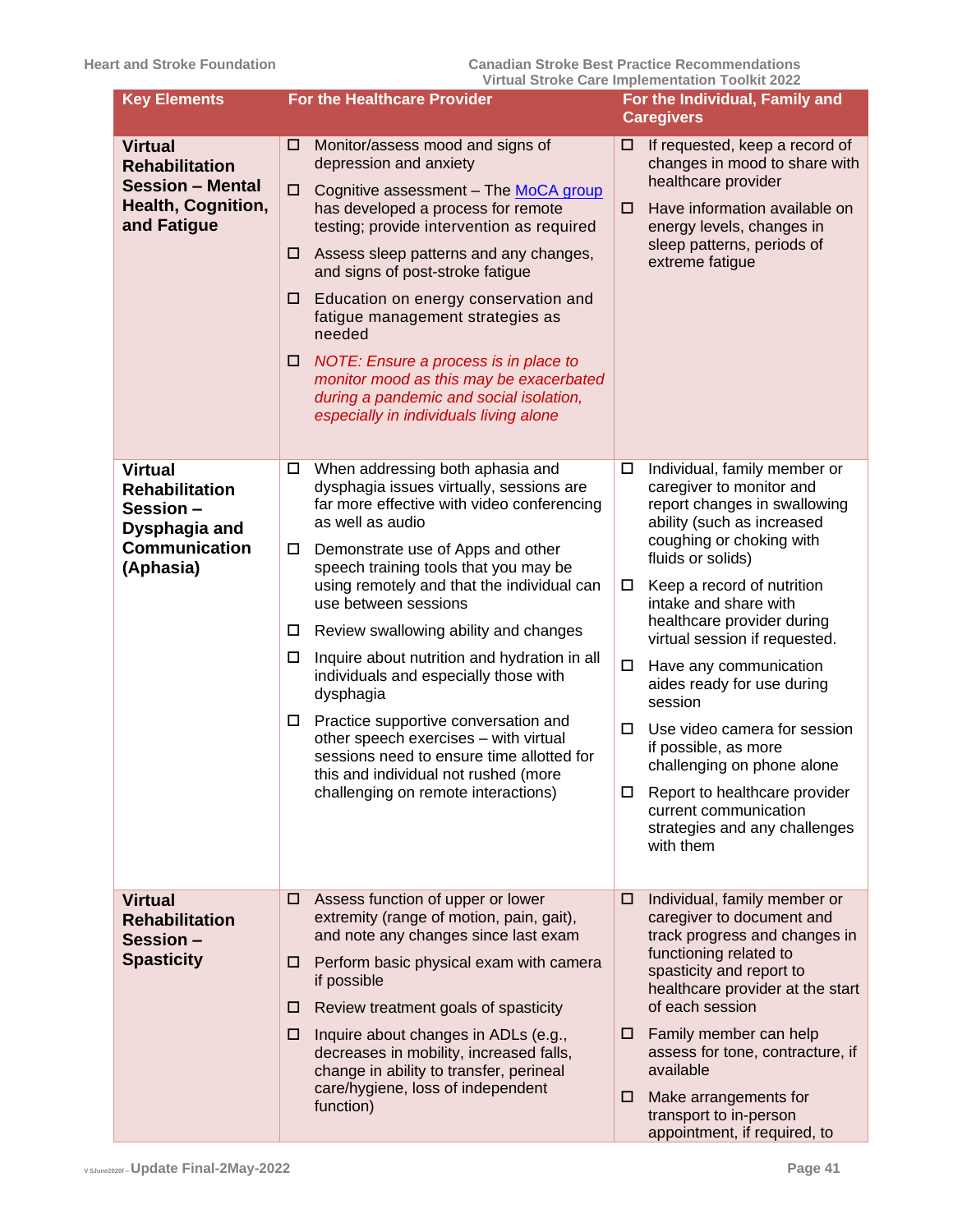| <b>Key Elements</b>                                                     |                                                                    | <b>For the Healthcare Provider</b>                                                                                                                                                                                                                                                                                                                                                                                                                                                                                                                                                                                                                                                                                                                                                                                                                                                                                                                                                                                                                                                                                                                                                                                                                                                                                                                                                                                                                                | <u>VII tudi oli oke Gare implementation Toolkit zuzz</u><br>For the Individual, Family and<br><b>Caregivers</b> |                                                                                                                                                                                                                                                                                                                                                                                                                                                                                                                                   |  |
|-------------------------------------------------------------------------|--------------------------------------------------------------------|-------------------------------------------------------------------------------------------------------------------------------------------------------------------------------------------------------------------------------------------------------------------------------------------------------------------------------------------------------------------------------------------------------------------------------------------------------------------------------------------------------------------------------------------------------------------------------------------------------------------------------------------------------------------------------------------------------------------------------------------------------------------------------------------------------------------------------------------------------------------------------------------------------------------------------------------------------------------------------------------------------------------------------------------------------------------------------------------------------------------------------------------------------------------------------------------------------------------------------------------------------------------------------------------------------------------------------------------------------------------------------------------------------------------------------------------------------------------|-----------------------------------------------------------------------------------------------------------------|-----------------------------------------------------------------------------------------------------------------------------------------------------------------------------------------------------------------------------------------------------------------------------------------------------------------------------------------------------------------------------------------------------------------------------------------------------------------------------------------------------------------------------------|--|
|                                                                         | □<br>□                                                             | Discuss changes in need for assistance<br>from caregivers, and additional caregiver<br>burden<br>Consider in-person visit if unable to<br>complete comprehensive assessment or<br>management virtually, or for botulinum<br>toxin injections, skin breakdown, open<br>wounds, increasing pain and any loss of<br>ADL that place individual at risk                                                                                                                                                                                                                                                                                                                                                                                                                                                                                                                                                                                                                                                                                                                                                                                                                                                                                                                                                                                                                                                                                                                | □                                                                                                               | maintain function and reduce<br>risk of worsening symptoms<br>that could become longterm<br>Inquire about clinic protocols<br>for safe access, adhering to<br>public health regulations                                                                                                                                                                                                                                                                                                                                           |  |
| <b>Virtual</b><br><b>Rehabilitation</b><br>Session-<br><b>Education</b> | $\Box$<br>$\Box$<br>□<br>□<br>□<br>$\Box$<br>□<br>□<br>□<br>$\Box$ | Provide support for self-management,<br>education, coaching and reassurance for<br>individuals and for caregiver (e.g.<br>teaching individual's families how to assist<br>in performing stretches or guide home<br>exercises)<br>Review risk factors and current secondary<br>prevention management plans and inquire<br>about compliance<br>Review and assess rehabilitation status<br>and ongoing needs - make appropriate<br>referrals<br>Review medications list and flag any<br>needed follow up<br>Follow-up sessions may include<br>progression of tasks provided at<br>previous sessions to maximize<br>independence and recovery<br>If future therapy sessions are<br>required/planned, develop SMART<br>therapy goals and action plans to achieve<br>these goals, in conjunction with the<br>individual<br>Recommend reliable resources for<br>individuals to support recovery<br>Consider emailing or mailing relevant print<br>material to the individuals in advance of<br>education sessions.<br>Provide literacy and language<br>$\circ$<br>appropriate<br>education/resources.<br>Try to incorporate interactive components,<br>including time for questions, to keep<br>patients interested and engaged.<br>Consideration should be given to a variety<br>of individual learning styles and adult<br>learning principles. Offering education in a<br>variety of formats (e.g., different video<br>duration, visuals, audio, text, interactivity) | ш<br>$\Box$<br>□<br>□                                                                                           | Write down a list of questions<br>and areas where more<br>information is needed<br>Ask about reliable online<br>resources to help Individual<br>manage their recovery and<br>daily activities<br>Visit the Heart & Stroke<br>website for information<br>Visit the Canadian Stroke Best<br><b>Practices website for</b><br>resources to help individuals<br>manage following stroke<br>Consider joining Heart &<br>Stroke's online Community of<br><b>Survivors or Care Supporters</b><br>Community for online and<br>peer support |  |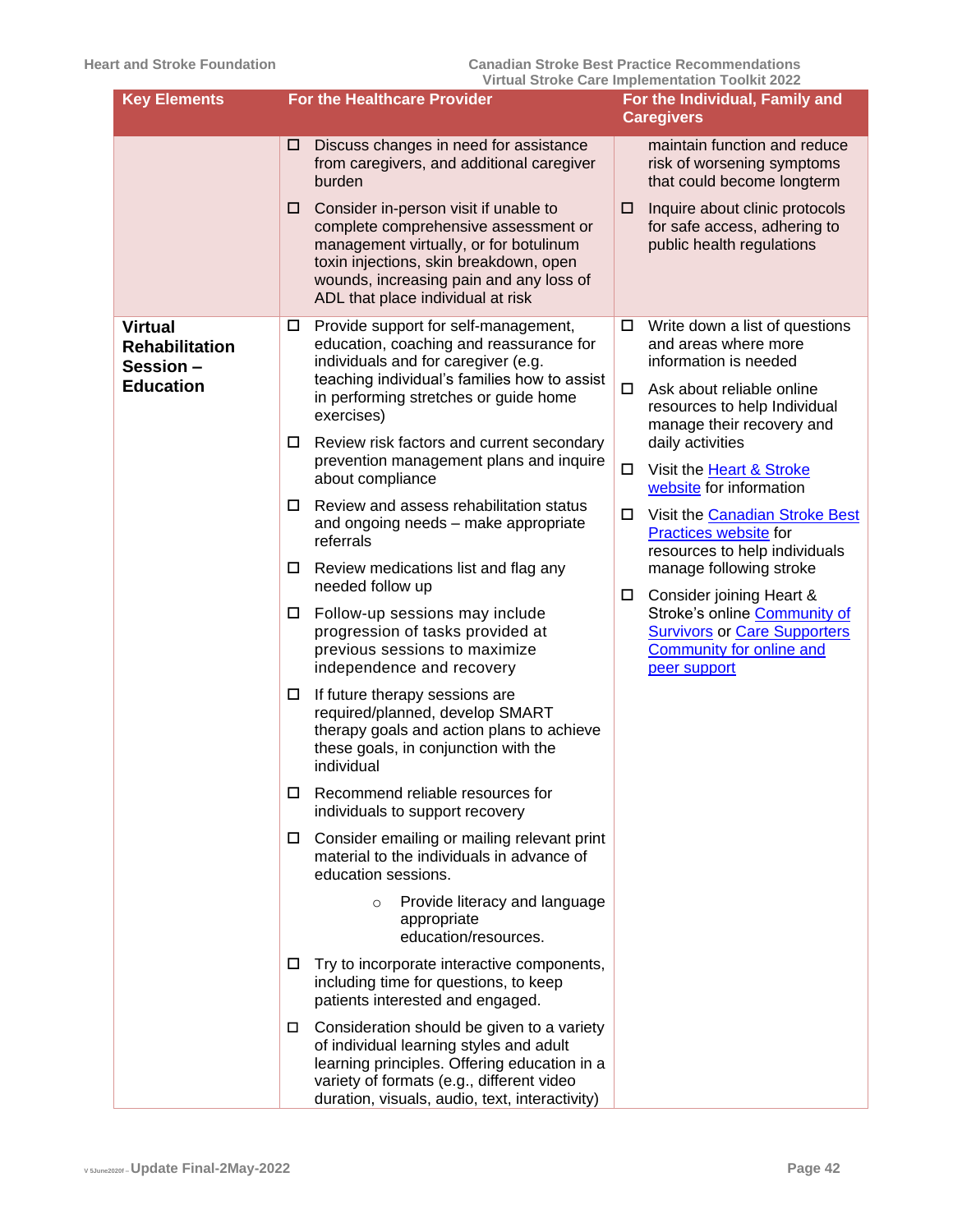| <b>Key Elements</b>                                                                                                                                                                                                               | <b>For the Healthcare Provider</b>                                                                                                                                                                                                                                                                                                                                                                                                                                                                                                                                                                                                                                                                                                                                                                                                                                                                                                                                                                                                                                                                                                                                                                                                                                                                                                                                                                                                                     | For the Individual, Family and<br><b>Caregivers</b>                                                                                                                                                                                                                                                                                                                                                                                                                                                                                                                                                                                                                                                                                                                                                                                                                                                                                                                                                                                                                                                                 |
|-----------------------------------------------------------------------------------------------------------------------------------------------------------------------------------------------------------------------------------|--------------------------------------------------------------------------------------------------------------------------------------------------------------------------------------------------------------------------------------------------------------------------------------------------------------------------------------------------------------------------------------------------------------------------------------------------------------------------------------------------------------------------------------------------------------------------------------------------------------------------------------------------------------------------------------------------------------------------------------------------------------------------------------------------------------------------------------------------------------------------------------------------------------------------------------------------------------------------------------------------------------------------------------------------------------------------------------------------------------------------------------------------------------------------------------------------------------------------------------------------------------------------------------------------------------------------------------------------------------------------------------------------------------------------------------------------------|---------------------------------------------------------------------------------------------------------------------------------------------------------------------------------------------------------------------------------------------------------------------------------------------------------------------------------------------------------------------------------------------------------------------------------------------------------------------------------------------------------------------------------------------------------------------------------------------------------------------------------------------------------------------------------------------------------------------------------------------------------------------------------------------------------------------------------------------------------------------------------------------------------------------------------------------------------------------------------------------------------------------------------------------------------------------------------------------------------------------|
|                                                                                                                                                                                                                                   | may be beneficial when providing<br>information virtually                                                                                                                                                                                                                                                                                                                                                                                                                                                                                                                                                                                                                                                                                                                                                                                                                                                                                                                                                                                                                                                                                                                                                                                                                                                                                                                                                                                              |                                                                                                                                                                                                                                                                                                                                                                                                                                                                                                                                                                                                                                                                                                                                                                                                                                                                                                                                                                                                                                                                                                                     |
| <b>Considerations</b><br>for group vs<br>individual care<br>delivery<br>(as appropriate to<br>Individual's needs<br>and within<br>professional<br>scope of practice)<br>Note: Be aware of<br>virtual platform<br>capacity limits. | NOTE: Some individuals may not be<br>□<br>appropriate for group care delivery<br>models (e.g., language barriers,<br>technology challenges, privacy concerns).<br>Healthcare providers are encouraged to<br>use available decision aids, local<br>processes and clinical judgment when<br>considering this, and have process in<br>place for those unable to participate in<br>groups<br>Have healthcare providers available for<br>□<br>one-to-one virtual counselling as needed<br>(e.g., dietitian, mental health workers) to<br>address issues not suitable to virtual<br>group care, such as:<br>Return to work brainstorming.<br>$\circ$<br>Specific emotional challenges.<br>$\circ$<br>Individual nutritional concerns.<br>$\circ$<br>When completing virtual group sessions,<br>□<br>ensure privacy and confidentiality is<br>discussed (i.e., what group members say<br>in the group, stays in the group)<br>Consider using both video and telephone<br>□<br>platforms to reach a larger audience (i.e.,<br>those without stable internet connection.<br>Ensure a method of communication is<br>established between the healthcare<br>providers and the virtual group<br>participants (e.g., chat function, email,<br>telephone calls).<br>Consider having two healthcare providers<br>□<br>available where possible: one to lead the<br>session and the other to monitor chat<br>functions and help troubleshoot technical<br>difficulties. | Individual may be invited to<br>□<br>join a group session during.<br>Individual to express comfort<br>level with participating in<br>group session. If<br>uncomfortable in a group<br>setting, inquire about<br>alternative options.<br>Individual to use own comfort<br>□<br>level to decide what to share<br>with the group. If participating<br>in group session, all<br>information from other<br>members is confidential.<br>If individual has questions,<br>$\circ$<br>concerns or information<br>that they are<br>uncomfortable discussing<br>in the group setting, follow<br>the established<br>communication method to<br>communicate privately with<br>the healthcare professional<br>(e.g., by sending a private<br>message to the healthcare<br>provider, indicating in the<br>group session that a<br>private conversation with<br>the healthcare provider is<br>needed)<br>Individual to be made aware<br>□<br>that group sessions can<br>occur using a variety of<br>formats (e.g., 1-way<br>communication such as a<br>webinar or 2-way<br>communication function, such<br>as an interactive call). |
| <b>Contingency for</b><br><b>individuals</b><br>requiring medical<br>management during<br>session                                                                                                                                 | Have an emergency action plan in place<br>□<br>for your session, and a process in place<br>for healthcare provider if immediate<br>attention or in person care is needed<br>(e.g., have address of individual on hand<br>in case you are required to call local<br>emergency number). Have address,<br>phone number and emergency contact                                                                                                                                                                                                                                                                                                                                                                                                                                                                                                                                                                                                                                                                                                                                                                                                                                                                                                                                                                                                                                                                                                              | Individual to be made aware<br>□<br>that if urgent health concerns<br>arise before the scheduled<br>session do not wait for a<br>virtual appointment. Seek<br>medical assistance by calling<br>911 or the local emergency                                                                                                                                                                                                                                                                                                                                                                                                                                                                                                                                                                                                                                                                                                                                                                                                                                                                                           |
|                                                                                                                                                                                                                                   | information available.<br>E.g., have process in place for what<br>$\circ$<br>healthcare provider is to do if the<br>person falls/gets hurt while completing                                                                                                                                                                                                                                                                                                                                                                                                                                                                                                                                                                                                                                                                                                                                                                                                                                                                                                                                                                                                                                                                                                                                                                                                                                                                                            | number.<br>During a virtual session,<br>$\Box$<br>individual to discuss health                                                                                                                                                                                                                                                                                                                                                                                                                                                                                                                                                                                                                                                                                                                                                                                                                                                                                                                                                                                                                                      |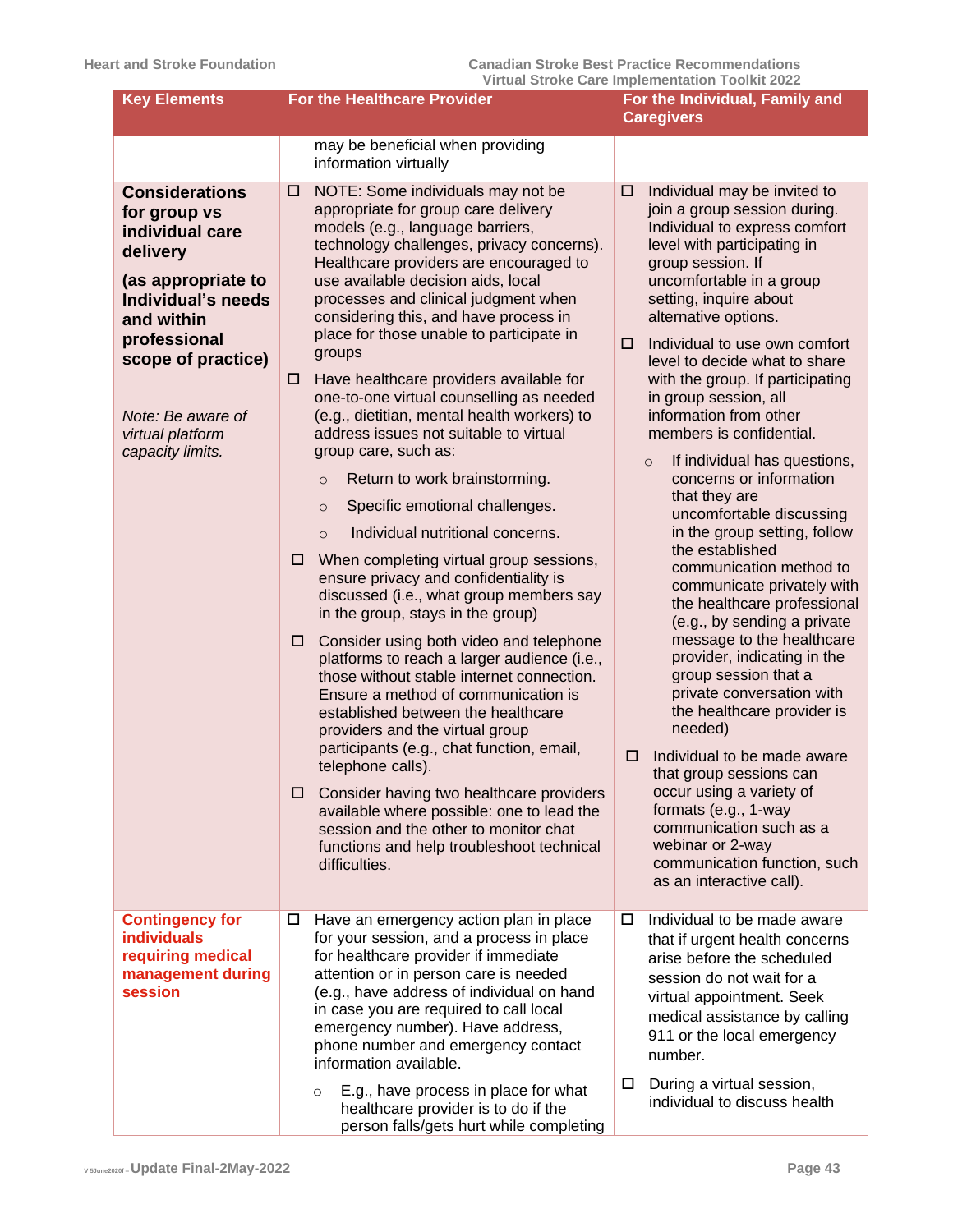| <b>Key Elements</b>                                              | <b>For the Healthcare Provider</b>                                                                                                                                                                                                                                            | For the Individual, Family and<br><b>Caregivers</b>                                                                                                                                                                                                               |
|------------------------------------------------------------------|-------------------------------------------------------------------------------------------------------------------------------------------------------------------------------------------------------------------------------------------------------------------------------|-------------------------------------------------------------------------------------------------------------------------------------------------------------------------------------------------------------------------------------------------------------------|
|                                                                  | synchronous exercise, has new or<br>worsening symptoms                                                                                                                                                                                                                        | concerns with the healthcare<br>provider.                                                                                                                                                                                                                         |
|                                                                  | Virtual appointments may not be<br>$\circ$<br>suitable for all situations or<br>individuals.<br>For group formats, consider having a<br>$\Box$<br>second healthcare provider present if<br>available, in the event that one group<br>participant requires medical assistance. | During the stroke<br>□<br>rehabilitation session, it is<br>important that the individual<br>lets the healthcare provider<br>know if feeling unwell, or if<br>experiencing new or<br>worsening symptoms (such as                                                   |
|                                                                  | Be aware of and provide<br>□<br>recommendations to address limitations<br>of virtual healthcare interactions (e.g.,<br>cannot perform a complete physical<br>exam, cannot provide hands on<br>assistance as needed).                                                          | shortness of breath,<br>weakness, dizziness). Stop<br>the activity right away, sit<br>down, and discuss with<br>healthcare provider what to<br>do. Individual may be asked<br>to visit the hospital or<br>healthcare provider for further<br>assessment and care. |
|                                                                  |                                                                                                                                                                                                                                                                               | $\Box$ Have an emergency action<br>plan in place for the session<br>(e.g., have telephone nearby<br>to call for help if needed and a<br>number of who to call).                                                                                                   |
|                                                                  |                                                                                                                                                                                                                                                                               | Seek in-person medical help if<br>$\Box$<br>there are urgent health<br>concerns (e.g., calling 911 or<br>local emergency number).                                                                                                                                 |
|                                                                  |                                                                                                                                                                                                                                                                               | Be aware of the limitations of<br>$\Box$<br>the virtual setting (e.g.,<br>healthcare provider is not able<br>to provide hands on<br>assistance).                                                                                                                  |
| <b>Ending virtual</b><br>session,<br>documentation,<br>follow up | Provide summary of areas addressed,<br>□<br>key messages, homework, and outcomes<br>of the virtual healthcare session                                                                                                                                                         | Individual to ask any<br>□<br>remaining questions from<br>created question list                                                                                                                                                                                   |
|                                                                  | Make recommendations for follow-up,<br>□<br>replicating as closely as possible how this<br>is managed in an in-person visit, and<br>share how appointment will be made if<br>needed                                                                                           | Individual to ask for<br>□<br>information about how to<br>contact rehabilitation team<br>members or members of<br>community support teams as                                                                                                                      |
|                                                                  | Document session on a standard<br>□<br>individual record form for your practice<br>(digital or paper) and send appropriate<br>consultation notes to referring source, as<br>per college and organizational<br>requirements                                                    | appropriate to Individual's<br>care<br>Make note of instructions and<br>0<br>information on follow-up<br>appointments and tests - with<br>whom, when, how will                                                                                                    |
|                                                                  | If appropriate, obtain verbal consent from<br>□<br>the individual that they are willing to have<br>future appointments virtually if necessary<br>and possible. This information is then                                                                                       | Individual be contacted, will it<br>be virtual or in-person                                                                                                                                                                                                       |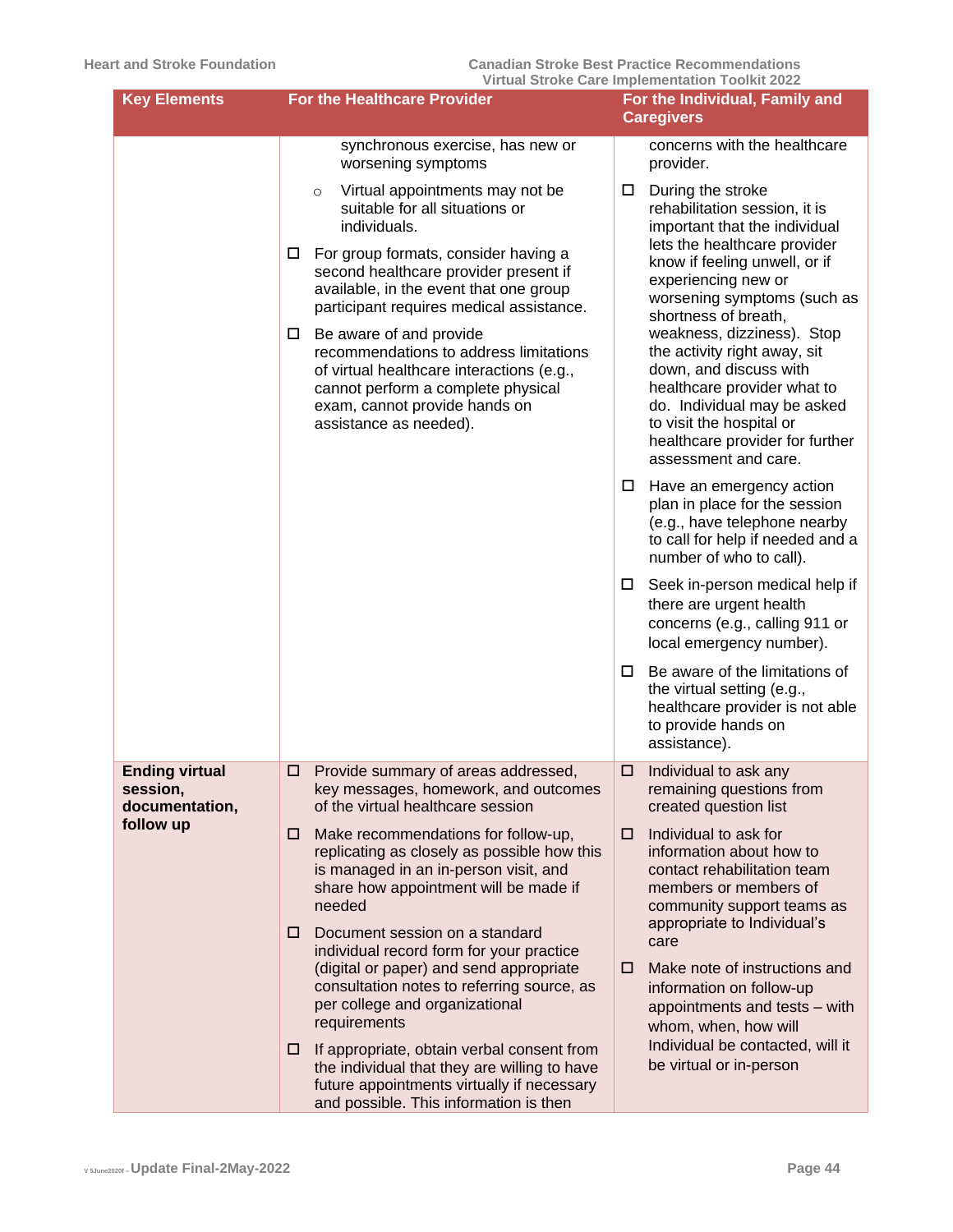| <b>Key Elements</b> | <b>For the Healthcare Provider</b>                                                                                                                                                                                                   | For the Individual, Family and<br><b>Caregivers</b> |
|---------------------|--------------------------------------------------------------------------------------------------------------------------------------------------------------------------------------------------------------------------------------|-----------------------------------------------------|
|                     | captured in the documentation following<br>the appointment                                                                                                                                                                           |                                                     |
|                     | Each future appointment should be<br>□.<br>assessed for appropriateness for in<br>person versus virtual delivery and<br>mutually agreed upon by the healthcare<br>provider and individual                                            |                                                     |
|                     | Follow-up with any action items from the<br>□.<br>session (e.g. contacting vendors,<br>arranging for equipment needs, faxing,<br>emailing, or mailing home-based<br>rehabilitation program, exercises,<br>suggestions, instructions) |                                                     |
|                     | Provide email summary of therapy<br>□.<br>session to support clients with<br>communication or memory difficulties<br>(need email consent from client)                                                                                |                                                     |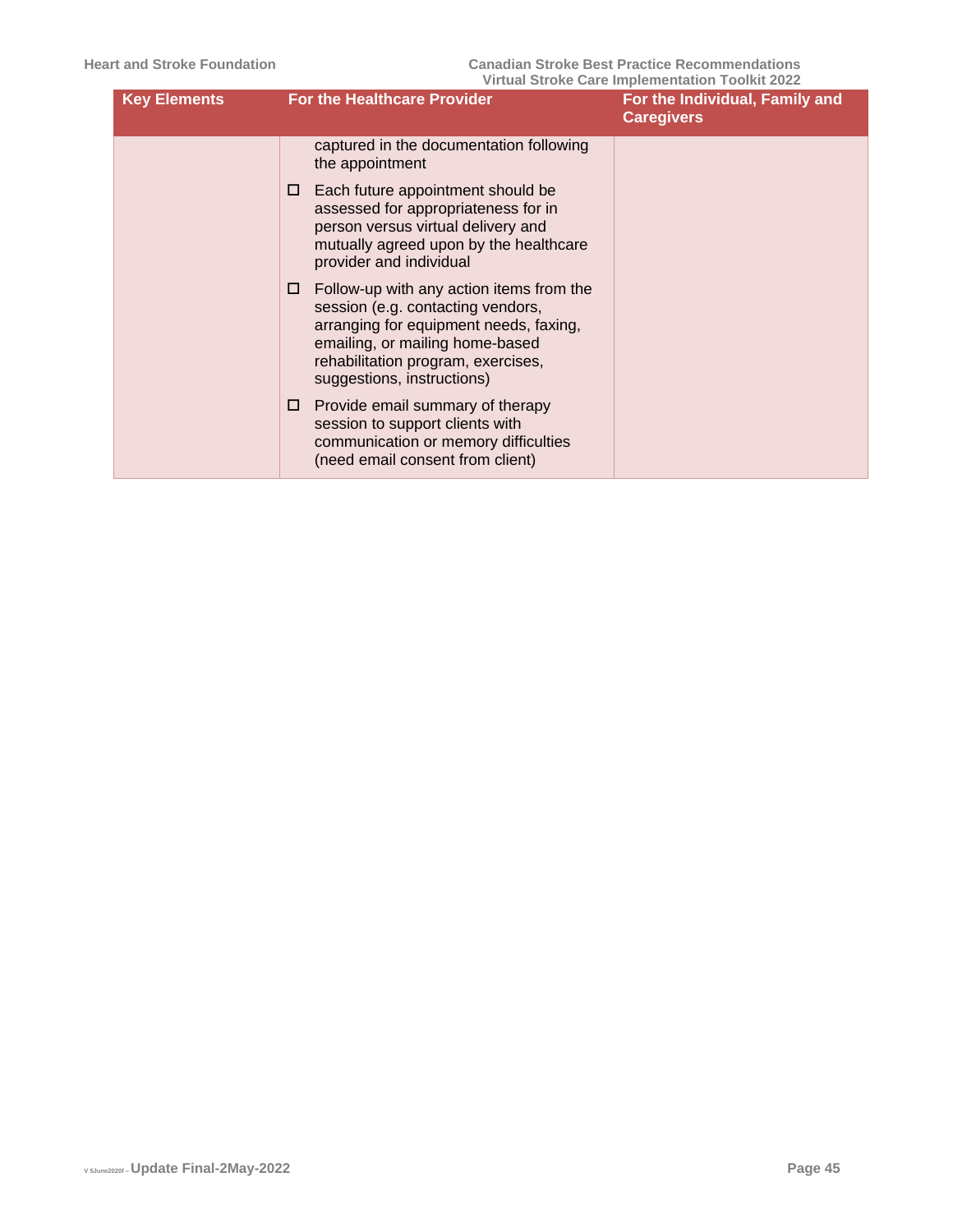## <span id="page-45-0"></span>**Evaluation of Virtual Healthcare Encounters**

Virtual healthcare has become a significant component of comprehensive stroke programs to enable equitable access to stroke expertise across the continuum of care and across geographic regions. As a result of the recent pandemic, many healthcare services have quickly pivoted to virtual healthcare delivery where possible. In Canada, considerable variations exist in access to stroke services. Therefore, a key step for all virtual healthcare programs is to establish an evaluation strategy, ideally during the development phase, and carry it through implementation to determine effectiveness and efficiencies, identify opportunities for improvement, and inform decision-making regarding continued and expanded investments in virtual healthcare delivery and program sustainability.

The following list provides evidence-based and consensus-based performance measures for delivery of virtual stroke care across the continuum. Mechanisms for collection of data required to calculate these performance measures should be integrated into patient healthcare records and virtual session documentation.

Domains to be considered in planning for evaluation include:

- **Accessibility** extent to which patients who should get access to stroke expertise are actually receiving that access, as well as wait times, need for transfers to more advanced level of care
- **Effectiveness** the impact of access to specialized stroke services through virtual healthcare on patient outcomes, complications, length of stay, readmissions, and recurrent stroke
- **Efficiency** cost savings, streamlining of care, timely availability of virtual healthcare services on demand
- **System Integration and Continuity** extent to which the continuity of care for patients is preserved with the use of virtual healthcare technology as part of their episode of care, and extent to which transitions are seamless, and follow-up care and providers clearly defined
- **Patient Experience** patients' perceptions of the virtual healthcare encounter
- **Provider Experience** healthcare provider perceptions of the virtual healthcare encounter, their educational preparation and competency level to participate in virtual healthcare
- **Technical efficiency and responsiveness** the extent that the technology is functioning without incident or technical difficulties that could negatively impact and of the above dimensions of quality

### <span id="page-45-1"></span>**Performance Measures**:

#### <span id="page-45-2"></span>**1. Virtual healthcare for acute stroke management (Telestroke)**

- i. Are each of the following processes in place and actively used (Y/N for each):
	- a. a coordinated mechanism for rapid access to remote stroke expertise 24 hours per day and seven days per week
	- b. a means of transmitting CT/MRI images
	- c. a means of establishing 2-way videoconferencing
	- d. a means for ongoing access to stroke specialist for ongoing advice regarding patient treatment and management as required
	- e. harmonized clinical protocols to support assessment and management of acute stroke patients
- ii. Percentage of patients who arrive at a designated referring hospital with stroke symptoms who receive a Telestroke consult as:
	- a. the proportion of total stroke cases treated at the referring site; and
	- b. the proportion of patients with acute ischemic stroke arriving at the hospital within 3.5, and 6 hours of symptom
- iii. Time to initiation of Telestroke consult from: *(note: add local benchmarks)*
	- a. stroke symptom onset (last time patient was known to be normal)
	- b. arrival in emergency department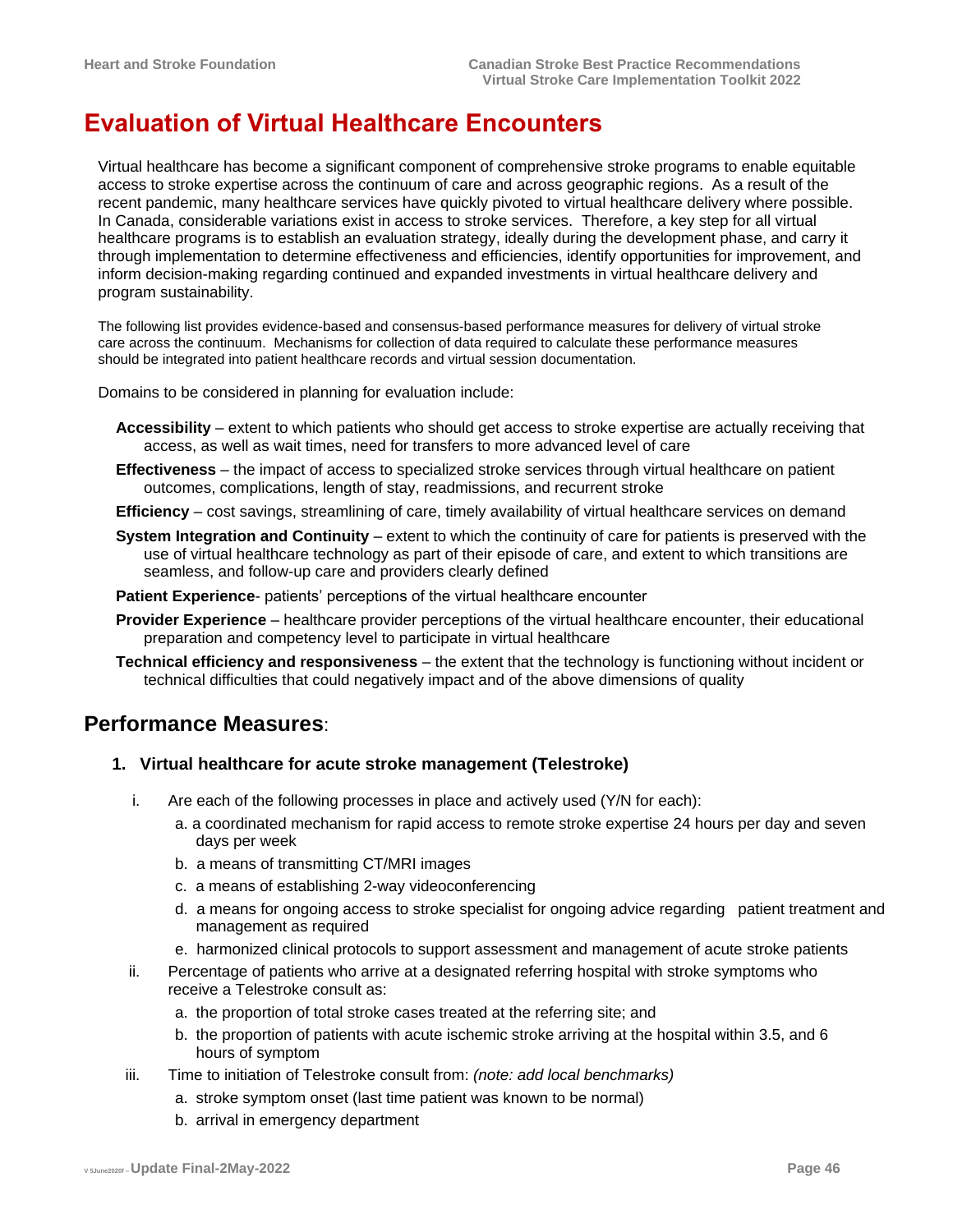- c. completion of the CT scan
- iv. Percentage of Telestroke encounters that experienced technical difficulties affecting the quality of the encounter and ability to provide services
- v. Percentage of Telestroke consults initiated within 30 minutes of ED arrival for all potentially t-PA eligible patients who present to designated Telestroke hospitals with suspected acute ischemic stroke within four hours of symptom onset
- vi. Time to initiation of Telestroke consult:
	- a. from arrival in ED
	- b. from CT scan completion
- vii. Percentage of Telestroke cases where an urgent follow-up is required with the Stroke specialist due to complication or unexpected event
- viii. Percentage of patients undergoing brain imaging at the referring site where CTA is completed with initial CT scan
- ix. Percentage of acute Telestroke patient consults who are treated with intravenous alteplase
	- a. Median time from arrival in ED to intravenous alteplase administration.
	- b. Median time from Telestroke consult initiation to administration of intravenous alteplase
- x. Percentage of Telestroke patient consults who are transferred to a comprehensive stroke centre for acute endovascular treatment
- xi. Percentage of patients transferred to the regional/enhanced district stroke centre due to deterioration post intravenous alteplase requiring neurological or neurosurgical care not available at designated Telestroke hospital
- xii. Median Rankin and NIHSS scores at discharge for all patients who received a Telestroke consult (whether or not intravenous alteplase was given)
- xiii. Discharge destination of patients receiving a Telestroke consult:
	- a. Place of residence prior to stroke
	- b. Inpatient rehabilitation
	- c. Long-term care home
	- d. Patient died in hospital
- xiv. Percentage of patients managed with Telestroke where the Telestroke consultant's note is found in the patient's chart
- xv. Healthcare provider rating of quality of Telestroke encounter (by referring and consulting healthcare providers)
- xvi. Patient rating of quality of Telestroke encounter

#### **2. Virtual healthcare for scheduled Stroke Prevention/Ambulatory Care/Family Medicine Appointments**

- i. Proportion of stroke patients discharged from an emergency department in a location without a prevention clinic who receive a scheduled prevention appointment through virtual healthcare modalities
- ii. Median wait times for virtual healthcare appointment for initial stroke prevention appointment with stroke specialist
	- a. Proportion of patients referred for virtual initial stroke prevention appointment who are seen within target times outlined in the current Canadian Stroke Best Practice Recommendations based on urgency of symptoms and stroke history (i.e., within 24 hours, 48 hrs., 7 days, 30 days)
- iii. Degree to which healthcare provider was able to conduct required assessments and treatments through virtual healthcare session (e.g., provider documentation, brief evaluation such as yes/no questionnaire)
- iv. Median duration of virtual healthcare session (stratified by reason for visit initial assessment, therapy, follow-up)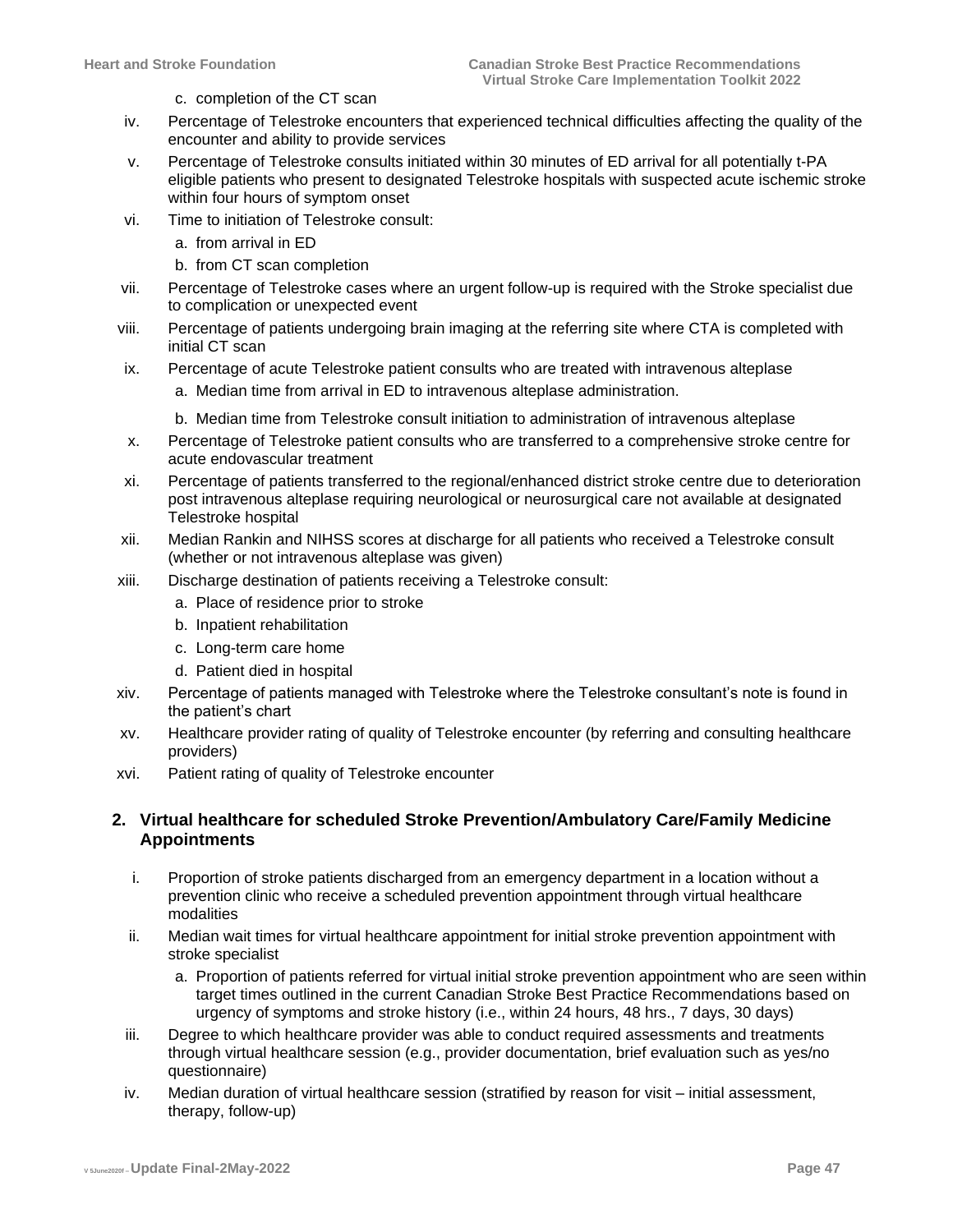- v. Effectiveness of virtual healthcare session compared to in-person encounter (e.g., based on evaluation surveys by both clinicians and patients)
- vi. Percentage of patients who required an in-person follow-up visit for further management that could not be addressed virtually
- vii. Percentage of Telestroke encounters that experienced technical difficulties affecting the quality of the encounter and ability to provide services
- viii. Healthcare provider rating of quality of virtual healthcare encounter and willingness to expand access to virtual care in their practice
- ix. Patient rating of quality of virtual healthcare encounter and willingness for future virtual healthcare sessions
- x. Travel miles and costs saved with virtual healthcare session

#### **3. Virtual Scheduled Stroke Rehabilitation Services**

- i. Median wait times for virtual healthcare appointment for initial stroke rehabilitation appointment with stroke specialist
- ii. Degree to which healthcare provider was able to conduct required assessments and treatments through virtual healthcare session
- iii. Median duration of virtual healthcare session (stratified by reason for visit initial assessment, therapy, follow-up)
- iv. Effectiveness of virtual healthcare session compared to in-person encounter
- v. Percentage of patients who required an in-person follow-up visit for further management that could not be addressed virtually
- vi. Percentage of Telestroke encounters that experienced technical difficulties affecting the quality of the encounter and ability to provide services
- vii. Healthcare provider rating of quality of virtual healthcare encounter and willingness to expand access to virtual care in their practice
- viii. Patient rating of quality of virtual healthcare encounter and willingness for future virtual healthcare sessions
- ix. Travel miles and costs saved with virtual healthcare session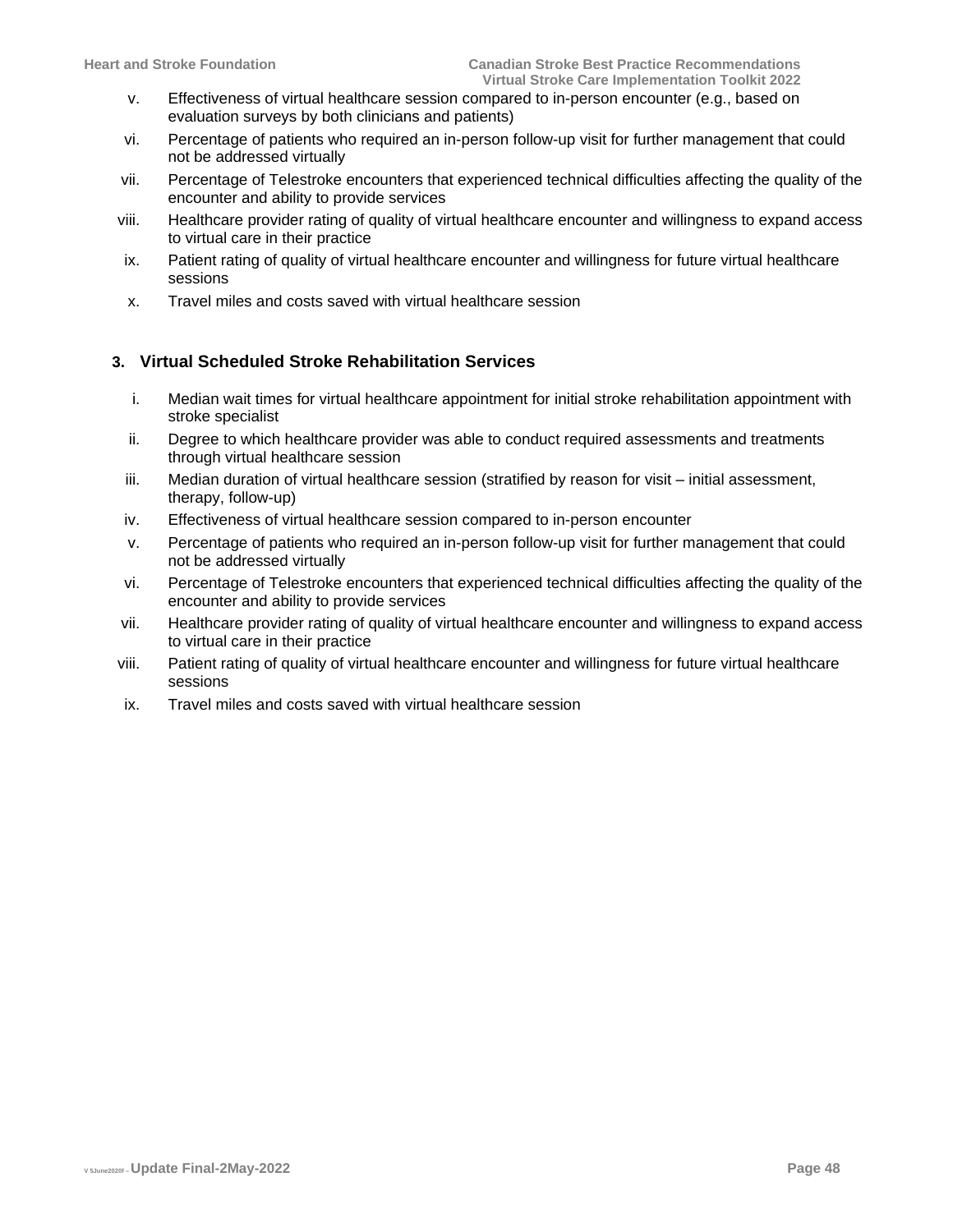# <span id="page-48-0"></span>**Reference List:**

- 1. Dylan Blacquiere, M. Patrice Lindsay, Frank L. Silver; on behalf of the Telestroke Writing Group. Telestroke Module 2017. In Lindsay MP, Gubitz G, Dowlatshahi D, Harrison E, and Smith EE (Editors) on behalf of the Canadian Stroke Best Practices Advisory Committee. Canadian Stroke Best Practice Recommendations: Telestroke Update 2017. Sixth Edition 2017; Ottawa, Ontario Canada: Heart and Stroke Foundation.
- 2. Accreditation Canada-Health Standards Organization COVID-19 Toolkit: Virtual Care [Internet]. Canada: 2020 [cited 2021 Jan 4]. Available from:<https://store.accreditation.ca/products/virtual-care-toolkit>
- 3. American Academy of Neurology [Telemedicine and Remote Care](https://www.aan.com/tools-and-resources/practicing-neurologists-administrators/telemedicine-and-remote-care/) (Update April 10, 2020)
- 4. Cadilhac DA, Bagot KL, Demaerschalk BM, Hubert G, Schwamm L, Watkins CL, Lightbody CE, Kim J, Vu M, Pompeani N, Switzer J. Establishment of an internationally agreed minimum data set for acute telestroke. Journal of telemedicine and telecare. 2020 Jan 14:1357633X19899262.
- 5. Teladoc Health. Telemedicine vs. Virtual care: Defining the difference [Internet]. Intouchhealth.com. 2018 [cited 2021 Jan 22]. Available from: [https://intouchhealth.com/finding-the-right-term-for-modern-digital](https://intouchhealth.com/finding-the-right-term-for-modern-digital-healthcare/)[healthcare/](https://intouchhealth.com/finding-the-right-term-for-modern-digital-healthcare/)
- 6. Nancy M. Salbach, Anita Mountain, M. Patrice Lindsay, Dylan Blacquiere, Rebecca McGuff, Norine Foley, Hélène Corriveau, Joyce Fung, Natalie Gierman, Elizabeth Inness, Elizabeth Linkewich, Colleen, O'Connell, Brodie Sakakibara, Eric E. Smith, Ada Tang, Debbie Timpson, Tina Vallentin, Katie White and Jennifer Yao (Co-Chair); on Behalf of the Canadian Stroke Best Practice Recommendations Advisory Committee, in collaboration with the Canadian Stroke Consortium and the Canadian Partnership for Stroke Recovery. Canadian Stroke Best Practice Recommendations: Virtual Stroke Rehabilitation, Seventh Edition, 2022; Toronto, Ontario, Canada: Heart and Stroke Foundation. In M. Patrice Lindsay, Anita Mountain, Rebecca McGuff, and Eric E. Smith (Editors), on behalf of the Canadian Stroke Best Practices and Advisory Committee in collaboration with the Canadian Stroke Consortium and the Canadian Partnership for Stroke Recovery. Canadian Stroke Best Practice Recommendations, 7th edition; Heart and Stroke Foundation of Canada.

## <span id="page-48-1"></span>**Bibliography:**

- 7. Appireddy R, Khan S, Leaver C, Martin C, Jin A, Durafourt BA, et al. Home Virtual Visits for Outpatient Follow-Up Stroke Care: Cross-Sectional Study. Journal of Medical Internet Research [Internet]. 2019 Oct 7;21(10):e13734. Available from: https://www.ncbi.nlm.nih.gov/pubmed/?term=31593536
- 8. CorHealth Ontario [Internet]. CorHealth [cited 15 February 2022]. Available from: https://www.corhealthontario.ca/resources-for-healthcare-planners-&-providers/strokegeneral/qbp/telepractice-resources-&-guidelines
- 9. Cleavland Clinic. Improve your webside manner: Tips on virtual visits [Internet]. Cleavland Clinic; 2018 [cited 15 February 2022]. Available from: [https://consultqd.clevelandclinic.org/improve-your-webside](https://consultqd.clevelandclinic.org/improve-your-webside-manner-tips-on-virtual-visits/)[manner-tips-on-virtual-visits/](https://consultqd.clevelandclinic.org/improve-your-webside-manner-tips-on-virtual-visits/)
- 10. Kingston Health Sciences Centre Stroke Prevention Program. Guidelines for using Evisits in Stroke Prevention Clinic.
- 11. Flinders University. Tool Kit for Providing Home Based Tele-Rehabilitation Services Using an iPad. 2014.
- 12. Heart and Stroke Foundation of Canada. Virtual Healthcare Checklist [Internet]. Heart & Stroke; 2020 [cited 30 Jan 2021]. Available from: [https://www.heartandstroke.ca/-/media/1-stroke-best](https://www.heartandstroke.ca/-/media/1-stroke-best-practices/resources/patient-resources/csbp-infographic-virtual-healthcare-checklist)[practices/resources/patient-resources/csbp-infographic-virtual-healthcare-checklist](https://www.heartandstroke.ca/-/media/1-stroke-best-practices/resources/patient-resources/csbp-infographic-virtual-healthcare-checklist)
- 13. Manitoba Health. Acute Stroke Algorithms, 2020.
- 14. Nasreddine, Ziad. Remote MoCA Testing [Internet]. MoCA Cognitive Assessment. Available from: <https://www.mocatest.org/remote-moca-testing/>
- 15. Northwestern Ontario Regional Stroke Network. Tele-Rehab: Practical Tips for Using Telemedicine to Conduct Remote Rehabilitation Consultations (2020)
- 16. Ontario Health Quality. Adopting and Integrating Virtual Visits into Care: Draft Clinical Guidance For Health Care Providers in Ontario [Internet]. 2020. Available from: